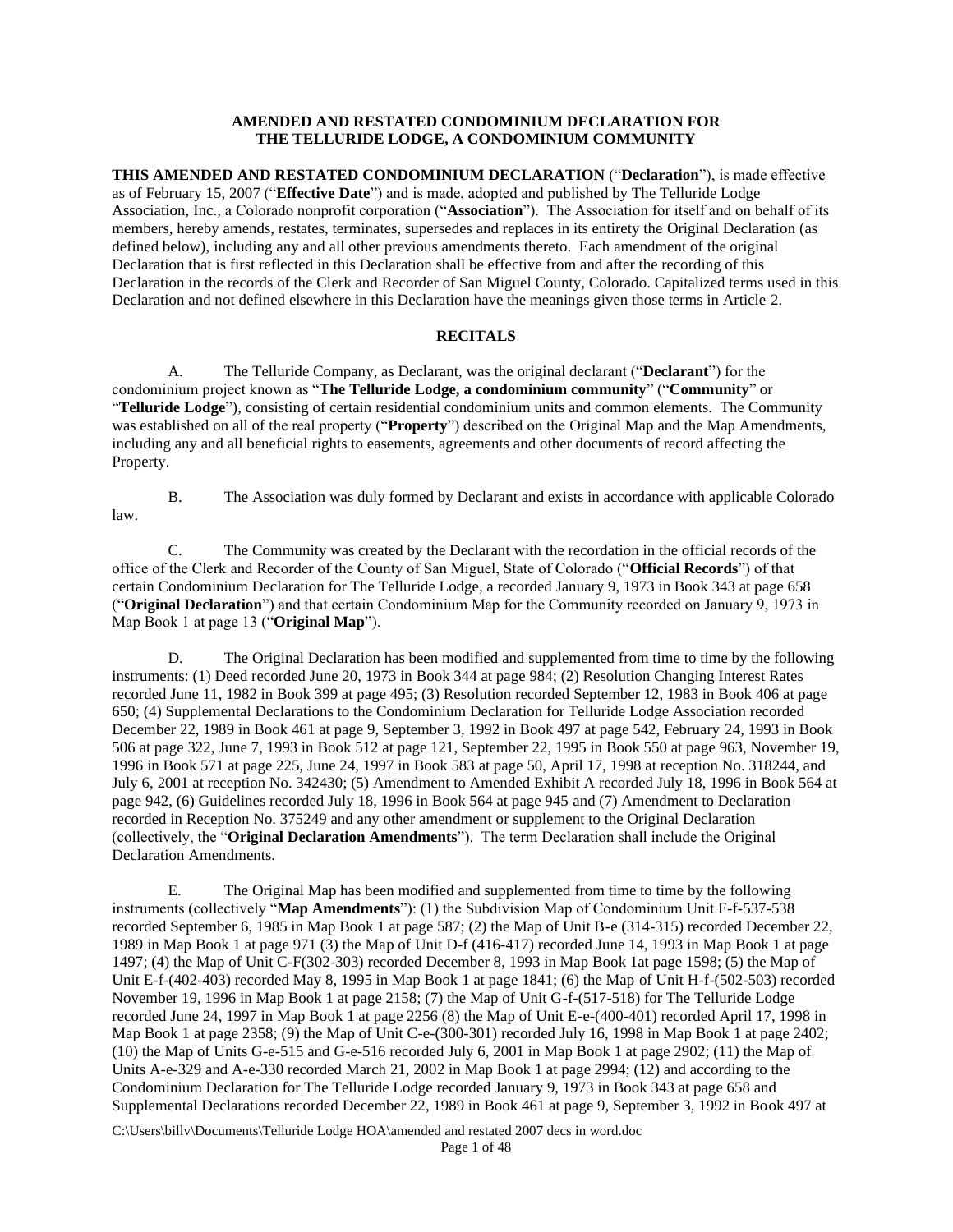page 542, February 24, 1993 in Book 506 at page 322, June 7, 1993 in Book 512 at page 121, September 22, 1995 in Book 550 at page 963, November 19, 1996 in Book 571 at page 225, June 24, 1997 in Book 583 at page 50, April 17, 1998 at reception No. 318244, and July 6, 2001 at reception No. 342430, and the Amendment to Amended Exhibit A recorded July 18, 1996 in Book 564 at page 942 and any other amendment or supplement to the Original Map. The Original Map and the Map Amendments are collectively referred to as the "**Map**".

F. Declarant has assigned all of its reserved declarant and development rights ("**Assigned Declarant Rights**"), as provided for in the Declarations, to the Association by Assignment of Rights recorded on January 21, 2003, at Reception No. 354510.

G. The Telluride Lodge currently consists of 112 Units ("**Units**"). The Units are identified and designated as such on **Exhibit "A"** to this Declaration and on the Map.

H. The requisite number of Owner of Units and the Association has determined that the Declaration and, as applicable, the Map should be amended and restated as provided for herein.

**NOW THEREFORE**, the Association does hereby modify, amend and publish this Declaration as follows:

# **ARTICLE ONE IMPOSITION OF COVENANTS**

1.1. **Purpose**. The purpose of this Declaration is to form The Telluride Lodge, a condominium community by ratifying the Map, as previously amended, and further ratifying the submission of the Property to the condominium form of ownership and use pursuant to the Act (defined below) and setting forth a plan for the use and ownership of Units. This common interest community is a condominium as defined in the Act. As of the Effective Date, The Telluride Lodge consists of 112 Units ("**Units**"). The Units are identified and designated as such on **Exhibit "A"** to this Declaration.

1.2. **Intention of Declaration**. This Declaration is intended to protect the value and desirability of The Telluride Lodge, to further a plan for the improvement, sale, and condominium ownership of The Telluride Lodge, to create a harmonious and attractive development, and to promote and safeguard the health, comfort, safety, convenience, and welfare of the Owners of Units in The Telluride Lodge. The Association restates, reaffirms and further declares that the entire Community shall be owned, held, used occupied, improved, altered, maintained, conveyed, leased, encumbered and enjoyed subject to the following covenants, conditions, restrictions, reservations, easements, rights and other provisions.

1.3. **Condominium Declaration**. To accomplish the purposes and intentions recited above, the Property, together with all improvements, appurtenances, and facilities relating to or located on the Property now and in the future, has been submitted to condominium ownership under the Act. All of the Property is subjected to the covenants, conditions, restrictions, easements, reservations, rights-of-way, and other provisions of this Declaration, and all of the Property shall be held, sold, conveyed, encumbered, leased, rented, occupied, and improved, subject to the provisions of this Declaration.

1.4. **Condominium Plat or Map.** The prior recorded Maps and Plats concerning the Property and The Telluride Lodge are hereby ratified and endorsed, except to the extent specifically modified by this Declaration. All terms, conditions, depictions, boundaries and dimensions of Units and Common Elements are hereby ratified and confirmed and shall continue with full force and effect. All references in this Declaration to Plat or Map shall be the Maps and Plats existing as of the Effective Date and such amendments and supplements as may be prepared in the future.

1.5. **Covenants Running With the Land**. All provisions of this Declaration shall be deemed to be covenants running with the land, or as equitable servitudes, as the case may be. The benefits, burdens, and other provisions contained in this Declaration shall be binding upon and shall inure to the benefit of all Units Owners, and their respective heirs, executors, administrators, personal representatives, successors, and assigns.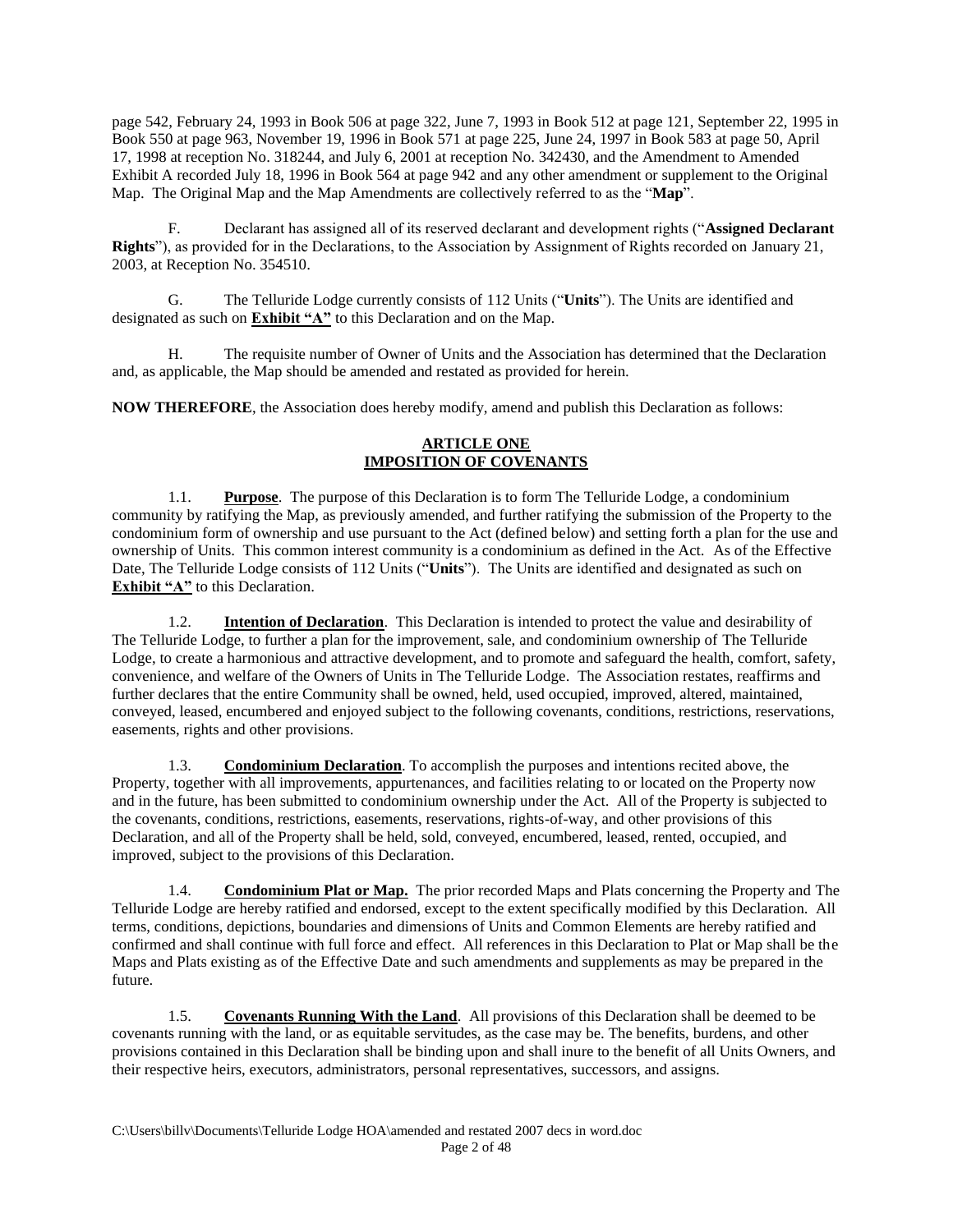### **ARTICLE TWO DEFINITIONS**

The following words, when used in this Declaration, shall have the meanings designated below unless the context expressly requires otherwise:

2.1. "**Act**" means the Colorado Common Interest Ownership Act, Article 33.3, Title 38, Colorado Revised Statutes, as amended and supplemented from time to time. In the event the Act is repealed, the Act, on the effective date of this Declaration, shall remain applicable to this Declaration.

2.2. "**Allocated Share of the Common Expenses**" means the share of Common Expenses allocated to each of the particular Units in The Telluride Lodge and indicated on **Exhibit "A"**. The Allocated Share of Common Expenses for a particular Unit shall be determined by creating a fraction, the numerator of which shall be the Unit Size of the Unit and the denominator of which is the total cumulative size of all of the Units *as then exist as of the time of the calculation* in the Community. The Allocated Share of Common Expenses assigned to a Unit shall change should the size of the Unit or any other Unit in The Telluride Lodge be expanded or reduced.

2.3. "**Allocated Share of the Common Elements**" means the share of Common Elements allocated to each of the particular Units in The Telluride Lodge and indicated on **Exhibit "A"**. The Allocated Share of Common Elements for a particular Unit have been established by creating a fraction, the numerator of which shall be the Unit Size of the Unit and the denominator of which is the total cumulative size of all of the Units as were originally included in the Community and as indicated on **Exhibit "A"** and denoted as Original/Initial Unit Square Footage. The Allocated Share of Common Elements assigned to a Unit shall NOT change should the size of the Unit or any other Unit in The Telluride Lodge be expanded or reduced.

2.4. "**Allocated Voting Rights**" means the share of Voting Rights allocated to each of the particular Units in The Telluride Lodge and indicated on **Exhibit "A"**. The Allocated Voting Rights shall be determined by creating a fraction, the numerator of which shall be one and the denominator of which is the total number of Units then in the Community. The Allocated Voting Rights assigned to a Unit shall not change should the size of a Unit in The Telluride Lodge be expanded or reduced. The Allocated Voting Rights assigned to a Unit shall only change in the event that the number of Units in The Telluride Lodge is increased or decreased.

2.5. "**Articles of Incorporation**" or "**Articles**" means the Articles of Incorporation of The Telluride Lodge Association, a Colorado nonprofit corporation, which have been filed with the office of the Secretary of State of the State of Colorado, as the same may be amended from time to time.

2.6. "**Assessments**" means the annual, special and default Assessments or dues duly assessed pursuant to this Declaration.

2.7. "**Association**" means The Telluride Lodge Association, a Colorado nonprofit corporation.

2.8. "**Association Property**" means, to the extent of the Association's interest therein: (a) all real and personal property, including Improvements, now or hereafter owned or leased by the Association, (b) all Common Elements and Limited Common Elements now or hereafter owned, leased or maintained by the Association, together with the Improvements thereon; (c) all easements, property rights or other interests created or reserved on the Maps or Declarations, or in any separate agreement, for the use and benefit of the Association and/or the Owners, and (d) any development plans, permits and approvals, water and sewer taps and the like (or interests therein) that may be owned, leased or maintained by the Association or which the Association is entitled to use. Association Property may be located within or outside the Community. With the exception of easements which are Association Property, Association Property does not include the Units or the Improvements constructed thereon.

2.9. "**Board**" means the governing body of the Association as provided in this Declaration and in the articles of incorporation and bylaws of the Association and in the Act.

2.10. **"Budget"** means a written itemized estimate of the Common Expenses to be incurred by the Association in performing its functions under this Declaration and adopted by the Board pursuant to the Declaration.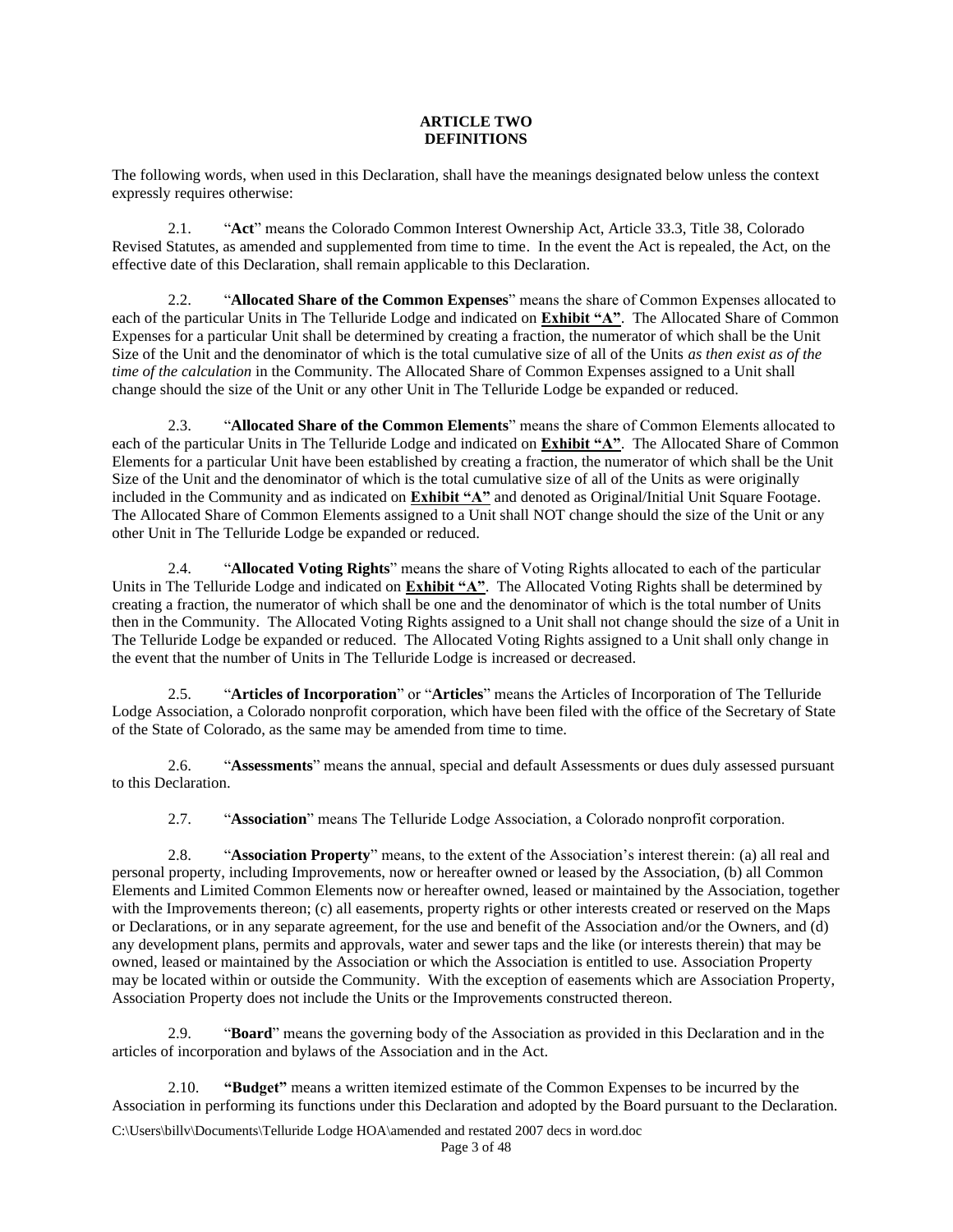2.11. **"Building"** means a one of the buildings constructed or to be constructed on the Property pursuant to this Declaration.

2.12. "**Bylaws**" means any instruments, however denominated, which are adopted by the Association for the regulation and management of the internal affairs of that Association, including the amendments thereto.

2.13. "**Common Elements**" means all of the Community, other than the Units, designated as Common Elements and existing for the use of one or more of the Unit Owner. The Common Elements shall be owned by the Unit Owners of the separate Units, each Unit Owner of a Unit having an undivided interest in the Common Elements as allocated in **Exhibit "A"**.

2.14. "**Common Expenses Liability**" means the liability for General Common Expenses allocated to each Unit pursuant to this Declaration.

2.15. "**Common Expenses**" means expenditures made or liabilities incurred by or on behalf of an Association, together with any allocations to reserves, including all expenses incurred by the Association for any reason whatsoever in connection with Association Property, or the costs of any other item or service provided or performed by the Association pursuant to this Declaration, the Articles, Bylaws, Rules and Regulations, or Design Guidelines, or in furtherance of the purposes of the Association or in the discharge of any duties or powers of the Association. In the event that any common services furnished to the Community are part of services that are provided to or benefit property in addition to the Community, Common Expenses shall only include the cost of such services reasonably allocated to the services provided to the Community

2.16. "**Condominium Documents**" means the basic documents creating and governing The Telluride Lodge, including, but not limited to, this Declaration, the articles of incorporation and Bylaws of The Telluride Lodge Association, the Map, and any procedures, Rules and Regulations, or policies relating to The Telluride Lodge adopted under such documents by The Telluride Lodge Association or the Board.

2.17. "**Condominium Map**" or "**Map**" means that part of this Declaration that depicts all or any portion of The Telluride Lodge in three dimensions and is recorded in the Records. By this reference, the Condominium Map is incorporated in this Declaration. In interpreting the Condominium Map, the existing physical boundaries of each Unit as constructed shall be conclusively presumed to be its boundaries.

2.18. "**Costs of Enforcement**" means all monetary fees, fines, late charges, interest, expenses, costs, including receiver's and appraiser's fees, and reasonable attorneys' fees and disbursements, including legal assistants' fees, incurred by the Association in connection with the collection of Assessments or in connection with the enforcement of the terms, conditions and obligations of the Condominium Documents.

2.19. "**Declaration**" means this Amended and Restated Condominium Declaration for The Telluride Lodge, a condominium community, together with any supplement or amendment to this Declaration and recorded in the Official Records. The term Declaration includes all Maps and Plats recorded with or prior to this Declaration and all amendments to this Declaration and supplements to the Maps and Plats without specific reference thereto.

2.20. "**Deed of Trust**" means a Mortgage.

2.21. "**Eligible First Mortgagee**" means a First Mortgagee which has notified the Association in writing of its name and address and status as a First Mortgagee and has requested that it receive notices provided for herein.

2.22. "**First Mortgagee**" means a holder of a Security Interest in a Unit which has priority over all other Security Interests in the Unit.

2.23. "**General Common Expenses**" means expenditures made or liabilities incurred by or on behalf of the Association, together with any allocations to reserves, for the general benefit of all or substantially all of the Condominium Units.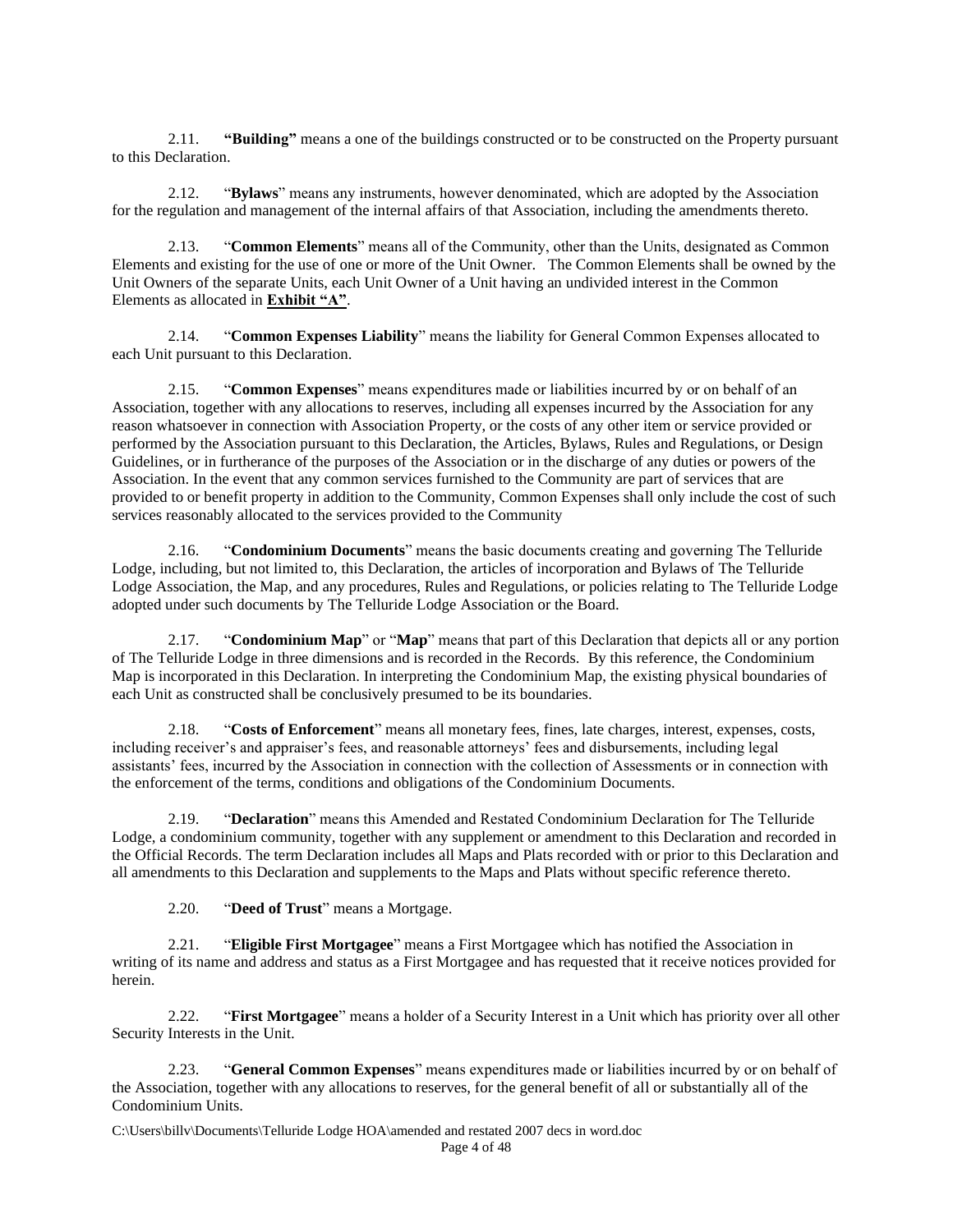2.24. **"Improvement(s)"** means any improvements, structural or otherwise, alterations, additions, repairs, excavation, grading, landscaping or other work which in any way alter any property within the Community, or the improvements located thereon, from its natural or improved state existing on the date this Declaration was first Recorded, including, but not limited to, dwelling units, buildings, outbuildings, additions, patio covers, awnings, the painting, staining or other change of any exterior surfaces of any visible structure, walkways, outdoor sculptures or artwork, sprinkler or irrigation systems, garages, carports, roads, driveways, parking areas, ponds, ditches, fences, screening walls, retaining walls, stairs, decks, flag poles, fixtures, landscaping (including the addition, alteration or removal of any tree, shrub or other vegetation), hedges, windbreaks, plantings, planted trees and shrubs, gardens, poles, signs, tanks, solar equipment, wind harnessing or other energy generating equipment, exterior air conditioning, water softener fixtures, utilities, antennae and satellite dishes or receivers. Once an Improvement has been constructed or accomplished on a property within the Community, any subsequent alteration of or addition to or removal of that Improvement shall also constitute an "Improvement" hereunder.

2.25. "**Lease**" means and refers to any agreement for the leasing, rental, use or occupancy of a residential dwelling located on a Unit within the Community.

2.26. "**Limited Common Elements**" means those parts of the Common Elements which are limited to and reserved for the use in connection with one or more, but fewer than all, of the Units. Without limiting the foregoing, the Limited Common Elements shall include any balcony, deck, patio, courtyard or porch appurtenant to and accessible only from a Unit, any shutters, awnings, window boxes, doorsteps, stoops, porch, balcony or patio designated or designed to serve a single Unit, but located outside the Unit's boundaries or outside Units designated as Limited Common Elements in this Declaration or on the Map, if any. If any chute, flue, duct, wire, conduit, bearing wall, bearing column, or other fixture lies partially within and partially outside the designated boundaries of a Unit, any portion thereof serving that Unit is a Limited Common Element allocated solely to that Unit, and any portion thereof serving more than one Unit or any portion of the Common Elements is a part of the Common Elements. Limited Common Elements also include any portion of the Common Elements allocated by this Declaration or on the Map as Limited Common Elements. All Limited Common Elements shall be used in connection with the appurtenant Unit(s) to the exclusion of the use thereof by the other Unit Owners, except by invitation. Subject to the Association's overall responsibility for maintenance of the Limited Common Elements, each Unit Owner shall be responsible for routine maintenance and care of the walls, ceilings and floors of any balcony or deck or of any other Limited Common Elements appurtenant to and accessible only from the Unit Owner's Unit, and for keeping the same in a good, clean, sanitary, and attractive condition. No reference to Limited Common Elements need be made in any instrument of conveyance or encumbrance in order to convey or encumber the Limited Common Elements appurtenant to a Unit.

2.27. "**Majority of Owners**" means a majority (or any greater percentage that may be specifically required for a particular action or authorization by the terms of this Declaration) of the total voting power of the members of the Association.

2.28. "**Management Agreement**" means any contract or arrangement entered into for purposes of administering the performance of the responsibilities of a Board relative to the operation, maintenance, and management of The Telluride Lodge or particular portions or aspects thereof.

2.29. "**Managing Agent**" means a person, firm, corporation, or other entity employed or engaged as an independent contractor pursuant to a Management Agreement to perform management services for the Association.

2.30. "**Member**" means each Unit Owner. Membership in the Association shall be appurtenant to, and may not be separated from, ownership of a Unit.

2.31. **"Mortgage"** means any mortgage, deed of trust or other security instrument, given voluntarily by the Owner of a Unit, creating a real property security interest in a Unit and Recorded in the records of the Clerk and Recorder of San Miguel County. "**First Mortgage**" means a mortgage which is the first and most senior of the Mortgages on the same Unit. The term "**Mortgage**" does not mean a statutory, tax or judicial lien. The term "**Deed of Trust**" when used herein shall be synonymous with the term "**Mortgage**."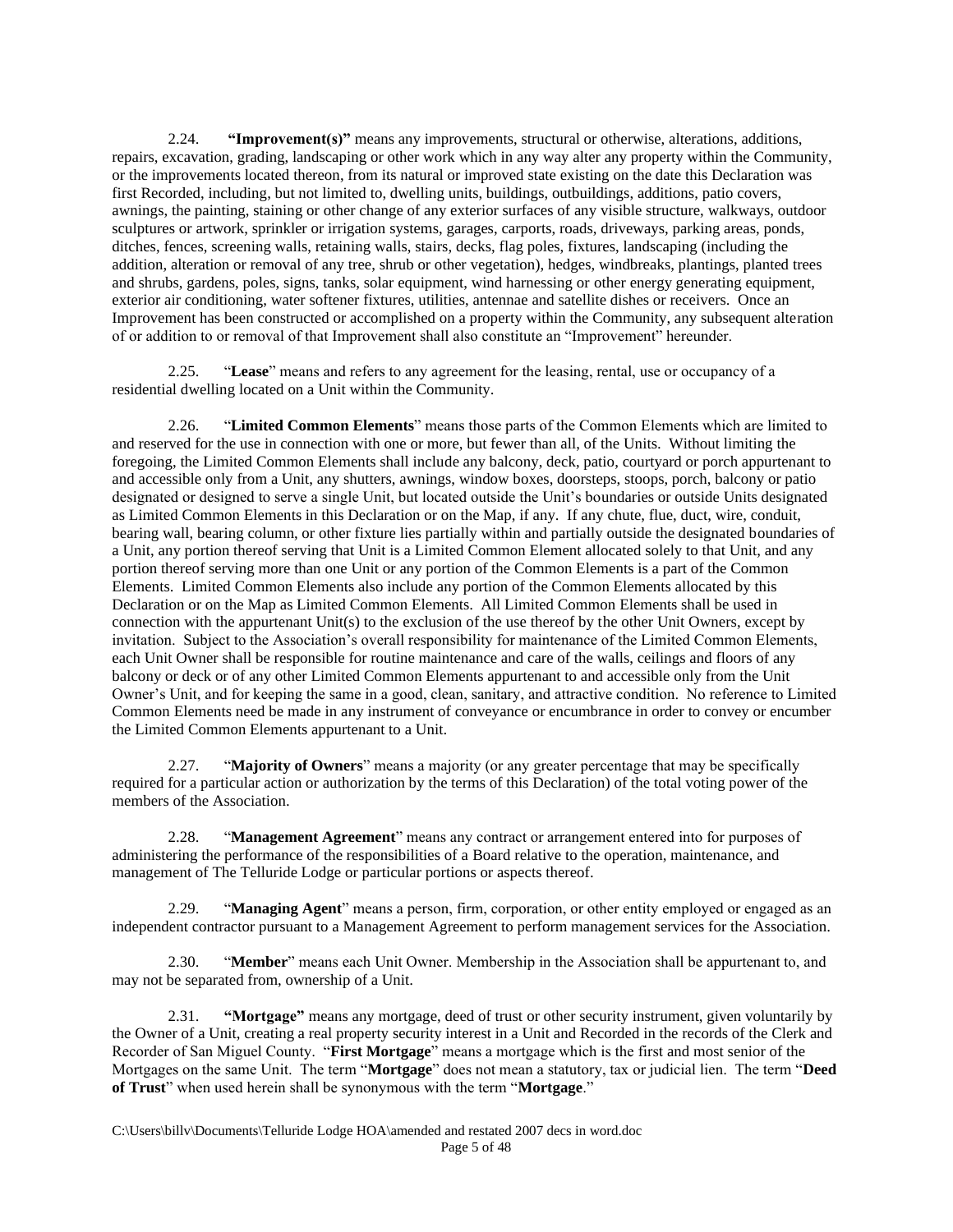2.32. "**Mortgagee**" means a mortgagee under a Mortgage or a beneficiary under a Deed of Trust, as the case may be, and the assignees of such Mortgagee.

2.33. "**Mortgagor**" means the maker, obligor or grantor of a Mortgage. The term "**Mortgagor**" includes a trustor or grantor under a Deed of Trust.

2.34. "**Notice and Hearing**" means a written notice and public hearing before the Board, or a panel appointed by the Board, as set forth in the Bylaws.

2.35. "**Occupant**" means any Person who is a tenant in a residence on a Unit pursuant to a Lease with the Owner thereof. "**Occupant**" also means any Person who is present within the Community as a family member, guest or invitee of an Owner, an Occupant or the Association. "**Occupant**" also means a Unit Owner's guests, invitees, servants, tenants, employees, or licensees who occupy a Unit or are on the Common Elements for any period of time.

2.36. "**Person**" means an individual, association, partnership, limited liability company, corporation, trust, governmental agency, political subdivision, or any combination thereof.

2.37. "**Plat**" means that part of the Original Declaration that is a land survey plat as set forth in Section 38-51-102, Colorado Revised Statutes, as amended, depicts all or any portion of The Telluride Lodge in two dimensions, was executed by the Declarant and was recorded in the Records.

2.38. "**Property**" means the real property described in the Maps.

2.39. "**Real Estate**" means any leasehold or other estate or interest in, over, or under land, including structures, fixtures, and other improvements and interests that, by custom, usage, or law, pass with the conveyance of land though not described in the contract of sale or instrument of conveyance. Real Estate includes parcels with or without Horizontal Boundaries and spaces that may be filled with air or water.

2.40. "**Records**" means the Office of the Clerk and Recorder in every county in which any portion of The Telluride Lodge is located.

2.41. **"Regular Assessment"** means a charge against an Owner and the Owner's Unit for purposes of covering the annual costs of operating and administering the Association and all other Common Expenses. Regular Assessments are based on a Budget adopted by the Board in accordance with the Declarations and are allocated to the Units in accordance with the Allocated Interests, except that Common Expenses that in the judgment of the Board benefit fewer than all of the Units may be allocated exclusively to the Units benefited.

2.42. "**Reimbursement Assessment**" means a charge against a particular Owner and the Owner's Unit for the purpose of reimbursing the Association for costs and expenses incurred by the Association in connection with the enforcement of any provision hereof or the remedying of any violation by the Owner or an Occupant of this Declaration or any amendment hereto, the Articles, Bylaws, Rules and Regulations or any approvals granted by any committee, or for other purposes set forth in the Declaration, pursuant to the Declarations, together with late charges and interest as provided for herein. Reimbursement Assessment shall include without limitation any Common Expense caused by the misconduct of any Unit Owner or of such Owner's Occupants.

2.43. "**Rules and Regulations**" means the rules and regulations and policy statements or manuals promulgated by the Board for the management, preservation, safety, control, and orderly operation of The Telluride Lodge in order to effectuate the policies, intent and to enforce the obligations set forth in the Condominium Documents, as amended and supplemented from time to time. The Rules and Regulations include the Renovation Guidelines and such other guidelines and/or policy documents promulgated by the Board consistent with the Condominium Documents.

2.44. "**Security Interest**" means an interest in Real Estate or personal property created by contract or conveyance which secures payment or performance of an obligation. The terms includes a lien created by a mortgage, deed of trust, trust deed, security deed, contract for deed, land sales contract, lease intended as security,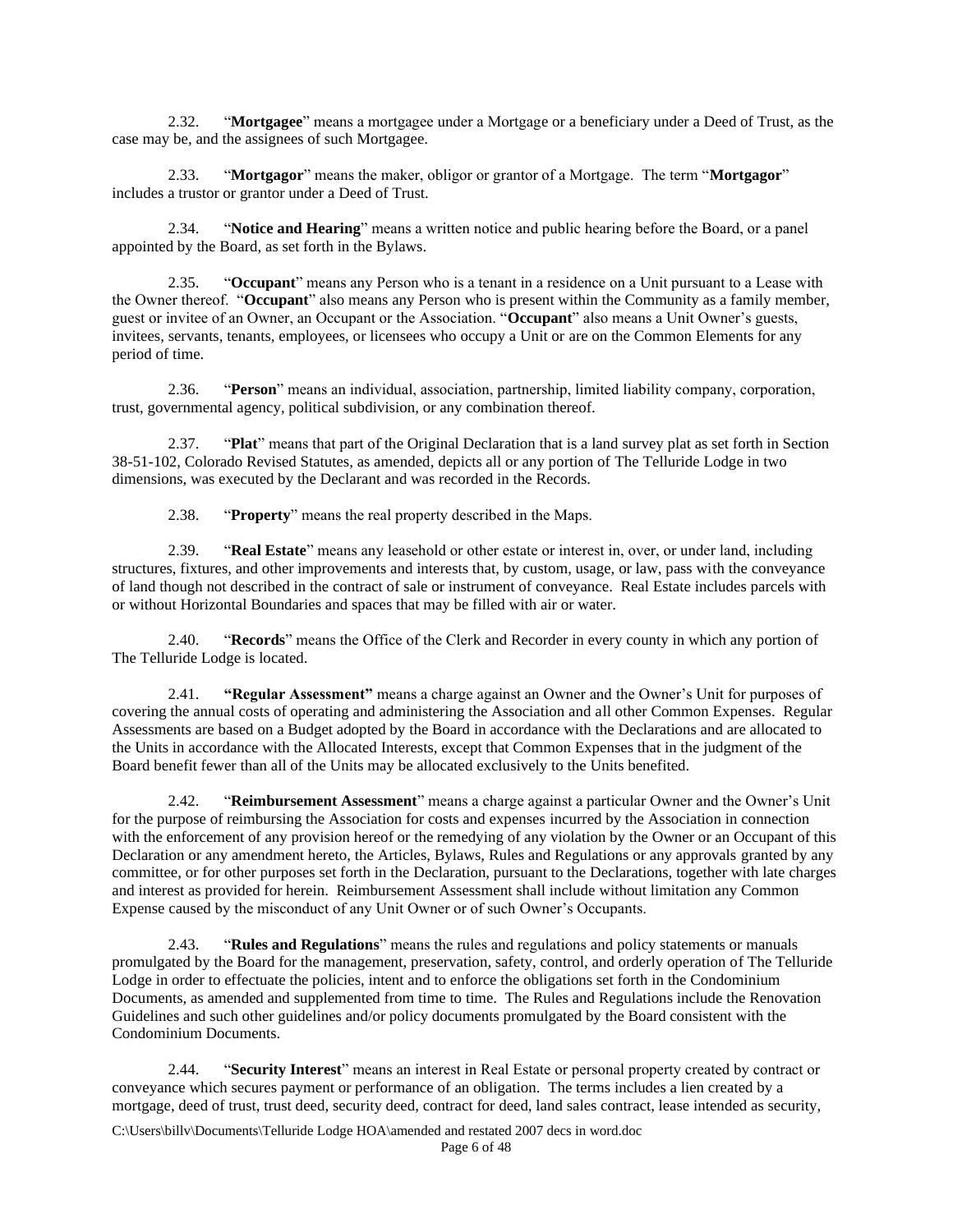assignment of lease or rents intended as security, pledge of an ownership interest in the Association, and any other consensual lien or title retention contract intended as security for an obligation. The holder of a Security Interest includes any insurer or guarantor of a Security Interest. Any such holder of a Security Interest on the Property which has priority over all other Security Interests on the Property shall become a First Mortgagee on such Units.

2.45. "**Short-Term Rental**" means the leasing or rental of a Unit for a period of less than thirty (30) consecutive days, except to a relative of the Owner.

2.46. "**Special Assessment**" means a charge against an Owner and the Owner's Unit for purposes of reimbursing the Association for costs and expenses incurred or to be incurred by the Association for the purpose of paying for the construction, reconstruction, repair, maintenance or replacement of capital improvements to or upon or serving the Community or any part thereof, the costs of which were not included in a Regular Assessment, or for excess reconstruction costs or other extraordinary expenses, or to acquire Association Property, or for funding any operating or reserve deficit of the Association, as authorized by the Board from time to time as provided herein. Special Assessments shall be based on a Budget adopted by the Board in accordance with the Declaration.

2.47. "**Town**" means the Town of Telluride, Colorado.

2.48. "**Unit**" means a physical portion of The Telluride Lodge which is designated for separate ownership or occupancy and the boundaries of which are described in or determined by this Declaration. Each Unit shall be designated by a separate number, letter, address or other symbol or combination thereof that identifies only one Unit in The Telluride Lodge as more specifically set forth on **Exhibit "A"**. If walls, floors, or ceilings are designated as boundaries of a Unit in this Declaration, all lath, furring, wallboard, plasterboard, plaster, paneling, tiles, wallpaper, paint, and finished flooring, infloor heating and any other materials constituting any part of the finished surfaces thereof are a part of the Unit and all other portions of the walls, floors or ceilings are a part of the Common Elements. Unless otherwise provided, all spaces, interior partitions and other fixtures and improvements within the boundaries of a Unit are a part of the Unit. The boundaries of a Unit as depicted and/or otherwise described on any Map as of the Effective Date shall be conclusively be deemed to be the actual boundaries of the Unit. Changes to any Unit boundaries, if any, shall be described on any amendment or supplement to a Map as provided for herein.

2.49. "**Unit Owner**" or "**Owner**" means any person who owns record title to a Unit or an undivided interest therein. The term includes a contract seller but excludes a contract purchaser, and excludes any Person having a Security Interest in a Unit or an undivided interest therein, unless such Person has acquired record title to such Unit or undivided interest pursuant to a foreclosure or any proceedings in lieu of foreclosure. The term "**Owner**" shall be analogous to the term "**Unit Owner**", as that term is defined in the Act.

## **ARTICLE THREE GENERAL PROVISIONS AND RESTRICTIONS**

3.1. **Division into Units**. The Property and Community is divided into \_\_\_\_\_ Buildings containing the Units, each of which Units consist of a separate fee simple estate in a Unit and an appurtenant undivided fee simple interest in the Common Elements. The identification number of each Unit is shown on the Condominium Map. Each Owner shall own his or her appurtenant undivided interest in the Common Elements as a tenant-incommon with the other Owners, and shall have the non-exclusive right to use and enjoy the General Common Elements. With respect to Limited Common Elements, each Owner of a Unit designated by this Declaration or the Condominium Map for the use of such Limited Common Element shall have the non-exclusive right to use and enjoy the same in common with all other Owners of Units so designated, for all purposes for which the Limited Common Element was created, subject to any Rules and Regulations relating thereto.

3.2. **Inseparability of a Unit**. Each Unit and its appurtenant undivided interest in the Common Elements shall be inseparable and may be conveyed, leased, encumbered, devised or inherited only as a Unit.

3.3. **Description of Units**. Every contract for sale, deed, lease, security interest and every other legal document or instrument shall legally describe a Unit as follows: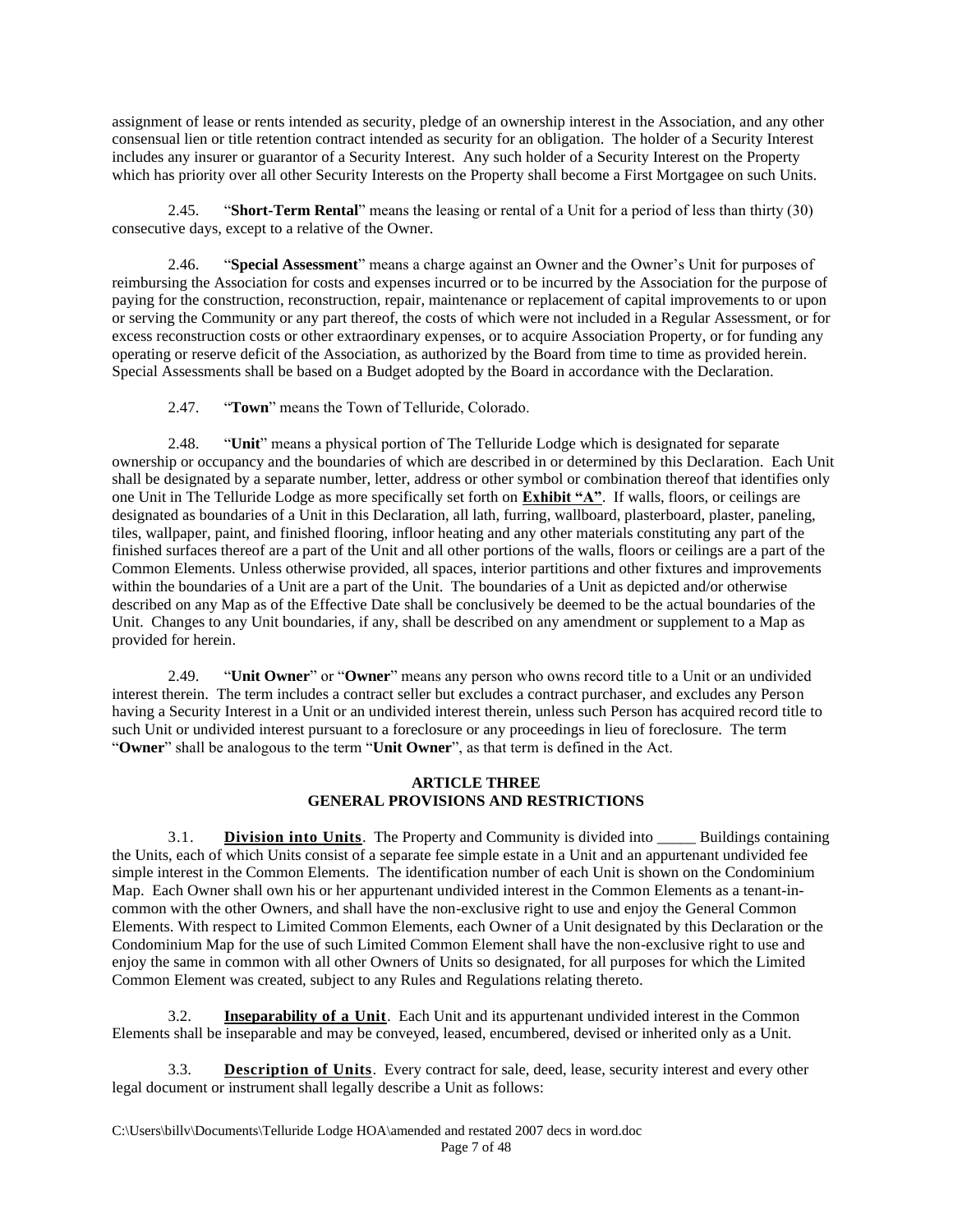Unit \_\_\_\_\_, The Telluride Lodge, a Condominium Community, according to the Condominium Map and the Declaration for Community recorded in the Office of the Clerk and Recorder of San Miguel County, Colorado [with the recording information for the Map and Declaration and each amendment or supplement then of record inserted].

Such description shall be legally sufficient for all purposes to sell, convey, transfer, encumber or otherwise affect the Unit and its appurtenant undivided interest in the Common Elements, and to incorporate all of the rights, interests, obligations, restrictions and burdens appurtenant or incident to ownership of a Unit as set forth in this Declaration and on the Condominium Map. Each such description shall be construed to include a non-exclusive easement over the Common Elements for appropriate ingress and egress to and from each Unit, and a non-exclusive right to use and enjoy the Limited Common Elements, and an exclusive or non-exclusive right to use and enjoy any Limited Common Elements designated for the use of that Unit, subject to all applicable provisions of this Declaration.

3.4. **Unit Boundaries.** The Unit boundaries shall be as the same are depicted and/or described on the Map and shall be the conclusive description of each particular Unit. In the event of any conflict between any provisions of this Declaration and depictions contained on the Map, with respect to any Unit boundary, the depictions on the Map shall control. All spaces, interior partitions, and other fixtures and Improvements within the boundaries of a Unit are a part of the Unit.

3.5. **Separate Assessments and Taxation - Notice to Assessor**. The Association, to the extent necessary, shall give written notice to the Assessor of San Miguel County, Colorado, of the creation of condominium ownership of this Community, as provided by the Act, so that each Unit, together with its undivided interest in the General Common Elements and its interest in the Limited Common Elements appurtenant thereto, shall be deemed a separate parcel and subject to separate assessment and taxation.

3.6. **Subdivision or Assemblage of Units and Common Elements**. An Owner and the Association may subdivide or otherwise divide, assemble and otherwise modify the boundaries of Units and/or Common Elements only in strict accordance with the provisions contained in this Section. In addition, any relocation of boundaries shall be done in accordance with the procedures set forth in the Act, in particular Sections 212 and 213.

3.6.1. **Subdivision of a Unit into Multiple Units**. For purposes of this Section, the term "**Subdividable Units**" shall mean only the following described Units: Units 316-317, 318-319, 320-321, 339-340, 341-342, 414-415, 418-419, 500-501, 519-520, 529-530, 539-540 and 541-542.

3.6.1.1. An Owner of a Subdividable Unit shall have the right, upon obtaining written, prior permission of the Association, to subdivide Owner's Subdividable Unit into two Units, meaning an Owner may divide the mapped boundaries of his/her Subdividable Unit into more then one Unit, utilizing the same external boundaries of the mapped Subdividable Unit.

3.6.1.2. An Owner seeking to divide a Subdividable Unit shall prepare and present the Board with plans and specifications demonstrating that the proposed division will not affect the structural integrity of the Building or affect ingress or egress to any other Unit.

3.6.1.3. An Owner seeking to divide a Subdividable Unit shall obtain any and all required approvals from the Town of Telluride, including any condominium subdivision approvals, building permits and the like ("**Town Approvals**"). In addition, an Owner seeking to divide a Subdividable Unit shall pay any additional tap fees to the Town of Telluride resulting from such division.

3.6.1.4. Upon completion of any construction and the obtaining of all required Town Approvals, an Owner seeking to divide a Subdividable Unit shall prepare an amendment to the Declaration and the Map, demonstrating the resulting Units and complying with this Section 3.6.1. The Declaration Amendment and Map Amendment shall be signed by the Owner and the Association and shall be recorded in the office of the Clerk and Recorder of San Miguel County, Colorado. Any such condominium subdivision shall not be effective for any purpose until a Declaration Amendment and Map Amendment (including modifications to **Exhibit "A"** of this Declaration for the purpose of modifying the Allocated Share of the Common Expenses and Allocated Share of the Common Elements for each of the Units in The Telluride Lodge as indicated on **Exhibit "A"** resulting from the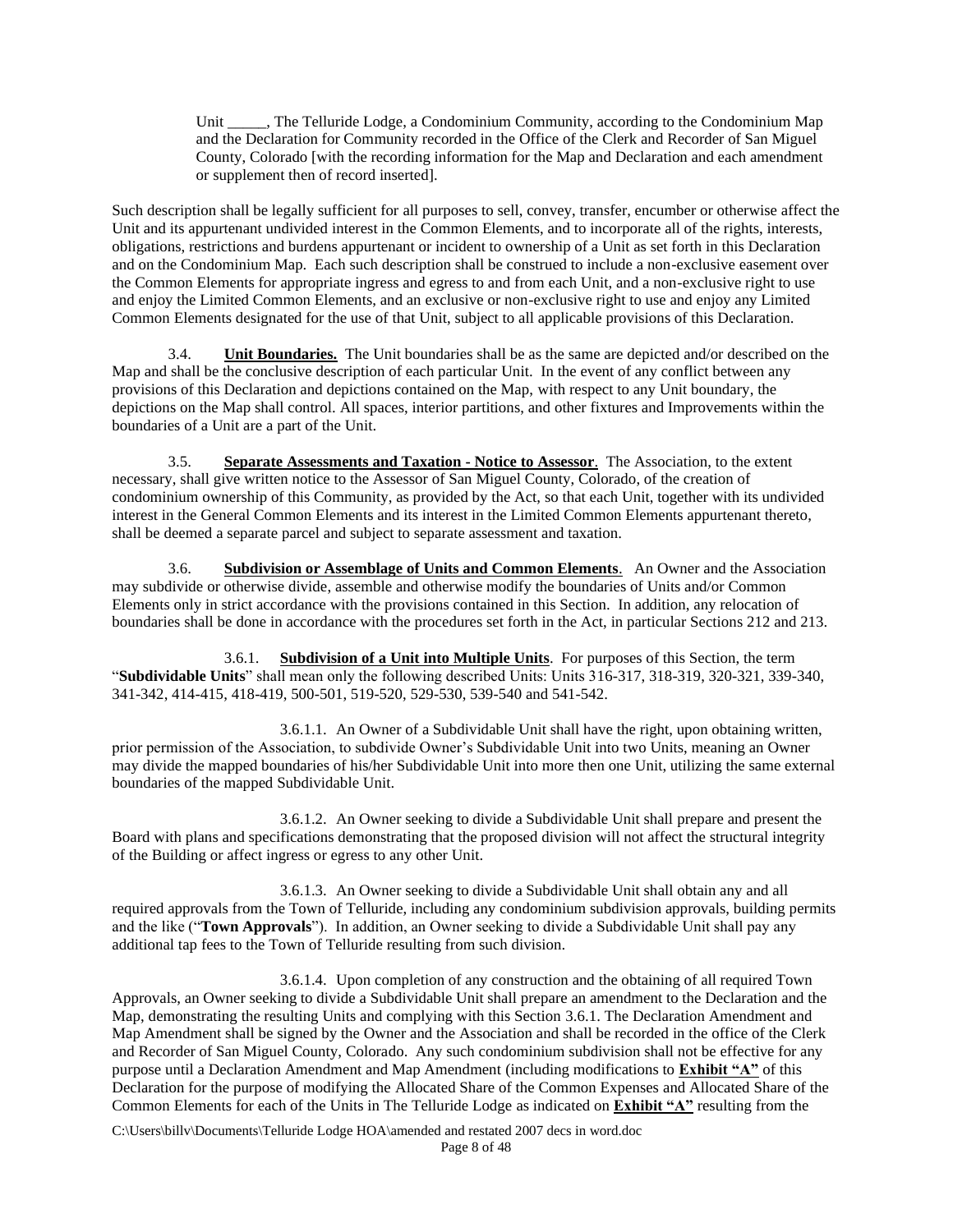creation of the Subdividable Unit) has been duly signed by the Association and Owner and thereafter recorded in the office of the Clerk and Recorder of San Miguel County, Colorado by the Owner. All costs of preparation and filing of Declaration Amendment and Map Amendment shall be paid by the Owner or Owners so subdividing Units. The filing of a Declaration Amendment and Map Amendment shall not alter the Allocated Voting Rights assigned to the Unit. No increase in other Unit Owner's Allocated Interests shall occur without their written approval.

3.6.1.5. Upon the completion of the subdivision of a Subdividable Unit, the Allocated Share of the Common Expenses shall be increased as provided for in Section 2.2, while the Allocated Share of Common Elements and the Allocated Voting Rights will stay the same and not be modified, enlarged or decreased.

3.6.1.6. No other Unit, other than a Subdividable Unit may be subdivided.

and Regulations.

3.6.1.7. The division and use of a Subdividable Unit shall further comply with the Rules

3.6.2. **Assemblage of Common Elements into a Unit**. An Owner ("**Proposing Owner**") that wants to propose adding adjacent Common Elements ("**Expansion Space**") to his/her Unit, shall comply with the following procedures:

3.6.2.1. The Proposing Owner shall submit a complete application to the Association that will be reviewed and acted upon by the Board, in its sole discretion.

the Board:

3.6.2.2. An application shall contain the following information if deemed necessary by

(a) An accurate survey, prepared and stamped/certified by a licensed surveyor, showing the existing dimensions of the Unit and Common Elements that are the subject of the application and the resulting dimensions that would result if the application is approved.

(b) Copies of plans, specifications and drawings showing any and all construction activities that is proposed and would be implemented if the application were approved.

(c) A signed statement by a Colorado licensed engineer or architect, addressed to the Association, stating that the proposed construction will not affect any of the following: (1) the structural integrity of any buildings, structures, Units or Common Elements in the Community, (2) utilities serving any Units or Common Elements in the Community, and (3) ingress and egress to any other Units or Common Elements in the Community. The signed statement shall also state that the proposed renovations do comply with all design requirements contained in The Telluride Lodge governing documents and shall comply with all applicable requirements contained in the Town of Telluride Design Guidelines, Land Use Code, Building Code and Municipal Code. The Proposing Owner is responsible for obtaining all required Town plan and permit approvals for the renovation ("**Town Approvals**").

(d) Such other or additional information or documents required to be submitted to the Association pursuant to The Telluride Lodge Homeowners Association Guidelines.

3.6.2.3. The Board, in its sole discretion, based upon the unique facts of a particular application, may require that Proposing Owner to obtain signed consents for the proposed application from the Owners of each Unit that adjoins the Unit being proposed for renovation and/or 51% of the Owners of Units within the Building(s) containing the Unit and Common Elements proposed for renovation. Any consent shall provide that the Owner has reviewed and consents to the proposed plans and specifications and the conversion of Common Elements into the Proposing Owner's Unit.

3.6.2.4. The Board shall review a complete application at its next available regularly scheduled meeting where sufficient time is available or at a special meeting called to review the application. The Board shall include the review of the application on its regularly published agenda. The application will be available for review by Owners in the Associations' business office during normal business hours.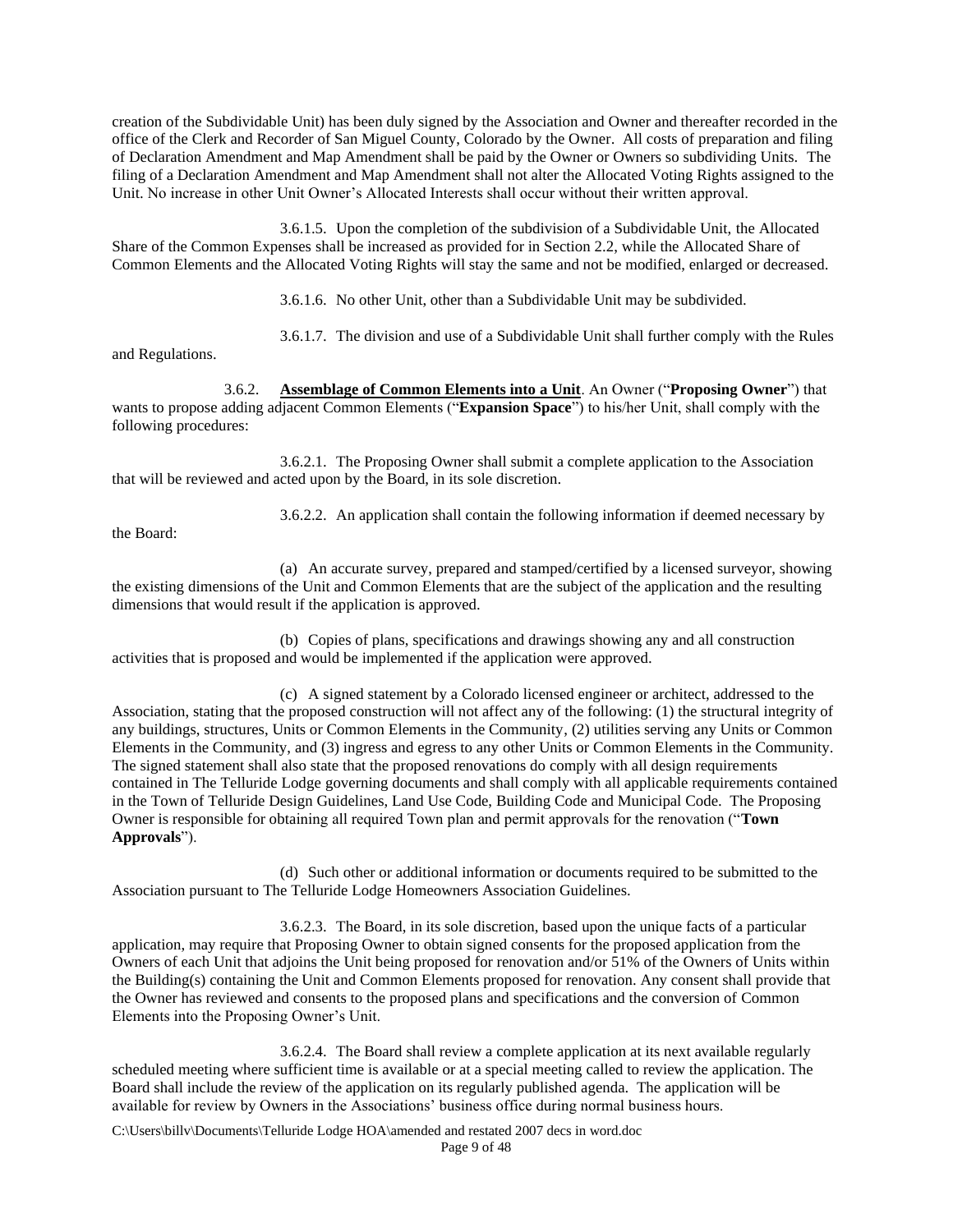3.6.2.5. After considering the application at a duly held meeting and allowing for comment by the Proposing Owner and any other interested Owners, the Board shall approve or deny, the application. The Board shall approve the application only if it determines that the application meets the following requirements, as determined solely by the Board, in the sole judgment of the Board:

(a) The proposed renovations will not interfere with other Owner's reasonable use and enjoyment of their Units, in terms impacts to another Units structural integrity, utility services, ingress and egress, views, ability to use or access open space/recreation areas.

(b) The Owner has demonstrated the ability to comply with all obligations and requirements contained in the Declarations.

(c) The Owner has agreed to post a bond in an amount reasonably determined by the Board to insure the prompt and timely initiation and completion of all work proposed in the application.

3.6.2.6. Should the Board vote to approve the application, the Board shall require the Proposing Owner to comply with the following conditions and requirements:

(a) Prior to commencing work, the Proposing Owner shall post cash, a bond or other security acceptable to the Board to secure the Proposing Owner's performance under the approval. The amount, term and other elements relating to the security shall be determined by the Board and shall be as provided for in The Telluride Lodge Homeowners Association Guidelines.

(b) Prior to commencing work, the Proposing Owner shall provide the Association with a copy of signed and issued plans and permits from the Town of Telluride authorizing all of the work proposed by the Proposing Owner. Proposing Owner is responsible for all fees, taxes, costs and expenses relating to the Town Approvals, including any tap fees.

(c) Proposing Owner shall be responsible for obtaining any consent which its lender, if any, may require prior to the commencement of the work.

(d) Construction, operation, repair and maintenance of the improvements shall be undertaken in a manner that reasonably minimizes disturbance to the natural condition of the surface area of the Community and shall not cause any disturbance to the natural condition of the surface area of the Community to be re-sodded and/or re-contoured as may be necessary to return such area as nearly as practicable to its condition prior to the construction of the Easement Area.

appropriate locations.

(e) Appropriate safety measures and devices, including signage, shall be installed at

(f) All work will be done expeditiously, with as minimal impact as possible to other Unit Owners in a professional workmanlike manner. Work shall proceed as provided for in The Telluride Lodge Homeowners Association Guidelines.

(g) Proposing Owner shall comply with all applicable federal, state and local laws, rules, regulations and safety standards in connection with Proposing Owner's activities hereunder, including, without limitation, the construction, use, operation, maintenance, repair, replacement and service of Proposing Owner's equipment and appurtenances hereunder.

(h) Proposing Owner hereby, jointly and severally, agree to indemnify, defend and save harmless the Association and its directors, officers, employees, successors and assigns and each Owner in the Community and their successors and assigns from any mechanics' liens, expense, cost, claim, action, liability, loss, damage or suit whatsoever (including attorney's fees and costs) (collectively, the Claims and individually, a "**Claim**") arising out of, or in any way connected with, the construction, installation, maintenance, repair, replacement, use or existence of the improvements.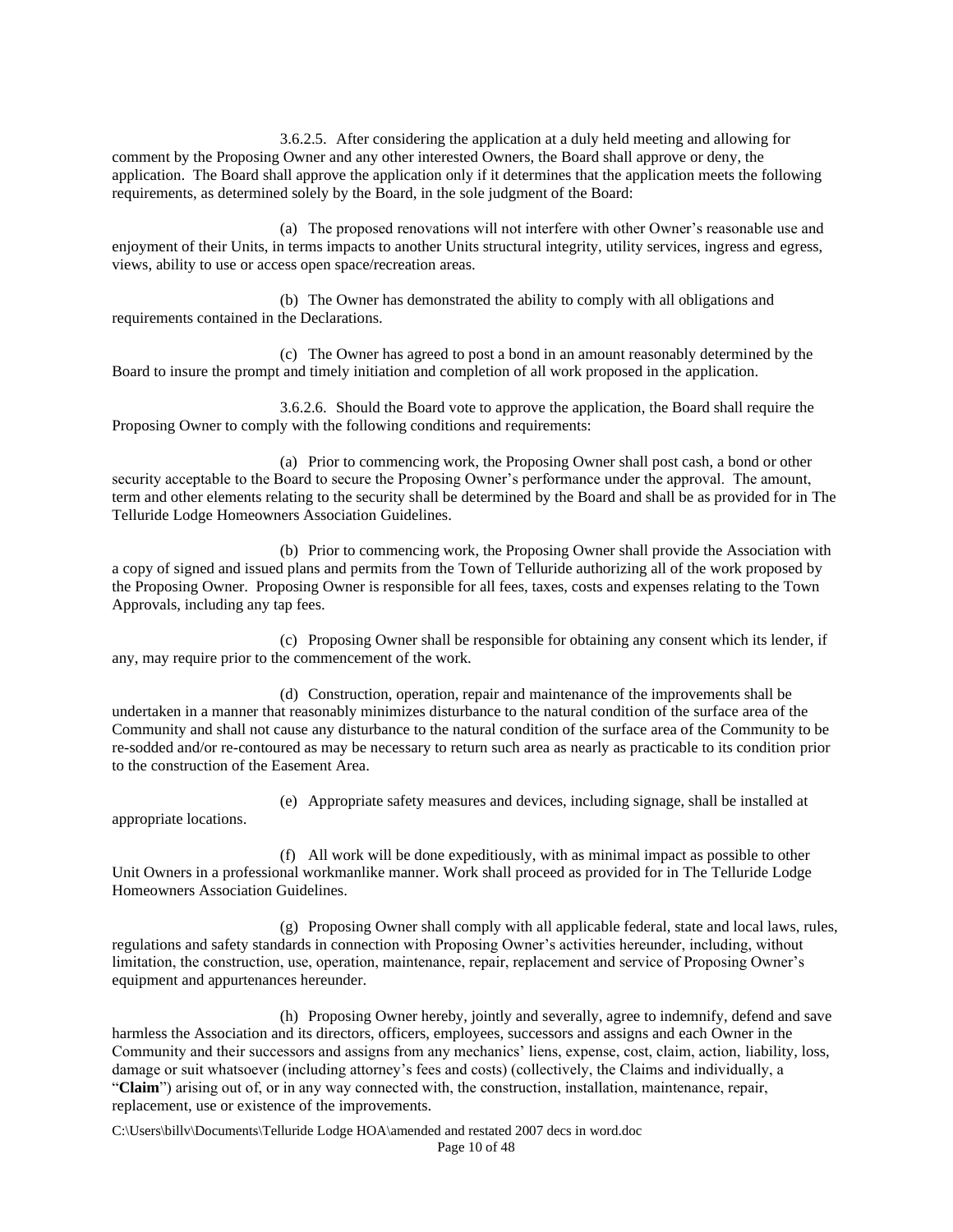(i) During the term of the construction of the improvements, the Proposing Owner shall keep and maintain, at their sole cost and expense, a commercial general liability insurance coverage for the Association containing minimum limits per occurrence as reasonably determined by the Board.

3.6.2.7. Within thirty days of the completion of the improvements to the Expansion Space, Proposing Owner, at its cost and expense, shall cause to be prepared:

(a) A Map Amendment showing the new boundaries of the Unit and affected Common Elements in form acceptable to the Association. The Map Amendment must match the approved plans and drawings submitted to the Association. The Map Amendment must include a signature block for the Association and the Town of Telluride, in addition to other signatures required by applicable law.

(b) A Declaration Amendment reallocating the Allocated Interests to reflect the modifications to the boundaries of the Proposing Owners Unit. The Declaration Amendment and Map Amendment shall be signed by the Owner and the Association and shall be recorded in the office of the Clerk and Recorder of San Miguel County, Colorado. Any such modification shall not be effective for any purpose until a Declaration Amendment and Map Amendment (including modifications to **Exhibit "A"** of this Declaration for the purpose of modifying the Allocated Share of the Common Expenses for each of the Units in The Telluride Lodge as provided for in Section 2.2 resulting from the creation of the Subdividable Unit, except that the Allocated Share of Common Elements and the Allocated Voting Rights will stay the same and not be modified, enlarged or decreased.) has been duly signed by the Association and Owner and thereafter recorded in the office of the Clerk and Recorder of San Miguel County, Colorado by the Owner. All costs of preparation and filing of Declaration Amendment and Map Amendment shall be paid by the Owner or Owners so subdividing Units. The filing of a Declaration Amendment and Map Amendment shall not alter the Allocated Voting Rights assigned to the Unit. No increase in other Unit Owner's Allocated Interests shall occur without their written approval.

(c) When the Map Amendment and Declaration Amendment have been prepared, fully executed and are ready for recordation, the Association will execute and deliver to the Proposing Owner, its quitclaim deed for the portion of the Common Elements which was approved for inclusion within the Unit of the Proposing Owner. Proposing Owner shall cause the Map Amendment, Declaration Amendment and quitclaim deed to be recorded at Proposing Owners cost and expense.

3.6.2.8. The Association and the Proposing Owner shall obtain and maintain insurance on the reconfigured Unit, including the portion of the Common Elements included within the Unit, as provided for in this Declaration.

3.6.2.9. A Proposing Owner may elect to submit a draft application to the Board for the proposed assemblage to get a prior determination by the Board as to whether the application has merit or may confront problems leading to a denial.

3.6.2.10.All costs incurred in connection with any such subdivision or assemblage of Units and Common Elements allowed herein shall be borne by the Owner or Owners of the affected Units, including all costs incurred by the Association in connection therewith.

3.6.2.11.In connection with any such relocation of boundaries, the Owners of the affected Units shall have the right, with the prior written approval of the Board of the Association, to re-designate, as part of a Unit or as a Limited Common Element, any portion of the Common Elements or any walls, floors or other separations between the affected Units, which may be necessary or appropriate to accomplish such combination or division; provided, however, that the exercise of the rights granted herein shall be subject to the prior written consent of any first Mortgagee having an interest in any such affected Units.

3.6.2.12.The Expansion Space shall be subject to the restrictions contained in the Rules and Regulations, including, without limitation, the following: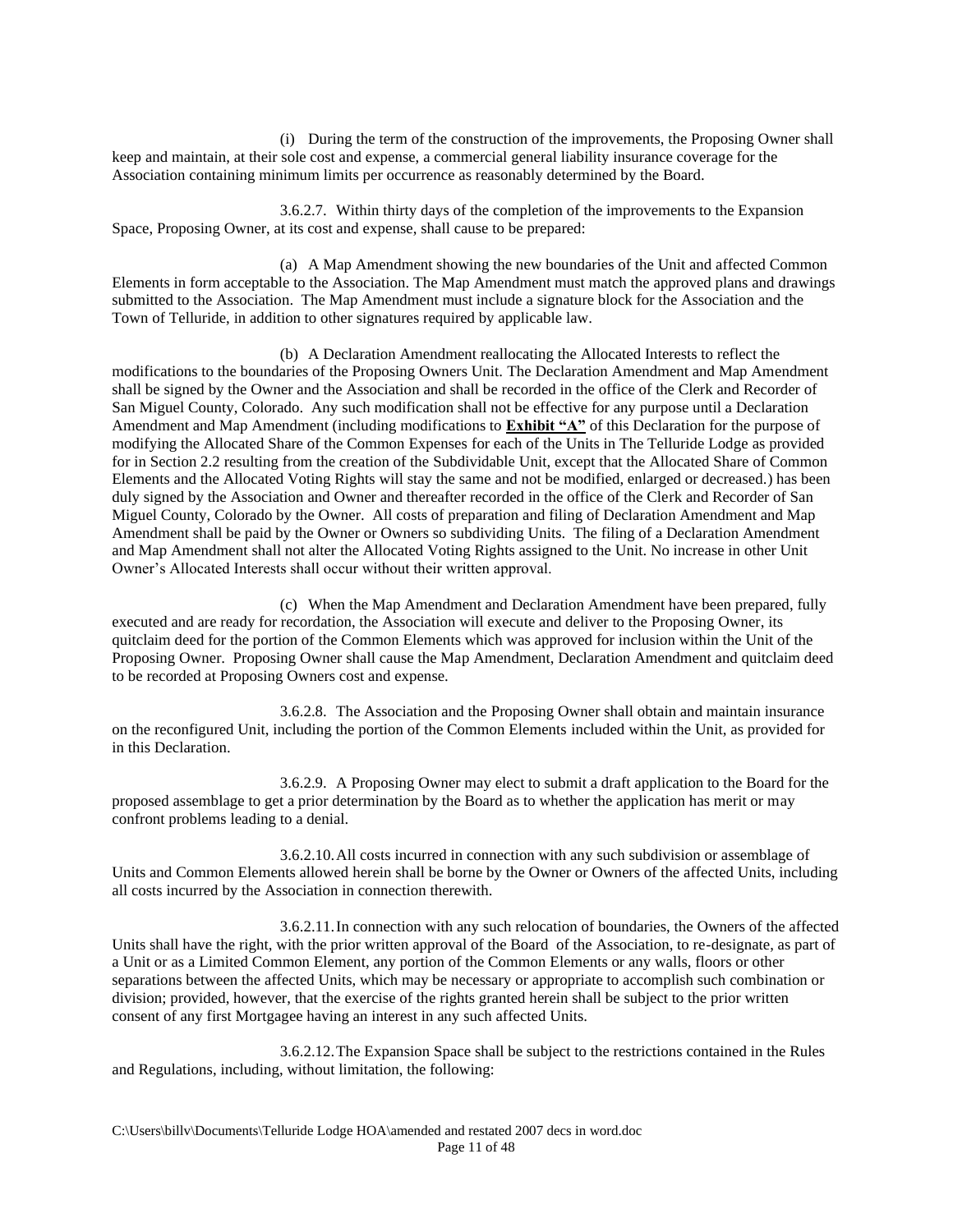| separate Unit.                        | А. | The Expansion Space shall not be further subdivided and/or sold as a  |
|---------------------------------------|----|-----------------------------------------------------------------------|
|                                       | Β. | The owner will not seek to obtain a unique address.                   |
| existing unit.                        | C. | The owner will not separate utilities for the expanded space from the |
| renting the other as a separate unit. | D. | The owner will not separate the unit and reside in one portion while  |

E. The owner will not construct a second kitchen in the Expansion Space.

3.7. **No Partition of Title to Units or Common Elements**. No Owner may assert any right or bring any action for partition or subdivision with respect to such Owner's Unit or the Common Elements. By becoming an Owner, each Owner waives any and all rights of subdivision or partition that such Owner may have with respect to such Owner's Unit and/or the Common Elements. This Section shall not, however, limit or restrict the right of the Owners of a Unit to bring a partition action pursuant to Section 38-28-101, et seq., of the Colorado Revised Statutes requesting the sale of the Unit and the division of the proceeds among such Owners; provided that no physical division of the Unit or of the Common Elements shall be permitted as a part of such action and no such action shall affect any other Unit. Any purported conveyance, encumbrance, judicial sale or other voluntary or involuntary transfer of an undivided interest in the Common Elements made without the Unit to which that interest is appurtenant is void.

# 3.8. **Encumbrances**.

3.8.1. Any Owner shall have the right from time-to-time to Mortgage or encumber his interest in a Unit by a Mortgage or deed of trust. A first Mortgage shall be one which has first and paramount priority under applicable law and with respect to certain portions of the obligations, liens for Common Expenses or Limited Common Expenses and other obligations created by this Declaration, the Articles of Incorporation and Bylaws. The first Mortgage shall be subordinate to all other terms and conditions of the Declaration other than as expressly provided for in this Section 3.8.1.

3.8.2. The Owner of a condominium may create junior Mortgages on the following conditions. That any such junior Mortgage shall always be subordinate to all of the terms, conditions, covenants, restrictions, uses, limitations, obligations, liens for Common Expenses or Limited Common Expenses and other obligations created by this Declaration, the Articles of Incorporation and Bylaws. That the holder of any junior Mortgage shall release, for the purpose of restoration of any Improvements upon the Community, all of this right, title and interest in and to the proceeds under insurance policies upon said Community wherein the Association is named insured. Such release shall be furnished upon written request by the Association.

3.9. **Separate Assessment**. Each Unit shall be separately assessed for all taxes and assessments of the State of Colorado, San Miguel County or any other political subdivision or district having authority to tax. If and as necessary, Association shall give written notice to the Assessor of San Miguel County, Colorado requesting that the Units be separately assessed and taxed and that the total value of the Common Elements be assessed and taxed proportionately in accordance with the Allocated Interests of such Units in the Common Elements. After this Declaration has been recorded in the real estate records of San Miguel County, Colorado, Association shall deliver a copy of this Declaration as recorded to the Assessor of San Miguel County, Colorado.

3.10. **Mechanic's Liens**. If any Owner shall cause or permit any material to be furnished to such Owner's Unit or any labor or services to be performed therein, neither the Association nor the Owner of any other Unit shall be liable for the payment of any expense incurred or for the value of any work done or material furnished. All such work shall be at the expense of the Owner causing it to be done and such Owner shall be solely responsible to contractors, laborers, materialmen and other Persons furnishing labor, services or materials to such Owner's Unit. Nothing herein contained shall authorize any Owner or any Person dealing through, with or under any Owner to charge the Common Elements or any Unit other than that of such Owner with any mechanic's or materialmen's lien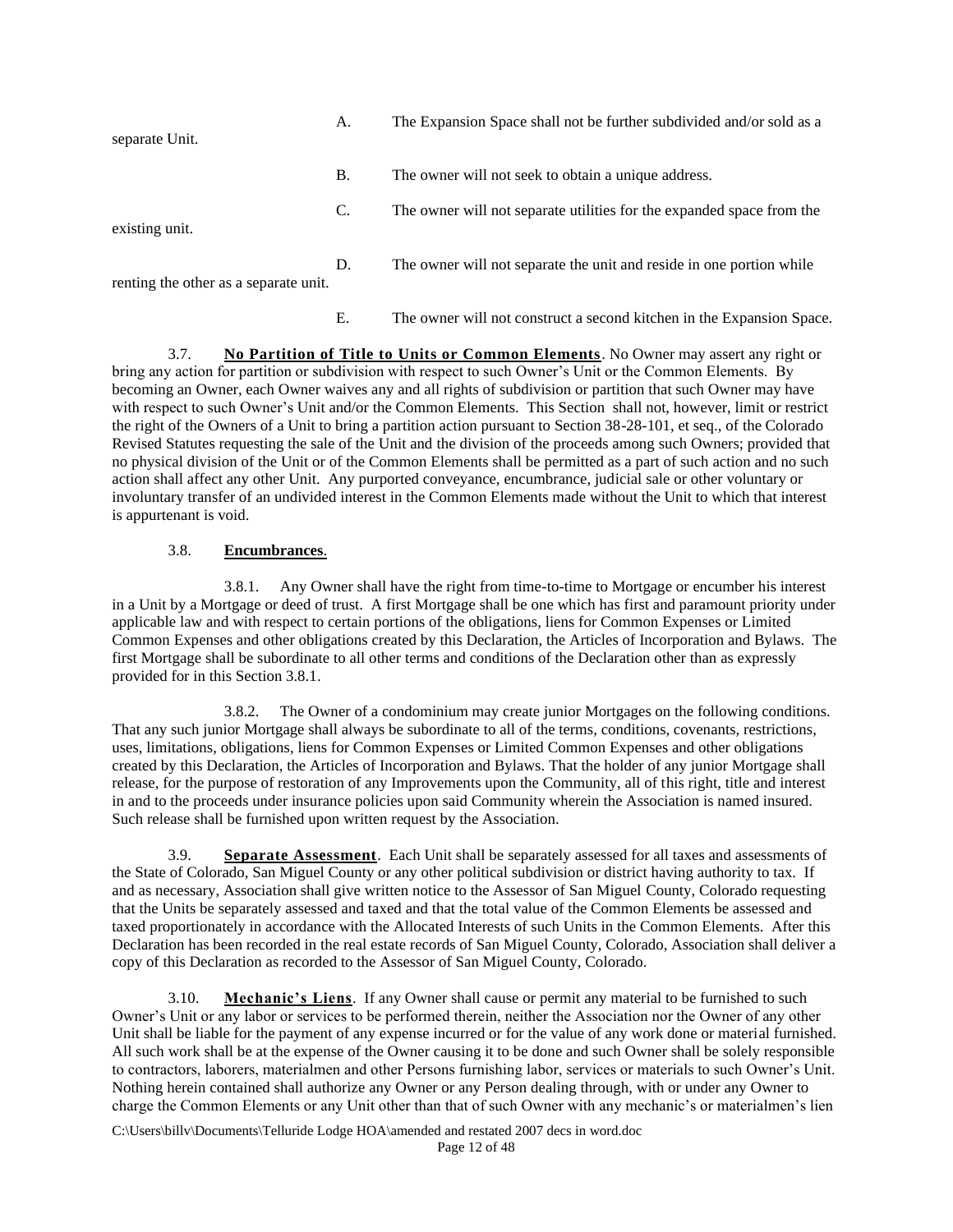or other lien or encumbrance whatsoever. Notice is hereby given that the right and power to charge any lien or encumbrance of any kind against the Common Elements or against any Owner or any Owner's Unit for work done or materials furnished to any other Owner's Unit is expressly denied. If, because of any act or omission of any Owner, any mechanic's or materialmen's lien or other lien or order for the payment of money shall be filed against any of the Common Elements or against any other Owner's Unit or against any other Owner or the Association (whether or not such lien or order is valid or enforceable as such), the Owner whose or which act or omission forms the basis for such lien or order shall, at such Owner's own cost and expense, cause such lien or order to be canceled or bonded over in an amount and by a surety company reasonably acceptable to the party or parties affected by such lien or order within twenty (20) days after the filing thereof, and further such Owner shall indemnify and save harmless all such parties affected from and against any and all costs, expenses, claims, losses or damages, including reasonable attorneys' fees resulting therefrom.

3.11. **Additions, Alterations or Improvements by Owners**. No additions, alterations, changes or improvements shall be constructed, made, done or permitted to any Unit by any Owner, Occupant, or employee or agent thereof, without the prior written approval of the Board in accordance with the Declaration and the Rules and Regulations.

3.12. **Maintenance of the Community**. All property within the Community, including, without limitation, all Units, General Common Elements and Limited Common Elements shall be kept and maintained in a safe, clean and attractive condition and in good order, condition and repair as provided for in Section 3.12 and 3.13.

# 3.13. **Association Maintenance Responsibilities**.

3.13.1. The Association shall be responsible for maintaining, repairing, improving, restoring and replacing the Common Elements, except for those obligations and responsibilities imposed upon the Owner of a Unit for maintaining, repairing, improving, restoring and replacing a Limited Common Element associated with the Unit.

3.13.2. The obligations of the Association shall include, without limitation, the painting, staining or other resurfacing of the exterior surfaces of all walls, exterior doors, windows, decks and balconies, the maintenance, repair, improvement, restoration or replacement of all structural elements and roofs, common lighting and utilities, water features, snowplowing, and landscaping, irrigation and general upkeep of all yard areas.

3.13.3. The Association, through its Board, shall have the exclusive right and authority to make any changes, alterations, improvements or additions to the Common Elements, including the Limited Common Elements, and no individual Owner shall have any right to do any of such things without the express prior written consent of the Board.

3.13.4. If the need for such maintenance or repair results from the willful or negligent act of or from damage or destruction caused by an Owner or Occupant, the Board shall have the right to perform such maintenance or repair and to levy and collect a Reimbursement Assessment upon the Owner and the Owner's Unit for the costs and expenses incurred by the Association in connection therewith.

# 3.14. **Owner Maintenance Responsibilities With Respect to Owner's Unit and Limited Common Elements**.

3.14.1. Each Owner shall be responsible for maintaining, repairing and improving as necessary all interior elements and features of the Owner's Unit including interior non-supporting walls, improvements, windows, fixtures, equipment, appliances and appurtenances and any decks or balconies associated with the Unit. Each Owner shall have the exclusive right and obligation to paint, repaint, tile, carpet, install drapes, wax, paper or otherwise finish or refinish and decorate the interior surfaces of the walls, ceiling, floors and doors forming the boundaries of his Unit. Nothing herein shall authorize an Owner to undertake any changes or modifications to their Unit or any Common Elements which otherwise require Board approval, in the absence of Board approval.

3.14.2. Each Owner shall be responsible for the day-to-day cleaning and upkeep of the Limited Common Elements reserved for the use of such Owner and any other Owners, including the decks. Any and all cost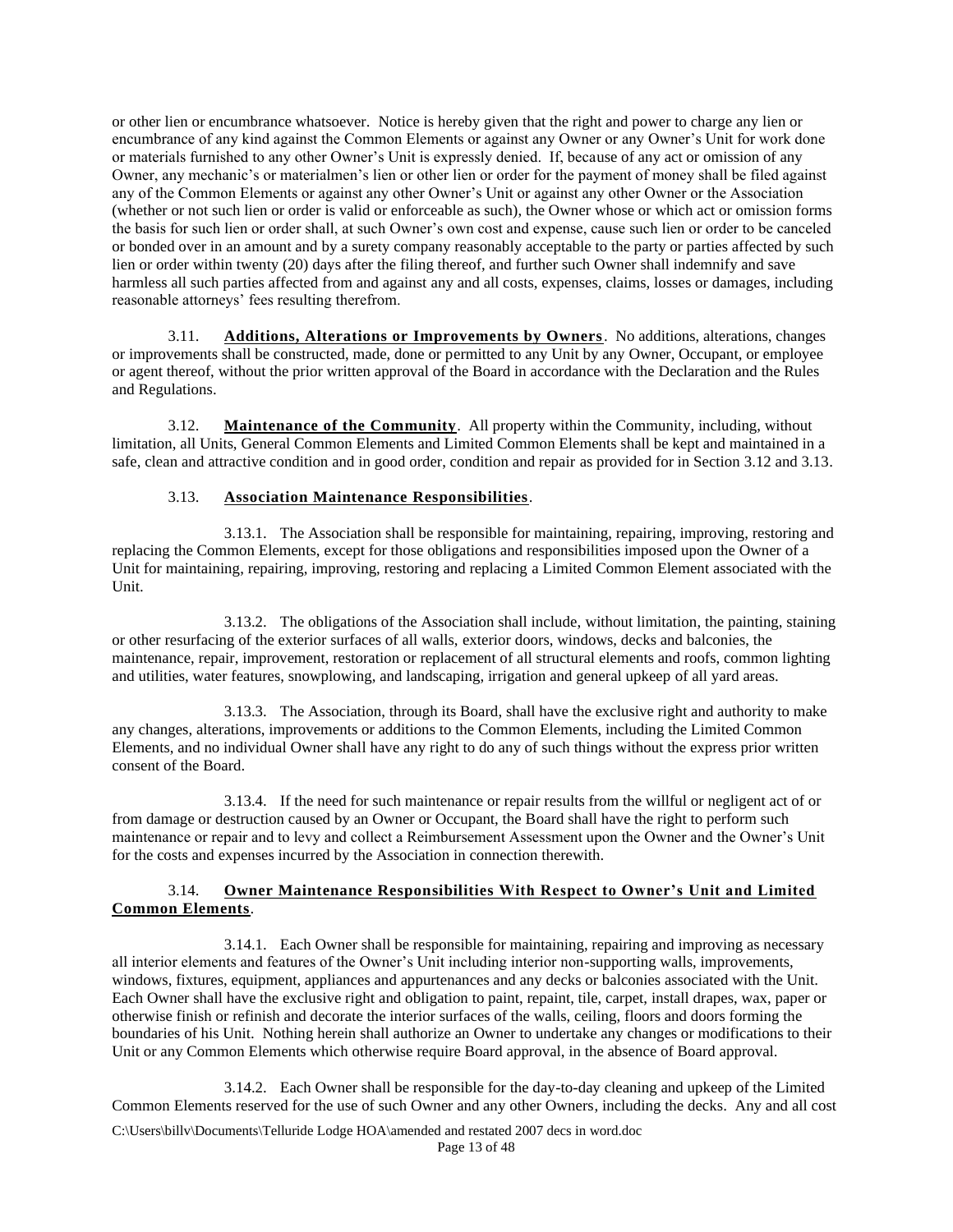associated with maintenance, repair, replacement and day-to-day care, cleaning and upkeep of said Limited Common Elements shall be paid and discharged by the Owner or Owners entitled to the exclusive use of said Limited Common Elements. The expense of maintaining, repairing, replacing or reconstructing a Limited Common Element shall be undertaken by the Owner of the Unit or Units to which such Limited Common Element is assigned.

3.14.3. In addition, each Owner shall be responsible for any damage to other Units or Common Elements resulting from the Owner's failure to perform or negligent performance of the Owner's maintenance and repair responsibilities as set forth herein.

3.14.4. Each Owner shall perform the Owner's maintenance and repair responsibilities in such manner as shall not unreasonably disturb or interfere with other Owners or Occupants.

3.14.5. If an Owner fails to perform any such maintenance or repair obligations within ten days following receipt of a written notice from the Board requesting the same, the Board shall have the right to enter upon the Unit of the Owner to perform such obligations on the Owner's behalf and to levy and collect a Reimbursement Assessment upon the Owner and the Owner's Unit for the costs and expenses incurred by the Association in connection therewith.

3.14.6. Each Unit is subject to an easement for the benefit of the Association and its Board, agents, employees and contractors, for purposes of accomplishing the maintenance and repair rights described herein.

3.15. **Standard of Care**. The Association and the individual Owners shall each use a reasonable standard of care in performing their respective maintenance, repair and upkeep responsibilities so that the entire Community will reflect a pride of ownership. All repairs and replacements within the Community shall be substantially similar to the existing construction and craftsmanship and shall be of first-class quality.

3.16. **Emergency Maintenance and Repair**. Notwithstanding any other provisions of this Section 3.9, in the event of an emergency or the sudden occurrence of unanticipated conditions which threaten the health, safety or physical well-being of Persons or property within the Community, the Board and its designated agent, shall have the authority (without any notice being required) to take whatever remedial action and to undertake such maintenance, repairs and improvements as may be necessary anywhere in the Community to protect persons and property.

3.17. **Compliance with Laws**. No Owner or Occupant shall do any act or cause or permit anything to be done or kept in or upon its Unit, or any Common Elements, which would be in violation of any federal, state, city or other law, ordinance, regulation or code of any governmental body having jurisdiction, or of any rule or regulation promulgated by the Association, or of any provision of this Declaration, or which would result in the increase of, or cancellation of, insurance maintained by the Association.

# 3.18. **Use and Occupancy**.

3.18.1. No Unit shall be used other than for a lawful use and in full compliance with all building, zoning and other laws and regulations of the applicable governmental authorities having jurisdiction over the Community.

3.18.2. Each Unit shall be occupied and used only for single-family residential purposes. No business, professional or other non-residential or commercial use shall be made of any Residential Unit, or conducted in any Residential Unit, excepting in-home businesses or occupations which do not involve employees other than Owners, the solicitation or invitation of the general public, or the servicing of customers, and which activities are conducted entirely within the Unit and do not cause any additional traffic or parking within the Community or otherwise create a nuisance for neighboring Units or the Community.

3.18.3. No Owner or Occupant or Person shall do any act or cause or permit anything to be done or kept in or upon a Unit which would result in the increase of, or cancellation of, insurance maintained by the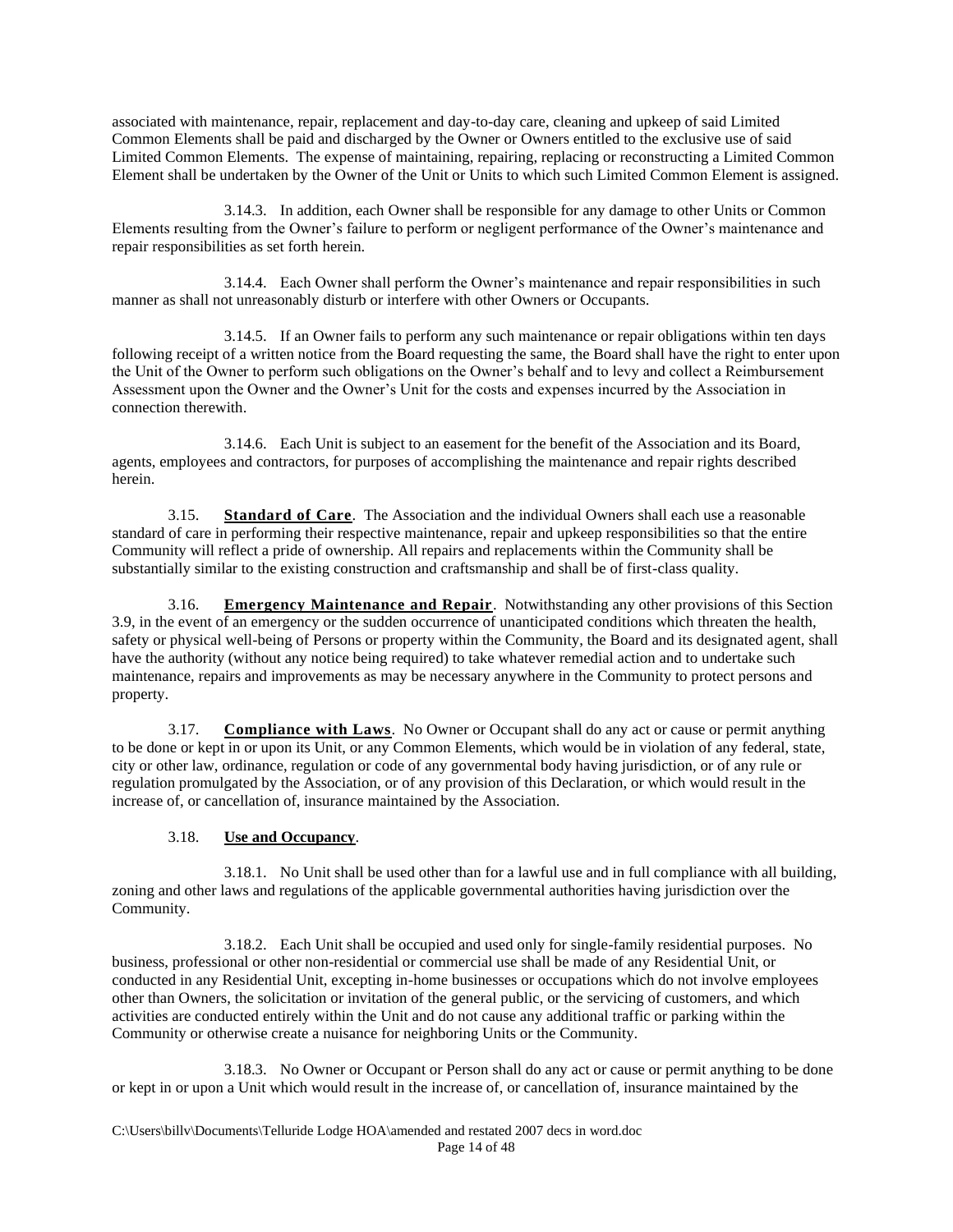Association or would be in violation of any federal, state, County or other law, ordinance, regulation or code of any governmental body having jurisdiction, or of any Rule or Regulation promulgated by the Association.

3.18.4. Commencing as of the Effective Date, no Unit Owner shall use, repair, maintain, restrict, encumber, covenant or otherwise own a Unit in such a manner so as to cause its value and/or the value of other Units or Common Elements in the Community to diminish or not reasonably appreciate in value, by any action or inaction of such Unit Owner, including, by way of example and not limitation, placing an enforceable covenant or deed restriction on a Unit or Common Elements which is intended to control the price for which the Unit can be sold, resold or rented to any person or entity, including any governmental entity.

3.18.5. Neither the General Common Elements nor any part or appurtenance of or to any Unit which is visible outside the Unit (*e.g.*, doors) shall be altered in appearance or modified without the prior written consent of the Board.

3.18.6. All unsightly structures, facilities, equipment, objects, and conditions, all sporting equipment (e.g., skis, snowboards, bikes, mountain bikes, kayaks, etc.), and all snow removal, garden or maintenance equipment except when in actual use, shall be kept in an enclosed structure or in a screened area approved in writing by the Board. Tasteful patio furniture and firewood, may be kept on a deck, but shall be kept in an attractive and good condition. No laundry or wash shall be dried or hung outside on any Unit. No barbeque grilles may be used or stored on a deck.

3.18.7. No noxious or offensive activity shall occur or be allowed at any time on any property within the Community, nor shall anything be done or placed thereon which is or may become a nuisance or cause an unreasonable embarrassment, disturbance, or annoyance to Owners, Occupants, or the Association, or which causes damage to other Units or Common Elements, or which interferes with the peaceful enjoyment or possession and proper use of the Community, or any part thereof, by Owners or Occupants. The Board, in its sole discretion, shall have the right and authority to determine the existence of any nuisance or unreasonable embarrassment, disturbance or annoyance under this Section.

3.18.8. Each Owner shall comply with the Rules and Regulations and the requirements of all health authorities and other governmental authorities having jurisdiction over the Community. Normal construction activities and parking, during daylight hours, in connection with the building of authorized Improvements on a Unit shall not be considered a nuisance or otherwise prohibited by this Declaration unless they are in violation of the requirements of the Board, but Units shall be kept in a neat and tidy condition during construction periods, trash and debris shall not be permitted to accumulate, and supplies of brick, block, lumber and other building materials shall be piled only in such areas as may be approved by the Board. In addition, construction equipment and building materials may only be stored or kept within the Community during and in connection with the construction of Improvements thereon, and then may be kept only in areas approved by the Board, which also may require screening of the storage areas. All such equipment and materials shall be removed immediately following completion of construction.

3.18.9. No activity shall be conducted on, and no Improvement shall be constructed on, any property within the Community that is or might be unsafe or hazardous to any Person or property. Without limiting the generality of the foregoing, and except as allowed below, no explosives, gasoline, fireworks, or other volatile and/or incendiary materials or devices or any materials deemed hazardous or toxic substances under applicable environmental laws, rules, or regulations shall ever be used, kept, stored, permitted to remain or be released or disposed of on any Unit or elsewhere within the Community.

# 3.19. **Vehicle Parking, Storage, Operation and Repair**.

3.19.1. Each Unit is granted the right to park one motorized vehicle in the Community as provided for in the Rules and Regulations.

3.19.2. Motorized vehicles of any kind shall only be parked or stored in designated parking

areas.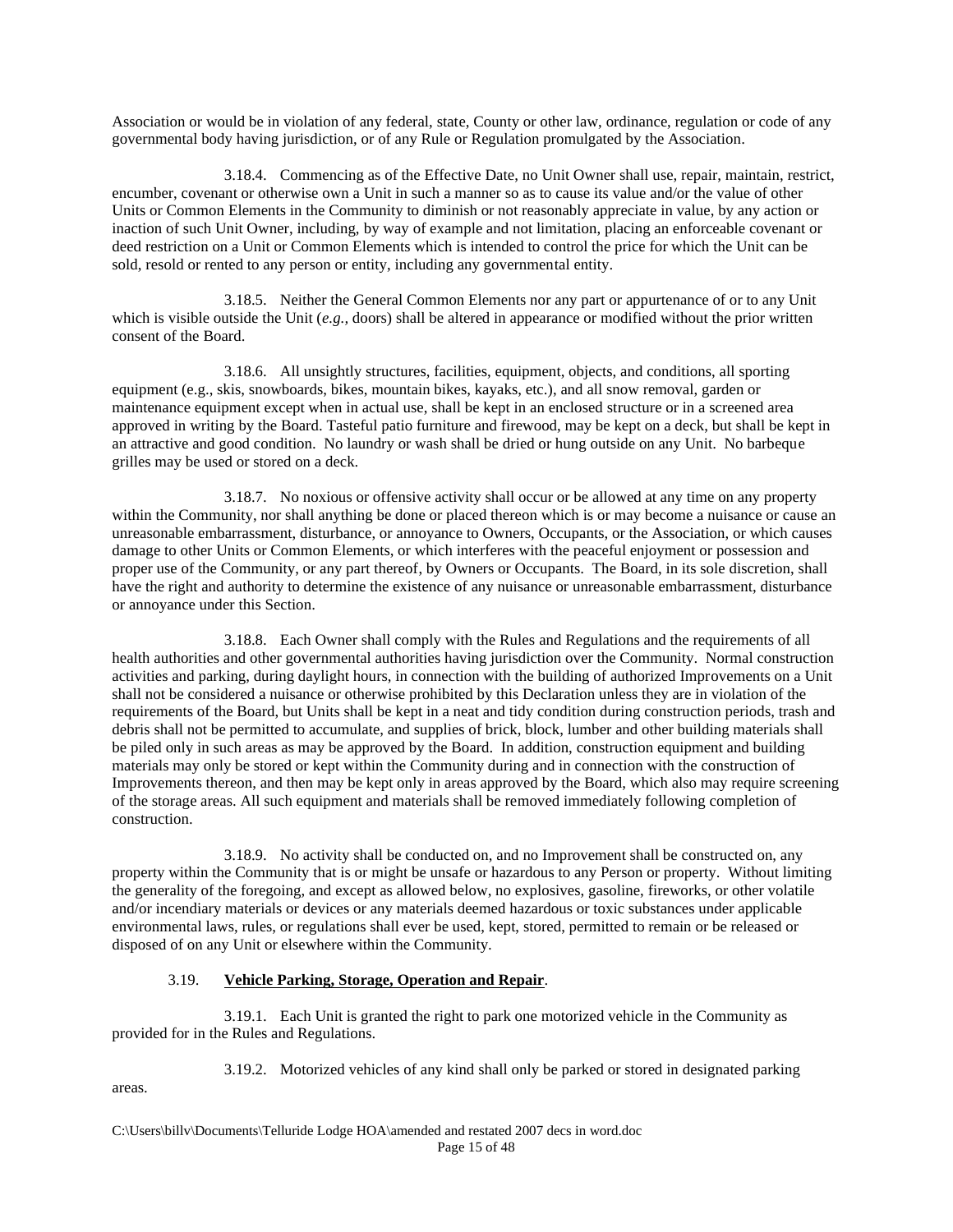3.19.3. No boats, trailers, buses, motor homes, mobile homes, campers, off-road-motorcycles, snowmobiles, recreational vehicles, all terrain vehicles, trucks, industrial or commercial vehicles (both cabs or trailers), abandoned or inoperable vehicles (as defined below), or any other similar vehicles (excepting passenger automobiles and one ton or smaller pick-up trucks) shall be parked or stored in the Community except as approved in advance by the Board.

3.19.4. No motorized vehicle of any kind shall be maintained, repaired, repainted, serviced or rebuilt in the Community. This restriction shall not prevent the non-commercial washing and polishing of vehicles and boats, together with activities normally incident thereto.

3.19.5. An "abandoned or inoperable vehicle" shall mean any motorized vehicle which does not display a current motor vehicle license or which has not been driven under its own propulsion for a period of one (1) week or longer (excepting otherwise permitted vehicles parked by Owners or Occupants while on vacation or during a period of illness), or which does not have an operable propulsion system within the vehicle.

3.19.6. In the event that the Board shall determine that a vehicle is abandoned or inoperable, or is otherwise in violation of the provisions of this section, a written notice of violation describing said vehicle shall be personally delivered to the vehicle owner (if such owner can be reasonably ascertained) or shall be conspicuously placed upon the vehicle (if the owner cannot be reasonably ascertained), thereafter, the Board (as the case may be) shall have the right to remove the offending vehicle, or cause the vehicle to be removed and stored, at the sole expense of the owner of the vehicle if the vehicle is located on a roadway, or at the sole expense of the Owner on which the vehicle is located, all without liability on the part of the Board.

3.19.7. The Board may cause any unauthorized vehicle parked in the Community to be immediately towed at the cost and expense of the owner of the unauthorized vehicle.

3.20. **Pets**. Pets may be owned and kept in the Community only in accordance with those Rules and Regulations or other policies adopted by the Association which govern Pets in the Community.

3.21. **Leases**. Any Owner shall have the right to Lease his Unit under the following conditions:

3.21.1. All Leases shall be in writing, and must cover the entire residence, i.e., no Leases of bedrooms alone or otherwise covering less than all of the residence shall be permitted.

3.21.2. All Leases shall provide (i) that the terms of the Lease and the tenant's (Occupant's) use of the residence shall be subject in all respects to the provisions of this Declaration and the Articles, the Bylaws, the Rules and Regulations (ii) that the Occupant has received and reviewed copies of said documents, and (iii) that any failure by the Occupant to comply with any of the aforesaid documents, in any respect, shall be a default by Occupant under the Lease and a default by Occupant and Owner under said documents which may be enforced against Occupant and/or Owner by the Board.

3.21.3. Each Owner who leases a residence shall be responsible for assuring compliance by the Occupant with all of the provisions of this Declaration, the Articles, the Bylaws, the Rules and Regulations, and the Design Guidelines, and shall be jointly and severally responsible with the Occupant for any violations thereof by the Occupant.

3.21.4. The Owner shall provide the Association with contact information concerning any longterm tenant (more then one month in duration).

3.21.5. Each Lease shall expressly provide that the Association (via the Board) shall have the right to give the Occupant written notice that the Occupant is in violation of one or more of the documents listed in subsection (c) above, which notice shall specify a period of time in which the Occupant may cure the violation. If the violation continues uncured, or if it is repeated within the 3-month period following the date of the first notice, the Lease shall provide that the Owner gives to the Association an irrevocable power of attorney to act on the Owner's behalf to give such statutory notices to the Occupant and to take such other actions as may be necessary or appropriate to terminate the Lease and to evict the Occupant from the Premises. If a Lease does not contain such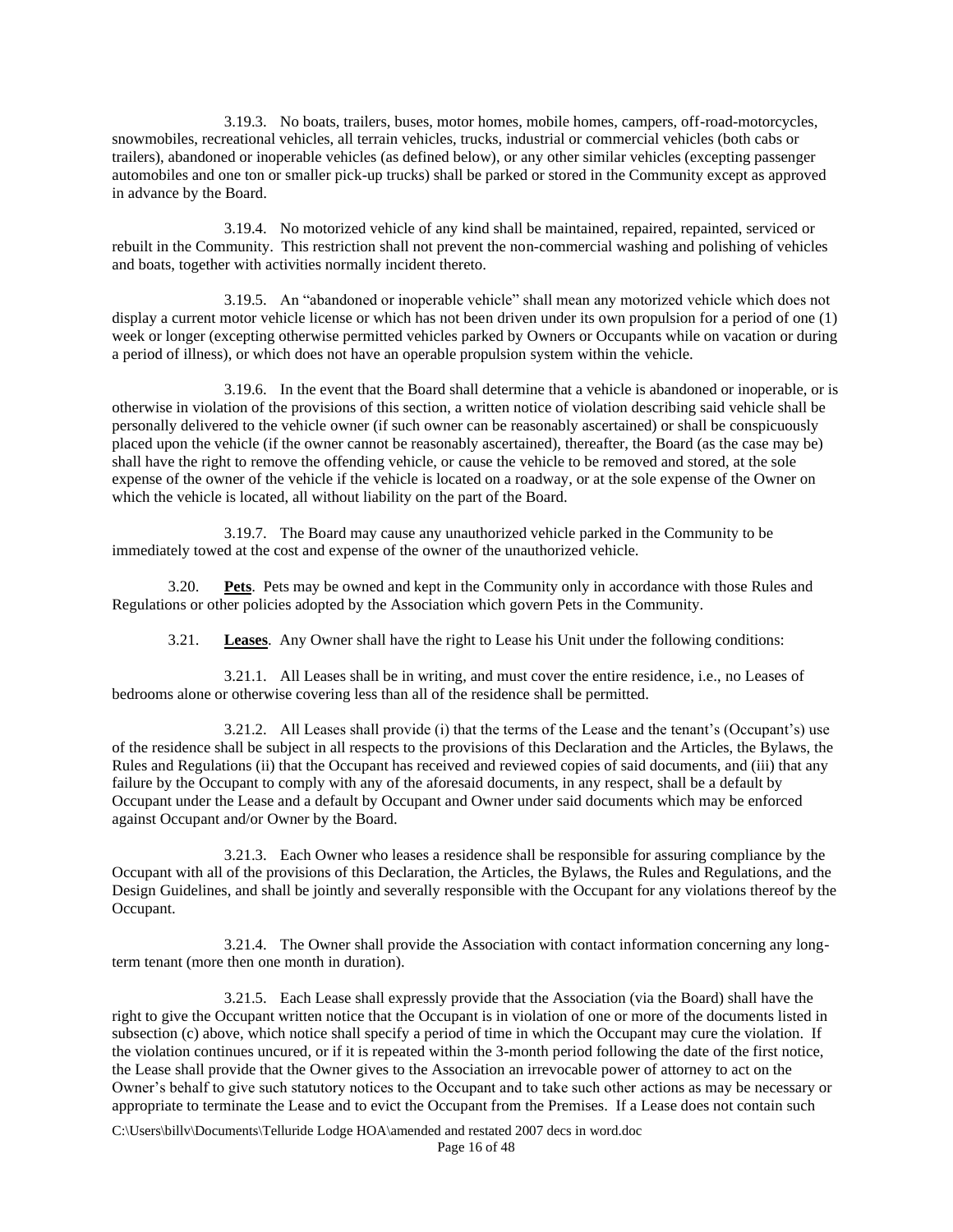provisions, the Owner hereby irrevocably appoints the Association as its attorney-in-fact to act on its behalf as set forth herein, which power shall be deemed coupled with an interest.

3.22. **Annoying Light, Sound or Odor**. All exterior lighting installed or maintained on any Unit shall be placed so that the light source is screened or shielded from any other Residential Unit, and shall require the prior written approval of the Board in each instance. No light shall be emitted from any part of the Community (including any Unit) which is unreasonably bright or causes unreasonable glare. Without limiting the generality of the foregoing, no spotlights, floodlights or other high-intensity lights shall be permitted within the Community without the prior written approval of the Board. No sound shall be emitted from any part of the Community (including any Unit) which is loud or annoying, and no odor shall be emitted from any part of the Community (including any Unit) which is noxious or unreasonably offensive. Again without limiting the generality of the foregoing, no exterior speakers, horns, whistles, bells, or other sound devices, other than security devices used exclusively for security purposes, shall be located or used within the Community except with the prior written approval of the Board. The Board, in its sole discretion, shall have the right and authority to determine the existence of any violation of this Section including the reasonableness of any light, sound or odor.

3.23. **Noxious or Offensive Activities; Nuisances**. No noxious or offensive activity shall occur or be allowed at any time within the Community, nor shall anything be done or placed therein which is or may become a nuisance or cause an unreasonable embarrassment, disturbance, or annoyance to Owners, Occupants, or the Association, or which interferes with the peaceful enjoyment or possession and proper use of the Community, or any part thereof, by Owners or Occupants. The Board, in its sole discretion, shall have the right and authority to determine the existence of any nuisance or unreasonable embarrassment, disturbance or annoyance under this Section. Each Owner and Occupant shall comply with any rules and regulations and the requirements of all health authorities and other governmental authorities having jurisdiction over the Community.

3.24. **No Hazardous or Unsafe Activities**. No activity shall be conducted on, and no improvement shall be constructed on, any property within the Community which is or might be unsafe or hazardous to any person or property. Without limiting the generality of the foregoing, no explosives, gasoline, fireworks, or other volatile and/or incendiary materials or devices or any materials deemed hazardous or toxic substances under applicable environmental laws, rules, or regulations shall ever be used, kept, stored, permitted to remain or be released or disposed of in any Unit or elsewhere within the Community.

3.25. **Outside Burning; Fire Hazards**. No exterior fires shall be lighted or permitted within the Community except in a contained gas barbecue unit while attended and in use for cooking purposes. No Owner or Occupant shall cause or permit any condition upon or within his Unit which creates a fire hazard or is in violation of fire prevention regulations, or which would increase insurance rates for other Owners.

3.26. **No Firearms**. The discharge of firearms, including but not limited to BB guns and pellet guns, upon or within any part of the Community (including the Units) is expressly prohibited.

3.27. **Garbage and Trash.** With the exception of dumpsters or other trash receptacles provided by the Association on Common Elements, no refuse, garbage, trash, grass, shrub, or tree clippings, plant waste, scrap, rubbish, or debris of any kind shall be kept, stored, maintained or allowed to accumulate or remain anywhere within the Community, except that containers of such materials may be placed next to the street on the designated morning of garbage collection and must be returned to a Unit that same day. No garbage containers, trash cans or receptacles shall be maintained in an unsanitary or unsightly condition, and except when placed for pickup they shall be kept completely within a Unit.

3.28. **Right of Entry**. During reasonable hours and upon reasonable notice to the Owner or Occupant of a Unit, any member of the Board, and any authorized representative of the Board shall have the right to inspect any exterior portion of a Unit and, with the permission of the Owner or Occupant, the interior portion of the Unit. In the case of emergency, no notice or permission shall be required to inspect the interior of a Unit. The purpose of any such inspection shall be to ascertain whether or not the provisions of this Declaration have been or are being complied with, or for the purpose of exercising any rights or performing any responsibilities (maintenance, repair, etc.) established by this Declaration, and such individuals shall not be deemed guilty of trespass by reason of such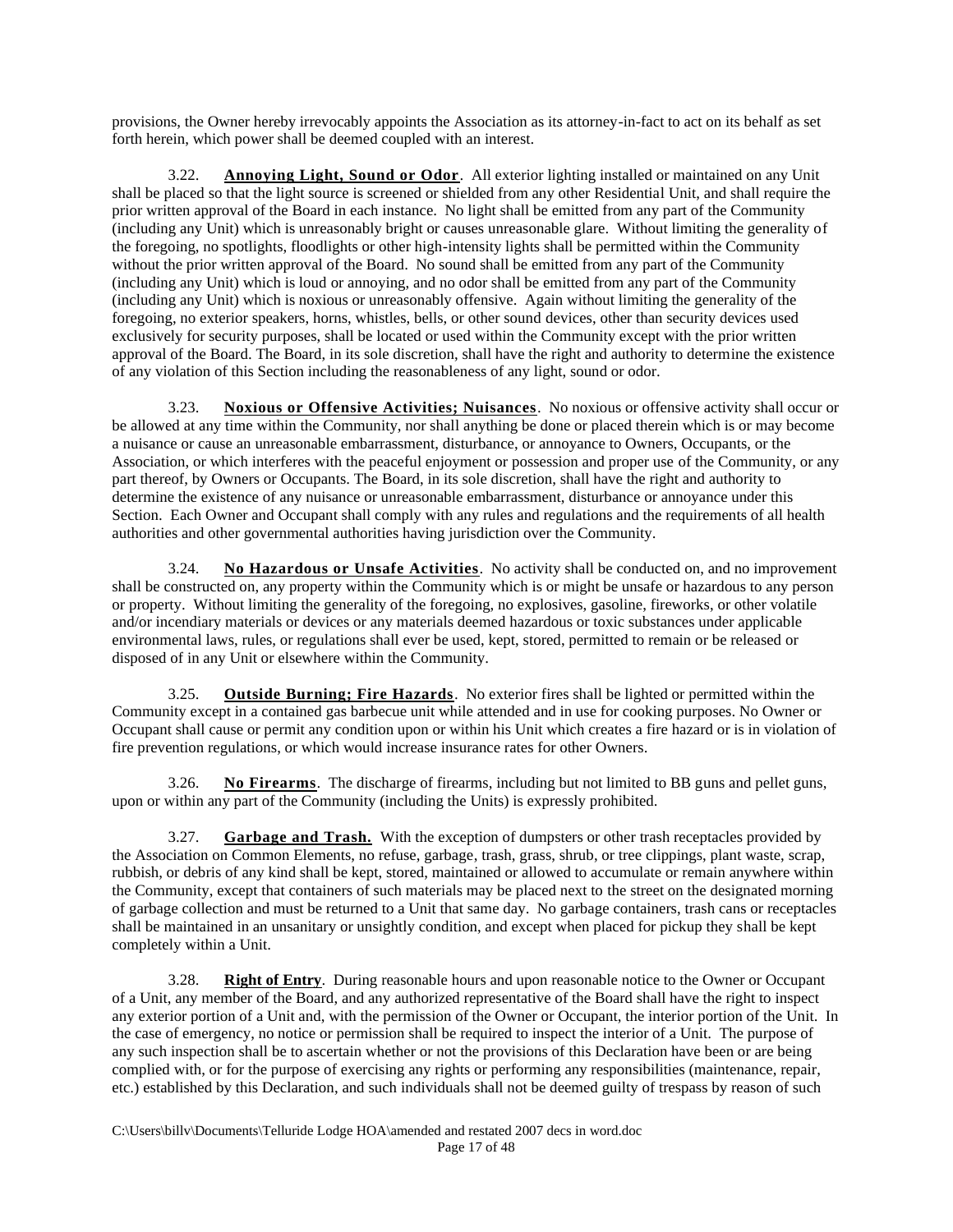entry. For purposes of this section, "emergency" shall mean circumstances posing an imminent threat of injury or damage to persons or property.

3.29. **Antennae, Satellite Dishes, Etc.** No radio, television or other antennae of any kind or nature, and no device for the transmission or reception of audio, video, microwave or other signals, including without limitation satellite dishes or receivers, shall be erected, attached, placed or permitted to remain on any Common Elements within the Community except with the prior written approval of the Board as to design and location, and then must be adequately fenced or screened in a manner approved by the Board.

3.30. **No Mining or Drilling**. No property within the Community shall be used for the purpose of mining, quarrying, drilling, boring, or exploring for or removing water, geothermal resources, oil, gas, or other hydrocarbons, minerals, rocks, stones, gravel, or earth. Nothing contained herein shall be construed to limit the rights of owners of mineral interests reserved or severed from the surface of any portion of the Real Estate prior to the recording of this Declaration.

3.31. **Underground Utility Lines**. Except as to special street lighting or other above-ground facilities which may be expressly required by the Town and/or exist as of the Effective Date, no above-ground utility lines or facilities of any type (except meters, risers, service pedestals and other surface installations necessary to maintain or operate appropriate underground facilities) shall be erected or installed within the Community, and all utility lines and facilities (including but not limited to water, sewer, gas, electricity, telephone, and cable TV) shall be buried underground.

3.32. **Association Landscaping**. All landscaping on Association Property shall be the responsibility of the Association, and no Owner or Occupant shall perform any landscaping activities within the Community (including without limitation the planting, grooming or removal of grass, trees, bushes or other vegetation, or the planting or tending of gardens) without the express prior written approval of the Board.

3.33. **Signs and Advertising**. No sign, poster, billboard or advertising device of any kind shall be allowed or displayed anywhere within the Community without the prior written approval of the Board and subject to any required Town of Telluride approvals.

3.34. **Health, Safety and Welfare, Rules and Regulations**. In the event any uses, occupancies, activities, and facilities within the Community are deemed by the Board to be an unreasonable annoyance or nuisance, or to adversely affect the health, safety or welfare of Owners or Occupants, the Board may adopt reasonable Rules and Regulations of general application in order to appropriately restrict and regulate such uses, occupancies, activities or facilities within the Community. Such Rules and Regulations shall be consistent with the purposes and provisions of this Declaration.

3.35. **Variances**. The Board may, in its sole discretion and in extenuating circumstances, grant variances from any of the restrictions set forth in this Article 3, if the Board determines, in its discretion, (a) either (i) that a particular restriction creates a substantial hardship or burden on an Owner or Occupant, which hardship or burden was not caused by said Owner or Occupant, or (ii) that a change of circumstances since the recordation of this Declaration has rendered such restriction obsolete, and (b) that the activity permitted under the variance, in the judgment of the Board, will not have any material adverse effect on the Owners and Occupants of the Community, and is consistent with the high quality of living intended to be promoted hereby throughout the Community. When an Owner applies for a variance, the Board must give reasonable notice of the variance hearing to all Owners of Units in the Community. No variance shall conflict with ordinances or regulations of the Town of Telluride. If a variance from Town laws or regulations is also required in connection with a matter for which a variance is desired hereunder, it shall be the Owner's responsibility to obtain such Town variance before submitting a variance application to the Board.

# **ARTICLE FOUR EASEMENTS**

4.1. **Blanket Association Utility Easement Over Common Elements**. There is hereby created, granted and reserved to the Association, its agents, employees and assigns a perpetual, non-exclusive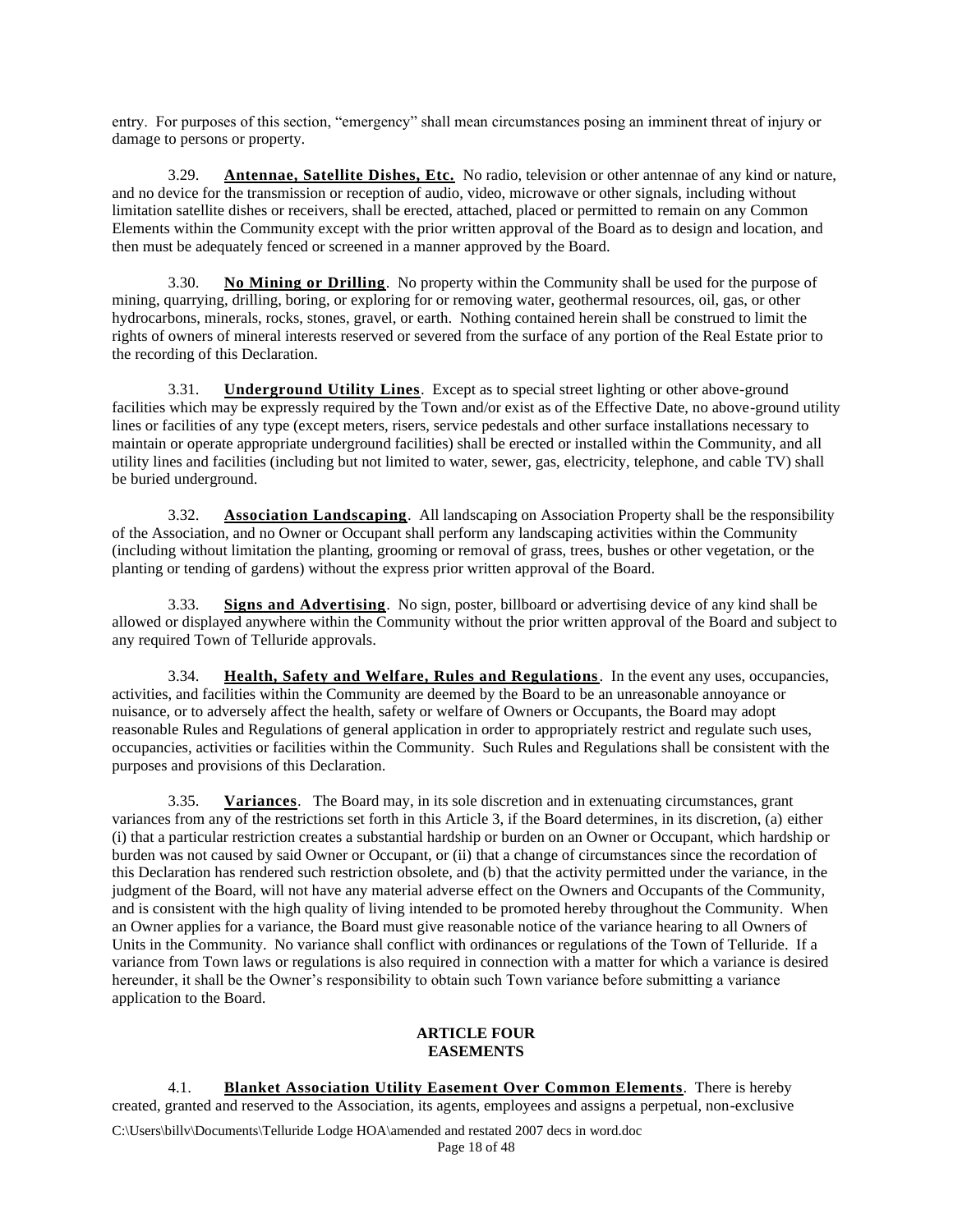blanket easement over, across, upon and under the Common Elements for construction, installation, operation, maintenance, repair, removal and replacement of utilities and utility lines, pipes, wires, circuits, conduits, meters, facilities and systems for the benefit of the Community or any part thereof, including but not limited to water, sewer, gas, telephone, electricity, internet, cable TV, and other master TV and communication systems, if any, together with an easement for access, ingress and egress to accomplish such purposes, and together with the right to grant any such easement rights to utility companies. The Association or other person or entity exercising such utility easement rights shall be obligated to restore, reseed, replant and/or relandscape the surface of any disturbed area to as close to its original condition as possible, as promptly as possible following completion of any utility work, and shall be further obligated to exercise such easement rights at such times and in such manner as to interfere as little as reasonably possible with the occupancy, use and enjoyment of the Units by the Owners and Occupants thereof.

4.2. **Association Administrative Easement Over Common Elements**. There is hereby created, granted and reserved to the Association, its agents, employees and assigns, a perpetual, non-exclusive easement over, across, upon and under the Common Elements and a right to use the Common Elements for purposes of enabling the Association to perform its various responsibilities and to exercise its various rights under this Declaration.

4.3. **Association Easement in Units for Maintenance, Repair and Emergencies**. There is hereby created, granted and reserved to the Association, its agents, employees and assigns, a perpetual, nonexclusive easement and right to enter upon all Units as necessary for the performance of the Association's rights and responsibilities under this Declaration and for the making of emergency repairs or reconstruction to the Buildings, the Units, and/or the Common Elements. For routine maintenance and non-emergency repairs, entry to a Unit shall be made after giving at least one day's notice in writing to the Owner. In case of emergency, where there is an imminent threat of damage or injury to person or property, entry shall be made at any time without notice or permission. The Board is hereby granted the authority to use such reasonable force as may be necessary under the circumstances to gain entry into a Unit in case of an emergency, if no other reasonable means of entry is available. The Association shall be responsible for the cost and expense of repairing all damages to property occurring as a result of such forcible entry, which costs shall be considered Common Expenses, unless the emergency and/or damage results from the willful act or negligence of an Owner or Occupant, in which event such Owner shall be solely responsible for the costs of repairing/restoring such damage. These costs can be levied, assessed and collected by the Board as a Reimbursement Assessment pursuant to the provisions of this Declaration.

4.4. **Encroachment Easements**. Each Owner has an easement upon an adjoining Unit or Common Element for the purpose of accommodating any encroachment due to engineering errors, errors in original construction, reconstruction, repair, settlement or shifting or movement of the Building, or any other similar cause. There shall be valid easements for the maintenance of said encroachments so long as they shall exist, and the rights and obligations of Owners shall not be altered in any way by said encroachment, settlement or shifting; provided, however, that in no event shall a valid easement for encroachments occur due to the willful misconduct of an Owner. In the event a structure is partially or totally destroyed, and then repaired or rebuilt in substantially the same manner as originally constructed, the Owners agree that minor encroachments upon an abutting Unit or Common Element shall be permitted and that there shall be valid easements for the maintenance of said encroachments so long as they shall exist. Such encroachments and easements shall not be considered or determined to be encumbrances either on the Common Elements or on the Units for purposes of marketability of title or other purposes. In interpreting any and all provisions of this Declaration or of deeds, mortgages, deeds of trust or other security instruments relating to Units, the actual location of a Unit shall be conclusively deemed to be the property intended to be conveyed, reserved or encumbered, notwithstanding any minor deviations, either horizontally, vertically or laterally, from the location of such Unit as indicated on the Condominium Map.

4.5. **Blanket Emergency Services Easement**. There is hereby created, granted and reserved for the use and benefit of all police, sheriff, fire protection, ambulance and other similar emergency agencies or persons now or hereafter serving the Community and its Owners and Occupants, a perpetual, non-exclusive blanket Emergency Services Easement over, upon, along and across all properties and areas within the Community, for use in the lawful performance of their duties.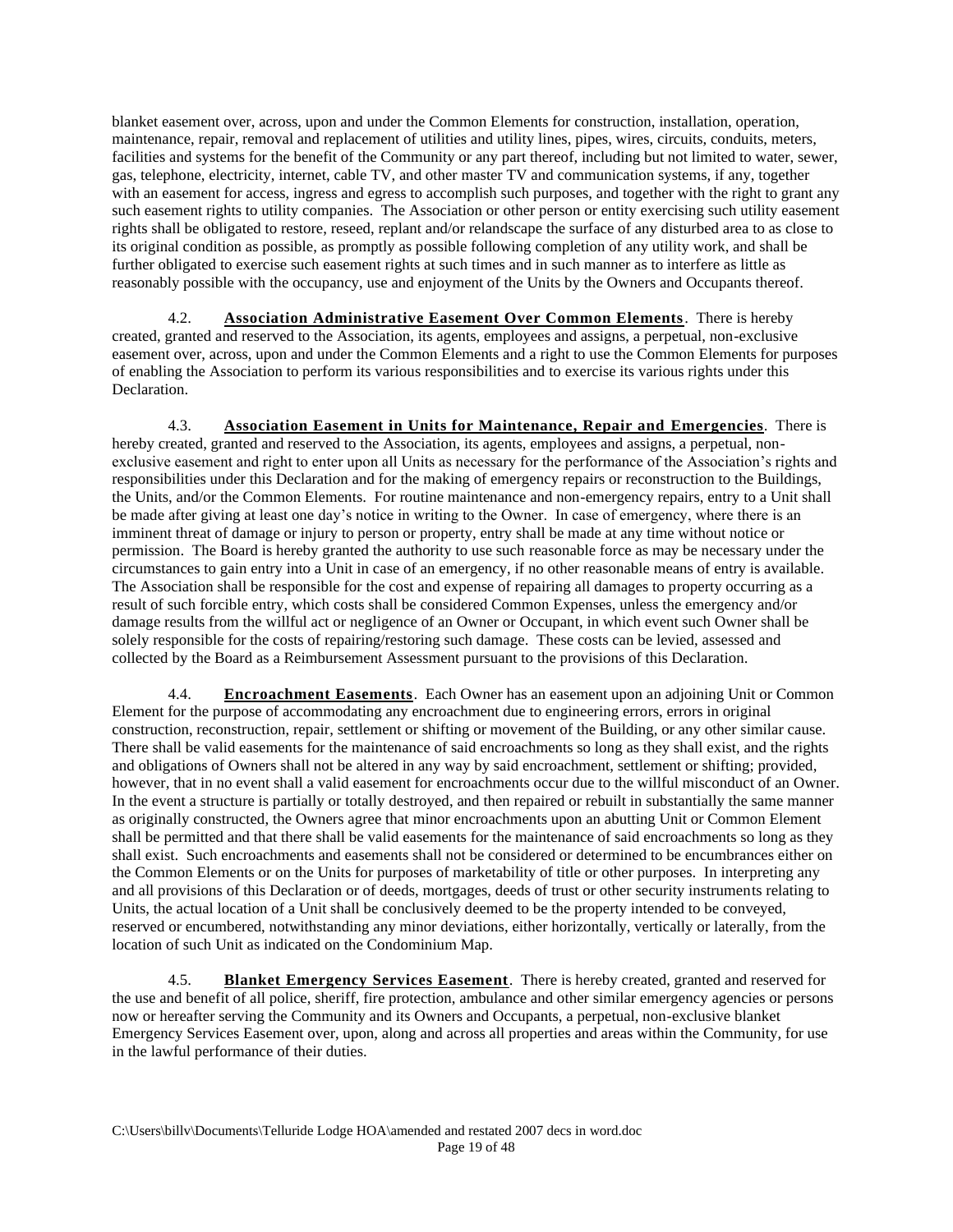4.6. **Recorded Easements and Licenses.** In addition to the easements described in this Article 4 and elsewhere in this Declaration, the recorded easements and licenses appurtenant to or included in the Community are noted and further incorporated into the Community.

# **ARTICLE FIVE COMMON ELEMENTS**

5.1. **Use and Enjoyment of Common Elements.** Except as otherwise provided in this Declaration, each Owner shall have the non-exclusive right to use and enjoy the Common Elements in common with all other Owners (a) for all purposes for which such Common Elements were established, and (b) as required for purposes of access and ingress to and egress from (and use, occupancy and enjoyment of) any Unit owned by the Owner or Common Elements available for the Owner's use. This right to use and enjoy the Common Elements shall extend to each Owner, Occupant, and the family members, guests and invitees of each Owner, and shall be appurtenant to each Unit, subject at all times to the provisions of this Declaration, the Articles and Bylaws, and any Rules and Regulations adopted by the Board from time to time. No Owner or Occupant shall place any structure or improvement whatsoever upon the Common Elements, nor shall any Owner or Occupant engage in any activity which will temporarily or permanently impair free and unobstructed access to or use of all parts of the Common Elements (excepting Limited Common Elements) by all Owners and by the Association.

5.2. **Association May Regulate Use of Common Elements**. The Association, acting through the Board, shall have the right and authority to regulate the use of the Common Elements (including the Limited Common Elements) by the promulgation, enforcement and interpretation from time to time of such Rules and Regulations relating thereto as the Association considers necessary or appropriate for the protection and preservation of the Common Elements and the enhancement of the use and enjoyment thereof by the Owners and Occupants.

5.3. **Owner Liability for Owner or Occupant Damage to Common Elements**. Each Owner shall be liable to the Association for any damage to Common Elements or for any expense, loss or liability suffered or incurred by the Association in connection with the Common Elements arising from (a) the negligence or willful misconduct of such Owner or of any Occupant, agent, employee, family member, guest or invitee of such Owner, or (b) any violation by such Owner or any Occupant, agent, employee, family member, guest or invitee of such Owner of any law, regulation, or code, including without limitation any environmental law, or of any provisions of this Declaration, or any Rules and Regulations relating to the Common Elements. Each Owner shall indemnify, defend and hold the Association harmless from any loss, damage, expense or liability arising from the circumstances described in subsections (a) or (b) immediately above. The Association shall have the power to levy and collect a Reimbursement Assessment against an Owner to recover the costs, expenses, damage, losses or liabilities incurred by the Association as a consequence of any such negligence, willful misconduct or violations by the Owner or the Owner's Occupant.

5.4. **Damage or Destruction to Common Elements**. In the event of damage to or destruction of the Common Elements, including improvements thereon, by fire or other casualty, the Association shall repair or replace the same in accordance with the provisions of Article 7 below. Repair, reconstruction, or replacement of Common Elements shall be accomplished under such contracting and bidding procedures as the Association shall determine to be appropriate, and shall be performed at such times and in such manner as to interfere as little as reasonably possible with the occupancy, use and enjoyment of undamaged Units by the Owners and Occupants thereof. If insurance proceeds available to the Association on account of damage or destruction exceed the cost of repair, reconstruction, and replacement, the Association may use the same for future maintenance, repair, improvement, and operation of Common Elements or for any other use deemed appropriate by the Board.

# **ARTICLE SIX ASSOCIATION**

6.1. **Association; General Powers**. The Association has been formed as a Colorado nonprofit corporation under the Colorado Revised Nonprofit Corporation Act to manage the affairs of the Community. The Association shall serve as the governing body for all of the Owners and Occupants for the protection, improvement, alteration, maintenance, repair, replacement, administration and operation of the Common Elements, the levying and collection of Assessments for Common Expenses and other expenses of the Association, and such other matters as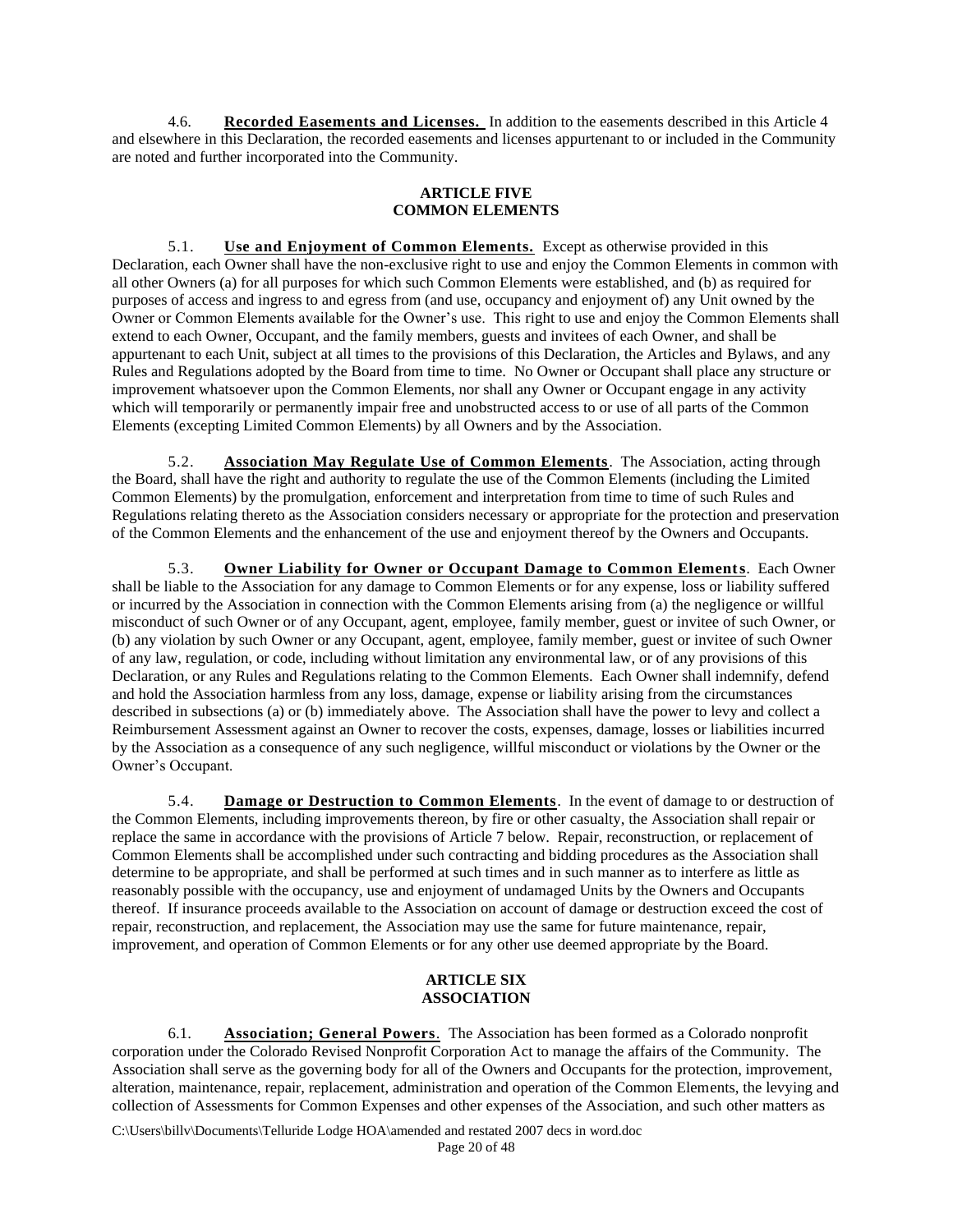may be provided in this Declaration, the Articles and the Bylaws. The Association shall have all of the powers, authority and duties as may be necessary or appropriate for the management of the business and affairs of the Community, including without limitation all of the powers, authority and duties of a Colorado corporation formed under the Colorado Revised Nonprofit Corporation Act, and all of the powers and duties provided for in the Act. The Association shall have the power to assign its right to future income, including the right to receive Common Expense assessments, but only upon the affirmative vote of the Owners of Units to which at least 51 percent of the votes in the Association are allocated. The Association shall not be deemed to be conducting a business of any kind, and all funds received by the Association shall be held and applied by it for the Owners in accordance with the provisions of this Declaration, the Articles and the Bylaws.

6.2. **Association Board.** The affairs of the Association shall be managed by the Board. The number, term, and qualifications of the members of the Board shall be fixed in the Articles of Incorporation or the Bylaws, except that there shall never be less than three members. A quorum shall be deemed present throughout any meeting of the Board if persons entitled to cast at least 50 percent of the votes on the Board are present at the beginning of the meeting or grant their proxy as provided in C.R.S. Section 7-128-205(4). With the exception of matters that may be discussed in executive session, as set forth in Section 38-33.3-308(3-7) of the Act, all regular and special meetings of the Board or any committee thereof shall be open to attendance by all Members of the Association or their representatives. Without limiting the generality of the foregoing, no rule or regulation may be validly adopted during an executive session. Agendas for meetings of the Board shall be made reasonably available for examination by all Members of the Association or their representatives. The Board shall have all of the powers, authority and duties granted or delegated to it by the Colorado Revised Nonprofit Corporation Act, this Declaration, the Articles or Bylaws. Except as provided in the Colorado Revised Nonprofit Corporation Act, this Declaration, the Articles or Bylaws, the Board may act in all instances on behalf of the Association. The Board may not, however, act on behalf of the Association to amend this Declaration, to terminate the Community, or to elect members of the Board or determine the qualifications, powers and duties, or terms of office of Board members, but the Board may fill vacancies in its membership for the unexpired portion of any term. The Board may, by resolution, delegate portions of its authority to officers of the Association, but such delegation of authority shall not relieve the Board of the ultimate responsibility for management of the affairs of the Association. No member of the Board and no officer shall be liable for actions taken or omissions made in the performance of such member's or officer's duties except for wanton and willful acts or omissions.

6.3. **Membership in Association.** There shall be one Membership in the Association for each Unit within the Community. The person or persons who constitute the Owner of a Unit shall automatically be the holder of the Membership appurtenant to that Unit, and shall collectively be the "Member" of the Association with respect to that Unit, and the Membership appurtenant to that Unit shall automatically pass with fee simple title to the Unit. Membership in the Association shall not be assignable separate and apart from fee simple title to a Unit, and may not otherwise be separated from ownership of a Unit.

6.4. **Voting Rights of Members.** Each Unit in the Community shall have one vote in the Association which shall be determined and weighted by creating a fraction, the numerator of which shall be 1 and the denominator of which is the total number of Units then in the Community is set forth on attached **Exhibit "A"**. Occupants of Units shall not have voting rights. If title to a Unit is owned by more than one (1) person, such persons shall collectively cast their allocated votes. If only one of the multiple owners of a Unit is present at the Association meeting, such owner is entitled to cast the votes allocated to that Unit. If more than one of the multiple owners is present, the votes allocated to that Unit may be cast only in accordance with the agreement of a majority in interest of the owners. There is majority agreement if any of the multiple owners casts the votes allocated to that Unit without protest being made promptly to the person presiding over the meeting by any of the other owners of the Unit. In the event of a protest being made by one or more multiple owners, and a majority of the multiple owners of the Unit cannot agree on how to cast their votes, any votes cast for that Unit shall be null and void with regard to the issue being voted upon. Such multiple owners and their Unit shall nevertheless be counted in determining the presence of a quorum with respect to the issue being voted upon. A quorum is deemed present throughout any meeting of the Members of the Association if persons entitled to cast at least 30 percent of the total allocated votes in the Association are present, in person or by proxy, at the beginning of the meeting. Provided a quorum of allocated votes is present in person or by proxy, the affirmative vote of a majority of the total allocated votes so present shall constitute approval of any matter voted upon unless a different number is required on a particular matter by the Colorado Revised Nonprofit Corporation Act, this Declaration, the Articles, or the Bylaws. The votes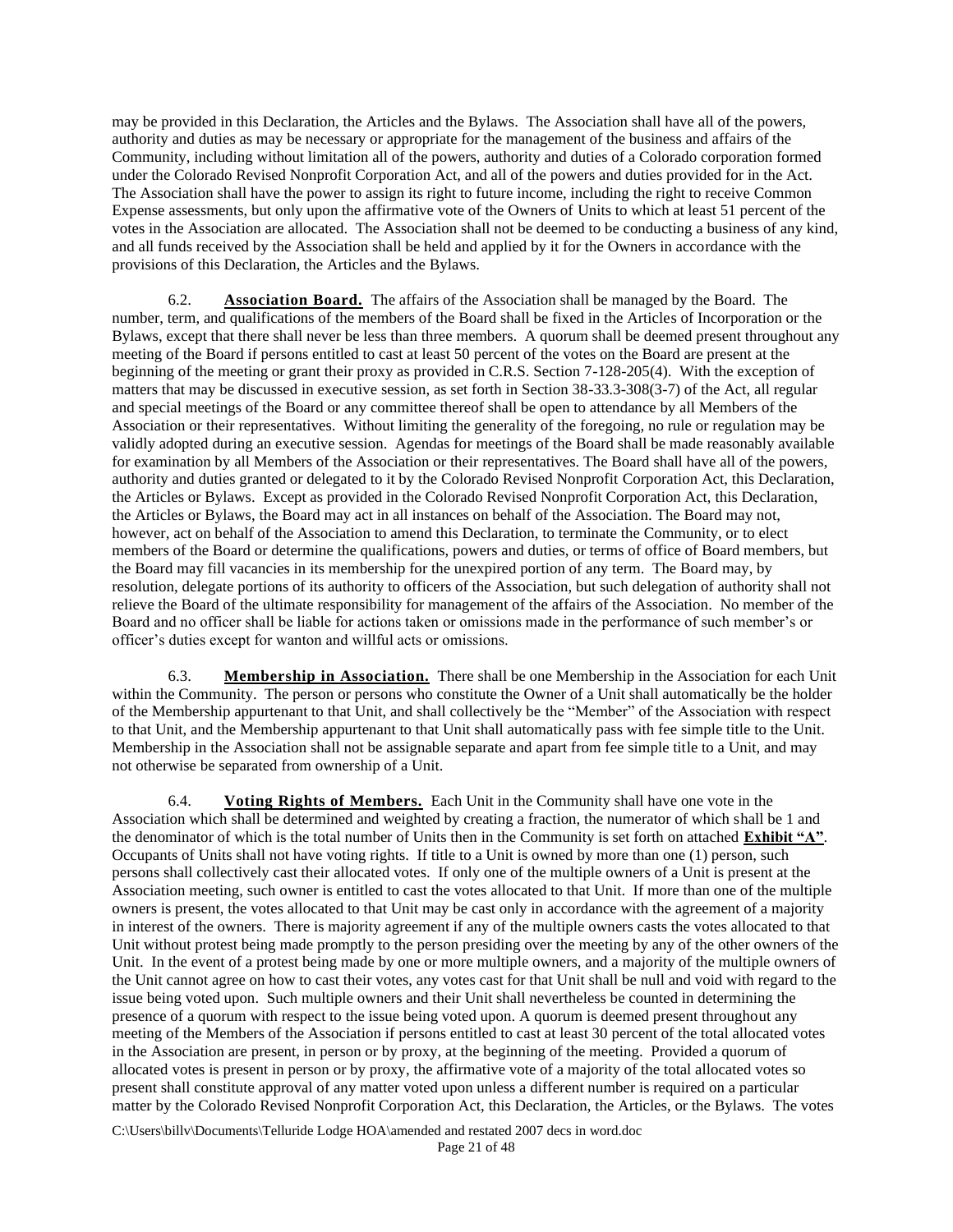allocated to a Unit may be cast pursuant to a proxy duly executed by a Unit Owner. If a Unit is owned by more than one person, each owner of the Unit may vote or register protest to the casting of a vote by the other owners of the Unit through a duly executed proxy. An Owner may not revoke a proxy given pursuant to this Section except by actual notice of revocation to the person presiding over a meeting of the Association. A proxy is void if it is not dated or purports to be revocable without notice. A proxy shall terminate eleven (11) months after its date, unless a different termination date is otherwise set forth on its face. The Owners, by a vote of 67 percent of all allocated votes present and entitled to vote at any meeting of the Owners at which a quorum is present, may remove any member of the Board with or without cause.

6.5. **Rules and Regulations.** The Governing Documents establish a framework of covenants and conditions that govern the Community. However, within that framework, the Association must be able to respond to unforeseen issues and changes affecting the Community. Therefore, the Board and the Association's membership are authorized to change the Rules and Regulations in accordance with the following procedures, subject to the limitations set forth in Section 6.5. Generally, Rules and Regulations are intended to enable the interpretation and implementation of this Declaration, the operation of the Association, and the use and enjoyment of the Common Elements (including Limited Common Elements).

6.5.1. **Board Authority**. Subject to the notice requirements and the Board's duty to exercise judgment and reasonableness on behalf of the Association and its Members, the Board, at an open meeting of the Board, may, by Resolution, adopt new Rules and Regulations and modify, amend, supplement or rescind existing Rules and Regulations by majority vote of the directors at any Board meeting.

6.5.2. **Membership Authority**. Subject to the notice requirements in subsection (c), Owners entitled to cast more than 50% of the votes in the Association may also adopt new Rules and Regulations and modify or rescind existing Rules and Regulations at any meeting of the Association duly called for such purpose, regardless of the manner in which the original Rule was adopted.

6.5.3. **Notice**. The Board shall send notice to all Owners concerning any proposed Rule change at least five business days prior to the meeting of the Board or the membership at which such action is to be considered. At any such meeting, Owners shall have a reasonable opportunity to be heard before the proposed action is put to a vote. This notice requirement does not apply to administrative and operating policies that the Board may adopt relating to the Common Elements, such as hours of operation of a recreational facility, speed limits on private roads, and the method of allocating or reserving use of a facility (if permitted) by particular individuals at particular times, notwithstanding that such policies may be published as part of the Rules and Regulations.

6.5.4. **Effective Date**. A Rules and Regulations change adopted under this Section 6.3 shall take effect 30 days after the date on which written notice of the Rules and Regulations change is given to the Owners. Notice of the adoption, amendment, or repeal of any Rule or Regulation shall be given in writing to each Owner, and copies of the currently effective Rules and Regulations shall be made available to each Owner and Occupant upon request and payment of the reasonable expense of copying the same. Each Owner and Occupant shall comply with such Rules and Regulations, and each Owner shall see that Occupants claiming through such Owner comply with such Rules and Regulations. Such Rules and Regulations shall have the same force and effect as if they were set forth in and were part of this Declaration. Such Rules and Regulations may establish penalties (including the levying and collection of fines) for the violation of such Rules and Regulations or of any provision of this Declaration, the Articles, or the Bylaws.

6.5.5. **Conflicts**. In the event of a conflict between the Rules and Regulations and any provision of this Declaration, the Declaration shall control.

6.5.6. **Owners' Acknowledgment and Notice to Purchasers**. By accepting a deed, each Owner acknowledges and agrees that the use, enjoyment, and marketability of his or her Unit is limited and affected by the Rules and Regulations, which may change from time to time. All Unit purchasers are hereby notified that the Association may have adopted changes to the Rules and Regulations and that such change may not be set forth in a recorded document. A copy of the current Rules and Regulations and all administrative policies are available from the Association upon request. The Association may charge a reasonable fee to cover its reproduction cost.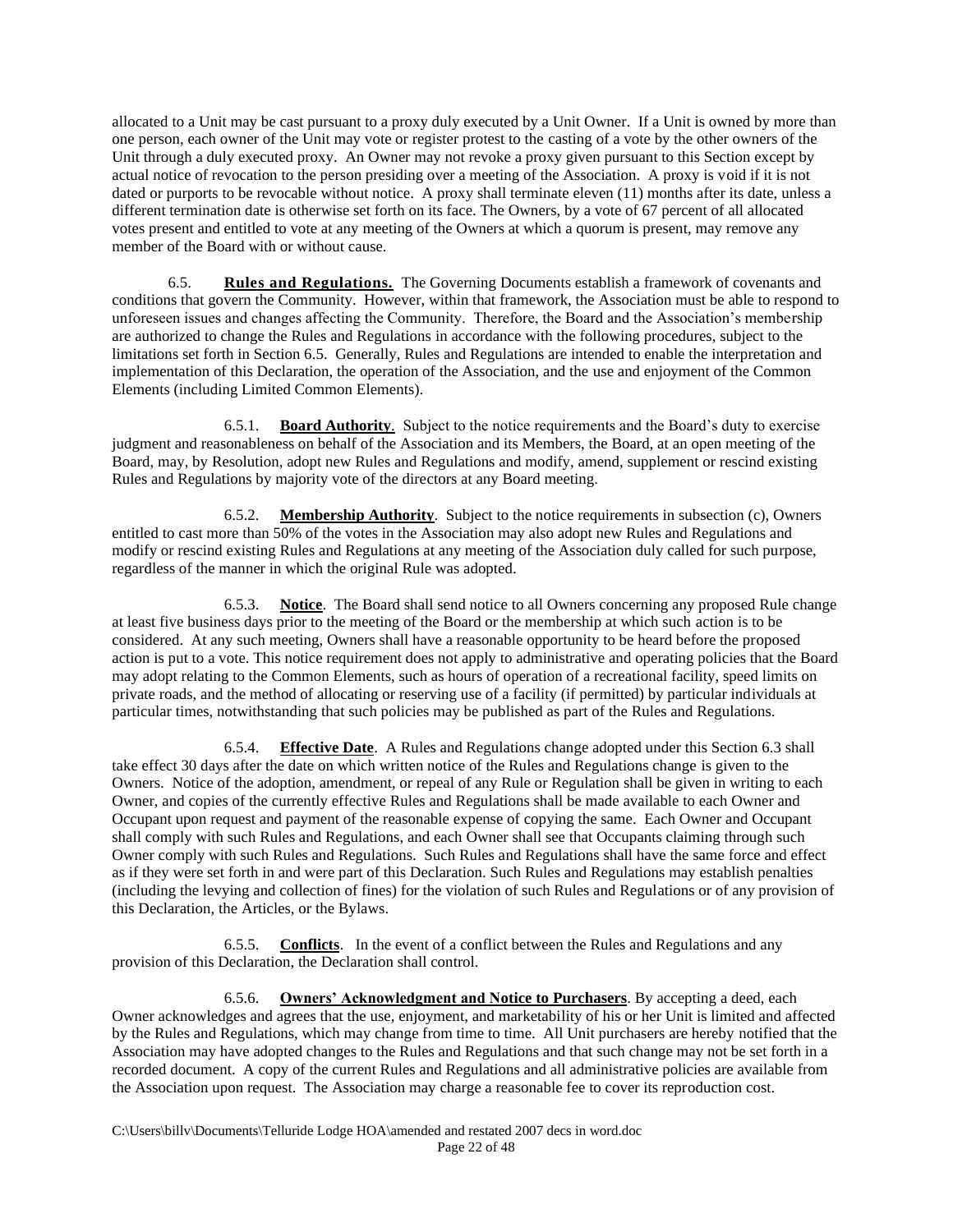6.6. **Protection of Owners and Others**. Except as may be set forth in this Declaration (either initially or by amendment) all Rules and Regulations that may be adopted by the Board shall comply with the following provisions:

6.6.1. **Similar Treatment**. Similarly situated Units shall be treated similarly.

6.6.2. **Holiday, Religious and other Displays**. No Rule and Regulation shall abridge an Owner's right to display religious or holiday symbols and decorations on his or her Unit of the kinds normally displayed in single-family residential neighborhoods. The Board may regulate or prohibit signs or displays, the content or graphics of which the Board deems to be obscene, vulgar, or similarly disturbing to the average person.

6.6.3. **Displays of American Flags**. No Rule and Regulation shall abridge an Owner's right display of the American flag in that Owner's Unit, in a window of the Owner's Unit, or on a balcony adjoining the owner's Unit if the American flag is displayed in a manner consistent with the federal flag code, P.L. 94-344; 90 Stat. 810; [4 U.S.C. 4](http://web2.westlaw.com/find/default.wl?DB=1000546&DocName=4USCAS4&FindType=L&AP=&mt=Colorado&fn=_top&sv=Split&vr=2.0&rs=WLW6.04) t[o 10.](http://web2.westlaw.com/find/default.wl?DB=1000546&DocName=4USCAS10&FindType=L&AP=&mt=Colorado&fn=_top&sv=Split&vr=2.0&rs=WLW6.04) The Association may adopt reasonable rules regarding the placement and manner of display of the American flag. The Association rules may regulate the location and size of flags and flagpoles, but shall not prohibit the installation of a flag or flagpole.

6.6.4. **Displays of Service Flags**. No Rule and Regulation shall abridge an Owner's right display a service flag bearing a star denoting the service of the Owner or a member of the Owner's immediate family in the active or reserve military service of the United States during a time of war or armed conflict, on the inside of a window or door of the Owner's Unit. The Association may adopt reasonable rules regarding the size and manner of display of service flags; except that the maximum dimensions allowed shall be not less than nine inches by sixteen inches.

6.6.5. **Displays of Political Signs**. No Rule and Regulation shall abridge an Owner's right display of a political sign by an Owner in that Owner's Unit, in a window of the Owner's Unit; except that an Association may prohibit the display of political signs earlier than forty-five days before the day of an election and later than seven days after an election day. An Association may regulate the size and number of political signs that may be placed on a unit owner's property if the Association's regulation is no more restrictive than any applicable city, town, or county ordinance that regulates the size and number of political signs on residential property. If the city, town, or county in which the Unit is located does not regulate the size and number of political signs on residential property, the Association shall permit at least one political sign per political office or ballot issue that is contested in a pending election, with the maximum dimensions of thirty-six inches by forty-eight inches, on a unit owner's property. As used in this Section, "political sign" means a sign that carries a message intended to influence the outcome of an election, including supporting or opposing the election of a candidate, the recall of a public official, or the passage of a ballot issue.

6.6.6. **Household Composition**. No Rule and Regulation shall interfere with an Owner's freedom to determine household composition, except that the Association may impose and enforce reasonable occupancy limitations and conditions based on Unit size and facilities and its fair share use of the Common Elements.

6.6.7. **Activities Within Dwellings**. No Rule and Regulation shall interfere with the activities carried on within a dwelling, except that the Association may prohibit activities not normally associated with residential property. It may also restrict or prohibit activities that create monetary costs for the Association or other Owners, that create a danger to anyone's health or safety, that generate excessive noise or traffic, that create unsightly conditions visible from outside the dwelling, or that are an unreasonable source of annoyance.

6.6.8. **Allocation of Burdens and Benefits**. No Rule and Regulation shall alter the allocation of financial burdens among the various Units or rights to use the Common Element to the detriment of any Owner over that Owner's objection expressed in writing to the Association. Nothing in this provision shall prevent the Association from changing the Common Elements availability, from adopting generally applicable Rules and Regulations for use of Common Element, or from denying use privileges to those who are delinquent in paying assessments, abuse the Common Element, or violate the Governing Documents. This provision does not affect the right to increase the amount of assessments as provided for herein.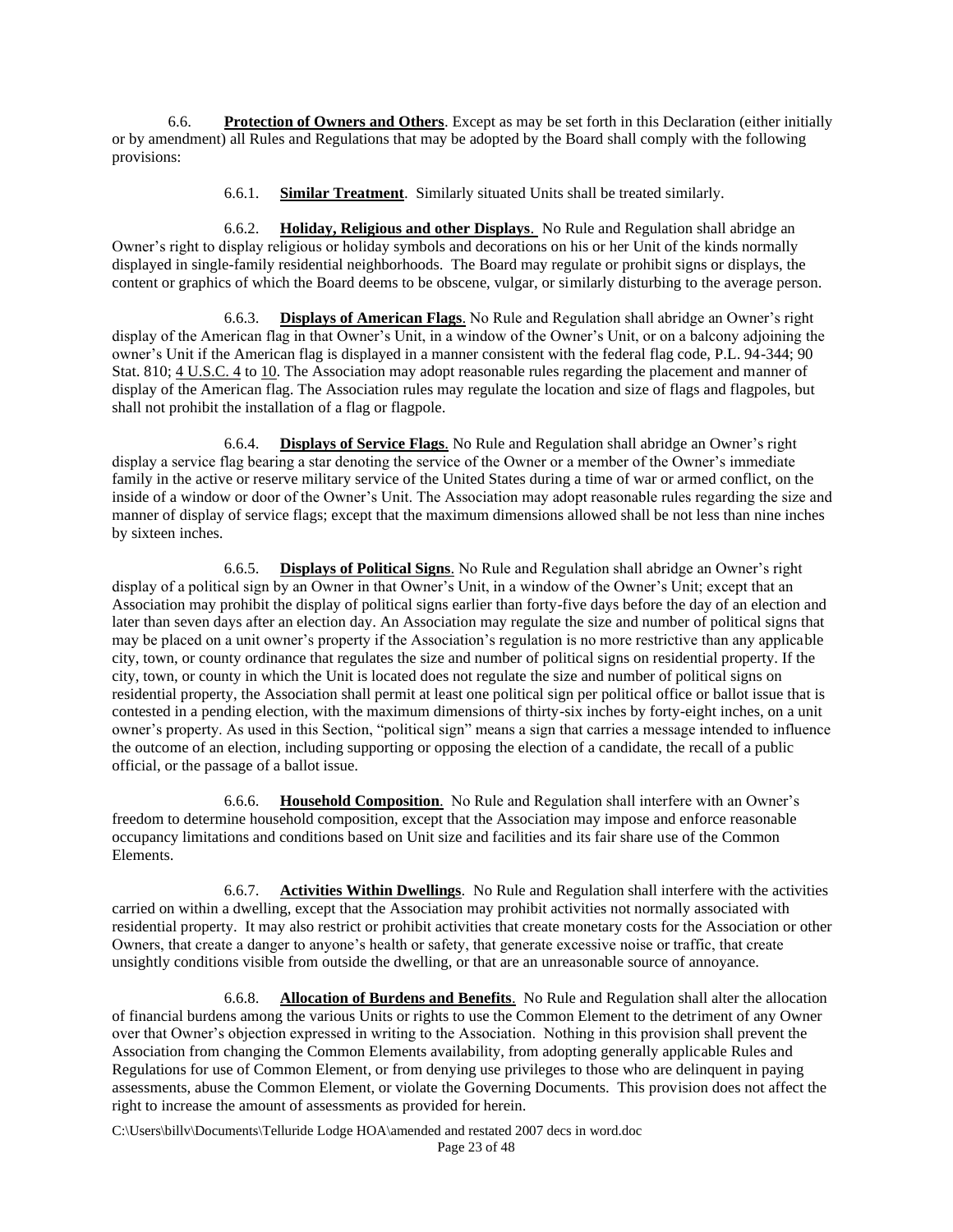6.6.9. **Leasing and Transfer of Units**. No Rule and Regulation shall prohibit leasing or transfer of any Unit or require approval prior to leasing or transferring a Unit; however, the Rules and Regulations may require a minimum lease term and other requirements and limitations. The Rules and Regulations may also require that Owners use Board-approved lease forms (or include specific lease terms), and may impose a reasonable review or administrative fee in connection with the Board's review of a lease.

6.6.10. **Abridging Existing Rights**. No Rule and Regulation shall require that an Owner dispose of personal property kept in or on a Unit in compliance with the Rules in effect at the time such personal property was brought onto the Unit. This exemption shall apply only during the period of such Owner's ownership of the Unit and shall not apply to subsequent Owners who take title to the Unit after adoption of the Rule.

6.6.11. **Interference with Easements**. No Rule and Regulation may unreasonably interfere with the exercise of any easement.

6.6.12. **Parking of Certain Vehicles**. No Rule and Regulation may unreasonably interfere with the ability of an Owner to park a motor vehicle on a street, driveway, or guest parking area in the Community if the vehicle is required to be available at designated periods at the Owner's residence as a condition of the Owner's employment and all of the following criteria are met:

A. The vehicle has a gross vehicle weight rating of ten thousand pounds or less;

B. The Owner is a bona fide member of a volunteer fire department or is employed by an emergency service provider, as defined in [section 29-11-](http://web2.westlaw.com/find/default.wl?DB=1000517&DocName=COSTS29%2D11%2D101&FindType=L&ReferencePositionType=T&ReferencePosition=SP%3B0aff0000090a0&AP=&mt=Colorado&fn=_top&sv=Split&vr=2.0&rs=WLW6.04) 101(1.6), C.R.S.;

C. The vehicle bears an official emblem or other visible designation of the emergency service provider; and

D. Parking of the vehicle can be accomplished without obstructing emergency access or interfering with the reasonable needs of other unit owners to use streets and driveways within the common interest community.

#### 6.7. **Community Technology**.

6.7.1. **Community Systems**. The Association may provide, or may enter into and assign to the Association or cause the Association to enter into contracts with other Persons to provide, central telecommunication receiving and distribution systems (e.g., cable television, high speed data/Internet/intranet services, and security monitoring) and related components, including associated infrastructure, equipment, hardware, and software, to serve the Community ("**Community Systems**"). Any such contracts may provide for installation, operation, management, maintenance and upgrades or modifications to the Community Systems as the Association determines appropriate. The Association may provide for access to any such Community System for all Units as a Common Expense. If particular services or benefits are provided to particular Owners or Units at their request, the benefited Owner(s) shall pay the service provider directly for such services, or the Association may assess the charges as a Service Area Assessment or Specific Assessment and pay such charges to the provider on behalf of the Owners, as the Board deems appropriate.

6.7.2. **Opportunities for Community Interaction**. The Association may make use of computers, the Internet, and expanding technology to facilitate community interaction and encourage participation in Association activities. For example, the Association may create and maintain a community intranet or Internet home page, maintain an "online" newsletter or bulletin board, and offer other technology-related services and opportunities for Owners and occupants to interact and participate in Association-sponsored activities. To the extent permitted by the Act, and unless otherwise specifically prohibited in the Governing Documents, the Association may send notices by electronic means, hold Board or Association meetings and permit attendance and voting by electronic means, and send and collect assessment and other invoices by electronic means.

#### 6.8. **Required Disclosures**.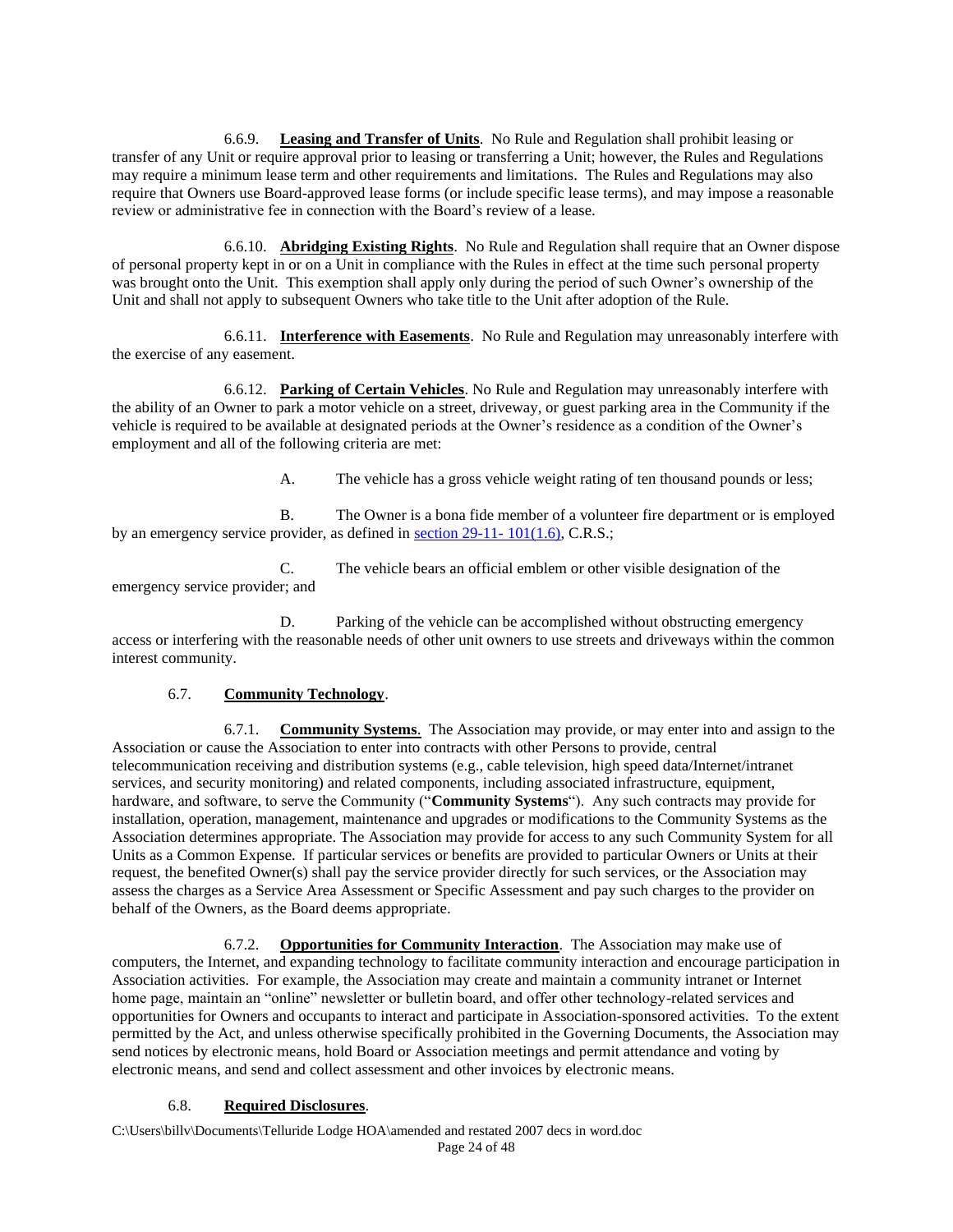6.8.1. To the extent required by the Act, the Association shall provide to all Owners, at least once per year, a written notice stating the name of the Association; the name of the Association's designated agent or management company, if any; and a valid physical address and telephone number for both the Association and the designated agent or management company, if any. The notice shall also include the name of the Community, the initial date of recording of the Declaration, and the reception number or book and page for the main document that constitutes the Declaration. If the Association's address, designated agent, or management company changes, the Association shall provide all unit owners with an amended notice within ninety days after the change. The notice required by this Section may be accomplished by mail, email or by posting the information on a website maintained by the Association and readily accessible to all Owners. An Owner who does not have access to the internet shall provide written notice to the Association requesting that the notice contemplated by this Section be sent to that Owner by mail.

## 6.9. **Good Governance Policies**.

6.9.1. The Association shall adopt responsible governing policies, including, but not limited to, policies as to the handling of conflicts of interest and investment of reserve funds. To the extent that other governance policies and practices are not otherwise formally adopted, the Association shall adhere to the requirements of the Colorado Revised Nonprofit Corporation Act as it relates to the governance of the Association. No policy of the Association shall be adopted that is inconsistent with the provisions of the Colorado Revised Nonprofit Corporation Act.

6.9.2. In addition to the foregoing and to the extent not otherwise provided for in this Declaration or Articles of Incorporation and the Bylaws for the Association, to promote responsible governance, the Association shall:

A. Maintain accounting records using generally accepted accounting principles; and

B. Adopt policies, procedures, and rules and regulations concerning:

- (I) Collection of unpaid assessments;
- (II) Handling of conflicts of interest involving board members;

(III) Conduct of meetings, which may refer to applicable provisions of the nonprofit code or other recognized rules and principles;

procedures and the schedule of fines;

- (IV) Enforcement of covenants and rules, including notice and hearing
- (V) Inspection and copying of Association records by Owners;
- (VI) Investment of reserve funds; and

(VII) Procedures for the adoption and amendment of policies, procedures,

and rules, which are generally stated in Section 6.3 and Section 6.4 of this Declaration.

# 6.10. **Education**.

6.10.1. The Board may authorize, and account for as a common expense, reimbursement of Board members for their actual and necessary expenses incurred in attending educational meetings and seminars on responsible governance of the Associations. The course content of such educational meetings and seminars shall be specific to Colorado, and shall make reference to applicable sections of this Act.

6.10.2. The Association shall provide, or cause to be provided, education to Owners at no cost on at least an annual basis as to the general operations of the Association and the rights and responsibilities of Owners, the Association, and the Board under Colorado law.

# **ARTICLE SEVEN INSURANCE**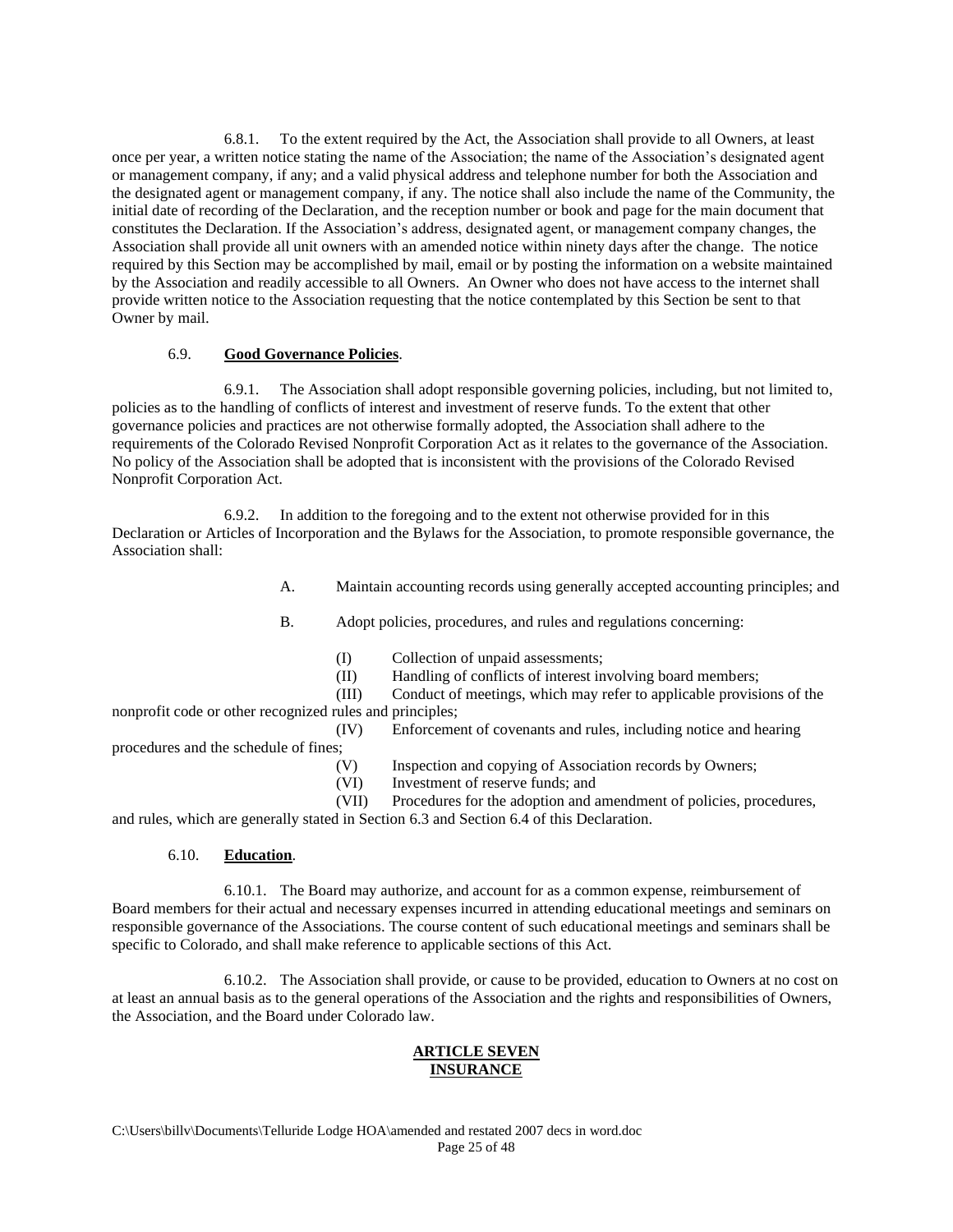7.1. **Insurance Requirements.** The Association shall obtain, maintain and keep in full force and effect at all times the following types of insurance, and the cost of said coverage shall be paid by the Association as a Common Expense:

7.1.1. **Casualty Insurance**. Property insurance on the Common Elements and on any property owned by the Association. The insurance must include the Units but not the finished interior surfaces of the walls, floors and ceilings of the Units, which finished interior surfaces of the walls, floors and ceilings of the Units and all other improvements and furnishings and personal property in the Unit, the Owner of the Unit is required to obtain. Such insurance shall be for broad form covered causes of loss, including casualty, fire, and extended coverage insurance including, if available at a reasonable cost, coverage for vandalism and malicious mischief. Such insurance shall be for the full insurable replacement cost of the Units and other insured property, less applicable deductibles at the time the insurance is purchased and at each renewal date, exclusive of land, excavation, foundations and other items normally excluded from property policies.

7.1.2. **Liability Insurance**. Comprehensive general liability insurance against claims and liabilities arising in connection with the ownership, existence, use or management of the Common Elements and covering public liability or claims of liability for injury to persons and/or property, and death of any person or persons. Such liability insurance shall, to the extent reasonably obtainable, (a) have limits of not less than Two Million Dollars (\$2,000,000.00) per person and Two Million Dollars (\$2,000,000.00) per occurrence; (b) insure the Board, the Association and its officers, and their respective employees, agents and all persons acting as agents; (c) include the Owners as additional insureds, but only for claims and liabilities arising in connection with the ownership, existence, use or management of the Common Elements; (d) cover claims of one or more insured parties against other insured parties; and (e) be written on an occurrence basis.

7.1.3. **Worker's Compensation**. A Worker's Compensation policy, if necessary, to meet the requirements of law.

7.1.4. **Directors and Officers Liability Insurance**. The Association may, in its discretion, carry directors and officers liability insurance in such amount as the Board may deem appropriate.

7.1.5. **Other Insurance**. Such other insurance in such amounts as the Board shall determine, from time to time, to be appropriate to protect the Association or the Owners, or as may be required by the Act.

# 7.2. **General Provisions Respecting Insurance**.

7.2.1. Insurance policies carried pursuant to Sections 7.1.1 and 7.1.2 above shall provide that (i) each Owner is an insured person under the policy with respect to liability arising out of such Owner's interest in the Common Elements or membership in the Association; (ii) the insurer waives its rights of subrogation under the policy against the Association, each Owner, and any person claiming by, through, or under such Owner or any other director, agent or employee of the foregoing; (c) no act or omission by any Owner, unless acting within the scope of such Owner's authority on behalf of the Association, will void the policy or be a condition to recovery under the policy; and (d) if at the time of a loss under the policy, there is other insurance in the name of an Owner covering the same risk covered by the policy, the Association's policy shall be the primary insurance. An insurer that has issued an insurance policy for the insurance described in Sections 7.1.1 and 7.1.2 above shall issue certificates or memoranda of insurance to the Association and, upon request, to any Owner or holder of a security interest to whom a certificate or memorandum of insurance has been issued, at their respective last-known addresses.

7.2.2. Any loss covered by the property insurance policy described in Sections 7.1.1 above must be adjusted with the Association, but the insurance proceeds for that loss shall be payable to any insurance trustee designated for that purpose, or otherwise to the Association, and not to any holder of a security interest. The insurance trustee or the Association shall hold any insurance proceeds in trust for the Association, the Owners, and lienholders as their interests may appear. Subject to the provisions of Section 38.33.3-313(9) of the Act, the proceeds must be disbursed first for the repair or restoration of the damaged property, and the Association, the Owners, and lienholders are not entitled to receive payments of any portion of the proceeds unless there is a surplus of proceeds after the property has been completely restored or the Community is terminated. The Association may adopt and establish written nondiscriminatory policies and procedures relating to the submittal of claims,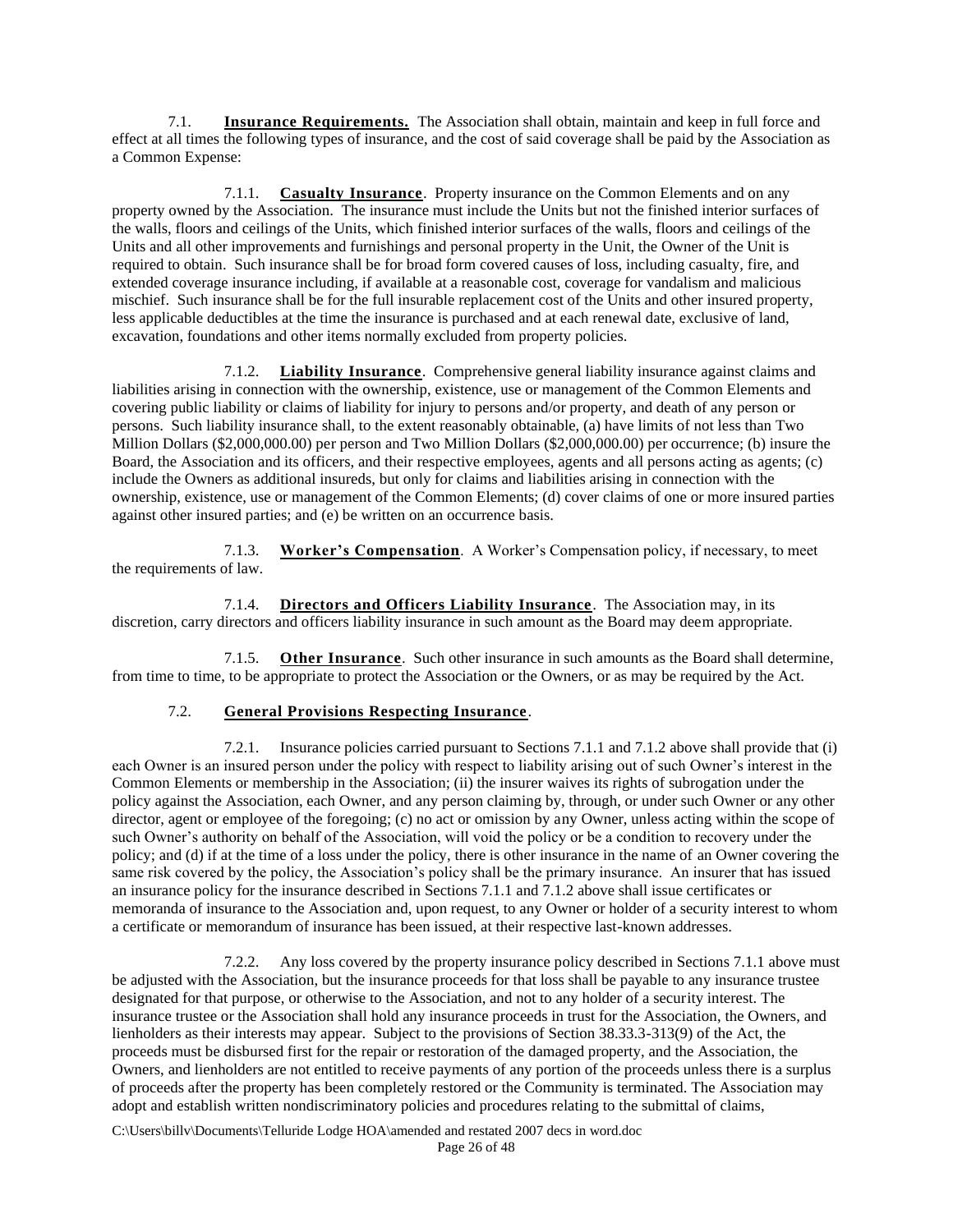responsibility for deductibles, and any other matters of claims adjustment. To the extent the Association settles claims for damages to real property, it shall have the authority to assess negligent Owners causing such loss or benefiting from such repair or restoration for all deductibles paid by the Association. In the event more than one Unit is damaged by a loss, the Association in its reasonable discretion may assess each Owner a pro rata share of any deductible paid by the Association.

7.2.3. Insurance policies and insurance coverage shall be reviewed at least annually by the Board to ascertain whether coverage under the policies is sufficient in light of the current values of Common Elements and in light of the possible or potential liabilities of the Association and other insured parties. In no event shall insurance coverage obtained or maintained by the Association obviate the need for Owners and Occupants to obtain insurance for their own benefit.

7.3. **Non-liability of Association or Board**. Notwithstanding the duty of the Association to obtain insurance coverage, as stated herein, neither the Association nor any Board member, shall be liable to any Owner, Occupant, mortgagee or other person, if any risks or hazards are not covered by insurance, or if the appropriate insurance is not obtained because such insurance coverage is not reasonably obtainable on the Association's behalf, or if the amount of insurance is not adequate, and it shall be the responsibility of each Owner and Occupant to ascertain the coverage and protection afforded by the Association's insurance and to procure and pay for such additional insurance coverage and protection as the Owner or Occupant may desire.

7.4. **Premiums**. Premiums for insurance policies purchased by the Association and other expenses connected with acquiring such insurance shall be paid by the Association as a Common Expense, except that the amount of increase over any annual or other premium occasioned by the use, misuse, occupancy or abandonment of a Unit or its appurtenances, or Common Elements, by an Owner or Occupant, may at the Board's election, be assessed against that particular Owner and his Unit as a Reimbursement Assessment.

7.5. **Insurance Claims**. The Association is hereby irrevocably appointed and authorized, subject to the provisions contained herein, to adjust all claims arising under insurance policies purchased by the Association and to execute and deliver releases upon the payment of claims, and to do all other acts reasonably necessary to accomplish any of the foregoing. The Board has full and complete power to act for the Association in this regard, and may, in its discretion, appoint an authorized representative, or enter into an insurance trust agreement, wherein the trustee shall have the authority to negotiate losses under any policy purchased by the Association.

7.6. **Benefit**. Except as otherwise provided herein, all insurance policies purchased by the Association shall be for the benefit of, and any proceeds of insurance received by the Association or any insurance trustee shall be held or disposed of in trust for the Association, the Owners, or the Occupants, as their interests may appear.

7.7. **Other Insurance to be Carried by Owners**. Insurance coverage on the improvements, furnishings and other items of personal property belonging to an Owner or Occupant, and public liability insurance coverage within and upon each Unit and any Limited Common Elements designated for that Unit shall be the responsibility of the Owner or Occupant of the Unit.

7.8. **Damage to Community**. Any portion of the Community for which insurance is required under Section 38-33.3-313 of the Act that is damaged or destroyed must be repaired or replaced promptly by the Association unless: (i) the Community is terminated; (ii) repair or replacement would be illegal under any state or local statute or ordinance governing health or safety; or (iii) 67 percent of the Unit Owners, including owners of every Unit or assigned Limited Common Element that will not be rebuilt, vote not to rebuild. The cost of repair or replacement in excess of insurance proceeds and reserves is a Common Expense. If the entire Community is not repaired or replaced, the insurance proceeds attributable to the damaged Common Elements must be used to restore the damaged property to a condition compatible with the remainder of the Community, and, except to the extent that other persons will be distributees, the insurance proceeds attributable to Units and Limited Common Elements that are not rebuilt must be distributed to the Owners of those properties, or to lienholders, as their interests may appear, and the remainder of the proceeds must be distributed to all Unit Owners or lienholders as their interests may appear in proportion to the Common Elements interests of the Units. In the event of damage to or destruction of all or a portion of the Common Elements due to fire or other adversity or disaster, the insurance proceeds, if sufficient to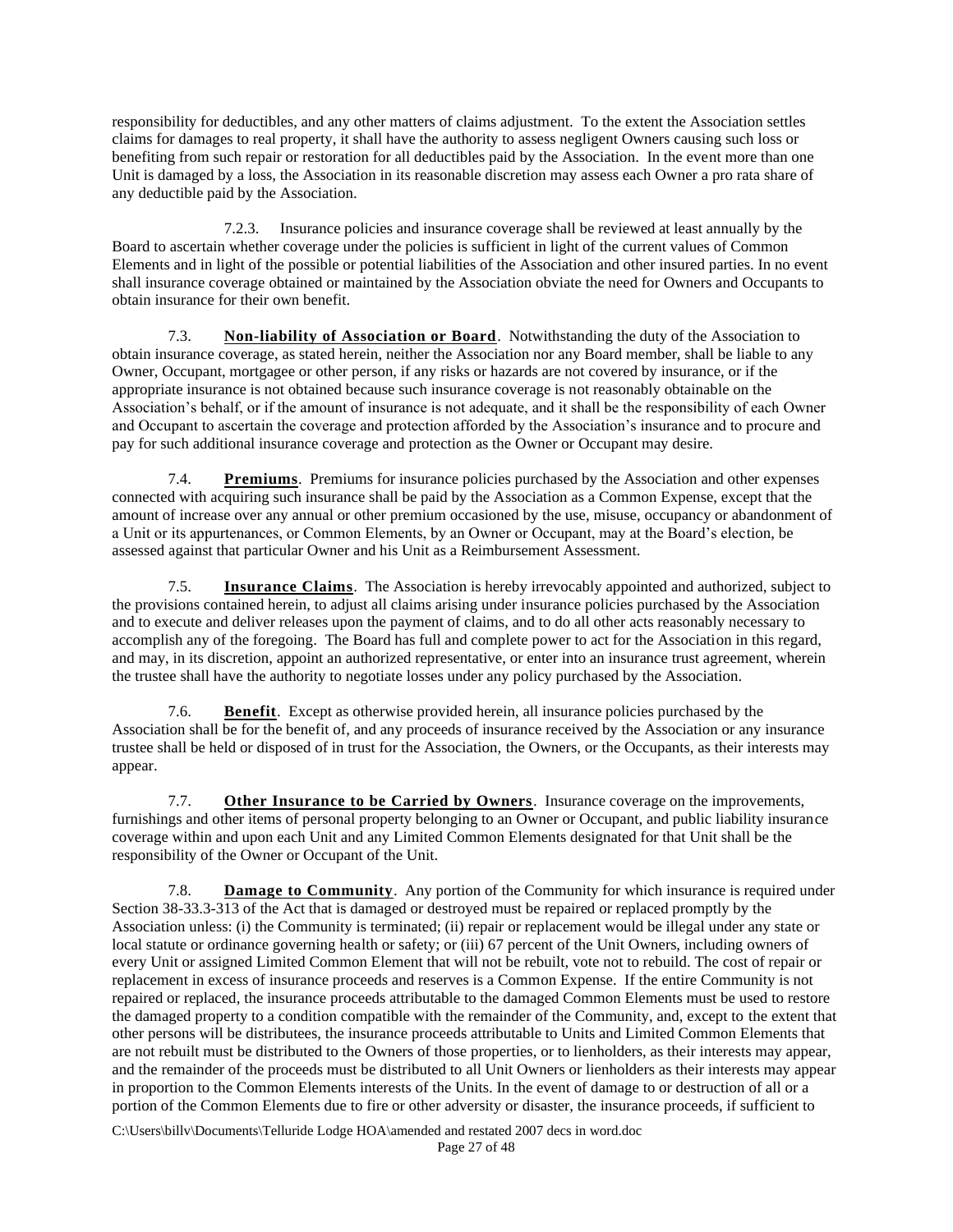reconstruct or repair the damage, shall be applied by the Association to such reconstruction and repair. If the insurance proceeds with respect to such damage or destruction are insufficient to repair and reconstruct the damage or destruction, the Association may levy a Special Assessment in the aggregate amount of such deficiency, or if any Owner or group of Owners is liable for such damage, may levy a Reimbursement Assessment against the Owner or group of Owners responsible therefor, and shall proceed to make such repairs or reconstruction. Such Assessment shall be due and payable as provided by resolution of the Board, but not sooner than 60 days after written notice thereof. The Assessment provided for herein shall be a debt of each Unit Owner assessed and a lien on his Unit, and may be enforced and collected in the same manner as any Assessment Lien provided for in this Declaration. If the entire damaged property is not repaired or replaced, the insurance proceeds attributable to the damaged property must be used to restore the damaged property to a condition compatible with the remainder of the Community. No distributions of insurance proceeds shall be made unless made jointly payable to the Unit Owners and first mortgagees of their respective Units, if any.

#### **ARTICLE EIGHT LIMITED LIABILITY**

Neither the Association nor its past, present or future officers or directors, nor any other employee, agent or committee member of the Association shall be liable to any Owner or Occupant or to any other person for actions taken or omissions made except for wanton and willful acts or omissions. Without limiting the generality of the foregoing, the Association and the Board shall not be liable to any Owner or Occupant or other person for any action or for any failure to act with respect to any matter if the action taken or failure to act was in good faith and without malice. Acts taken upon the advice of legal counsel, certified public accountants, registered or licensed engineers, architects or surveyors shall conclusively be deemed to be in good faith and without malice. To the extent insurance carried by the Association for such purposes shall not be adequate, the Owners severally agree to indemnify and to defend the Association and the Board against claims, damages or other liabilities resulting from such good faith action or failure to act.

## **ARTICLE NINE ASSESSMENTS**

9.1. **Assessment Obligation.** Each Unit Owner, by acceptance of a deed therefor (including a public trustee's or sheriff's deed), whether or not it shall be so expressed in any such deed or other instrument of conveyance, shall be deemed to covenant and agree, to pay to the Association: (1) Regular Assessments or charges, (2) Special Assessments, and (3) Reimbursement Assessments, such assessments to be established and collected as hereinafter provided (collectively the "**Assessments**"). The Assessments, together with interest, late charges, costs, and reasonable attorneys' fees, shall be a continuing lien and security interest upon the Unit against which each such Assessment is charged. The obligation for such payments by each Unit Owner to the Association is an independent covenant, with all amounts due from time to time payable in full without notice (except as otherwise expressly provided in this Declaration) or demand, and without set-off or deduction of any kind or nature. Each Unit Owner is liable for Assessments made against such Owner's Unit during his period of ownership of the Unit. Each Assessment, together with interest, late charges, costs and reasonable attorneys' fees, shall also be the joint, several and personal obligation of each person who was an Owner of such Unit at the time when the Assessment became due. Upon the transfer of title to a Unit, the transferor and the transferee shall be jointly, severally and personally liable for all unpaid Assessments and other charges due to the Association prior to the date of transfer, and the transferee shall be personally liable for all such Assessments and charges becoming due thereafter.

9.2. **Statutory Lien**. The Association has a statutory lien pursuant to §38-33.3-316 of the Act on the Unit of an Owner for all Assessments levied against such Unit or fines imposed against such Unit's Owner from the time the Assessment or fine becomes due (the "**Assessment Lien**"). Fees, charges, late charges, attorneys' fees, fines and interest charged by the Association pursuant to the Act or this Declaration are enforceable as Assessments. The amount of the lien shall include all such items from the time such items become due. If an Assessment is payable in installments, the Association has an Assessment Lien for each installment from the time it becomes due, including the due date set by the Board's acceleration of installment obligations. An Assessment Lien is extinguished unless proceedings to enforce the lien are instituted within 6 years after the full amount of Assessments becomes due.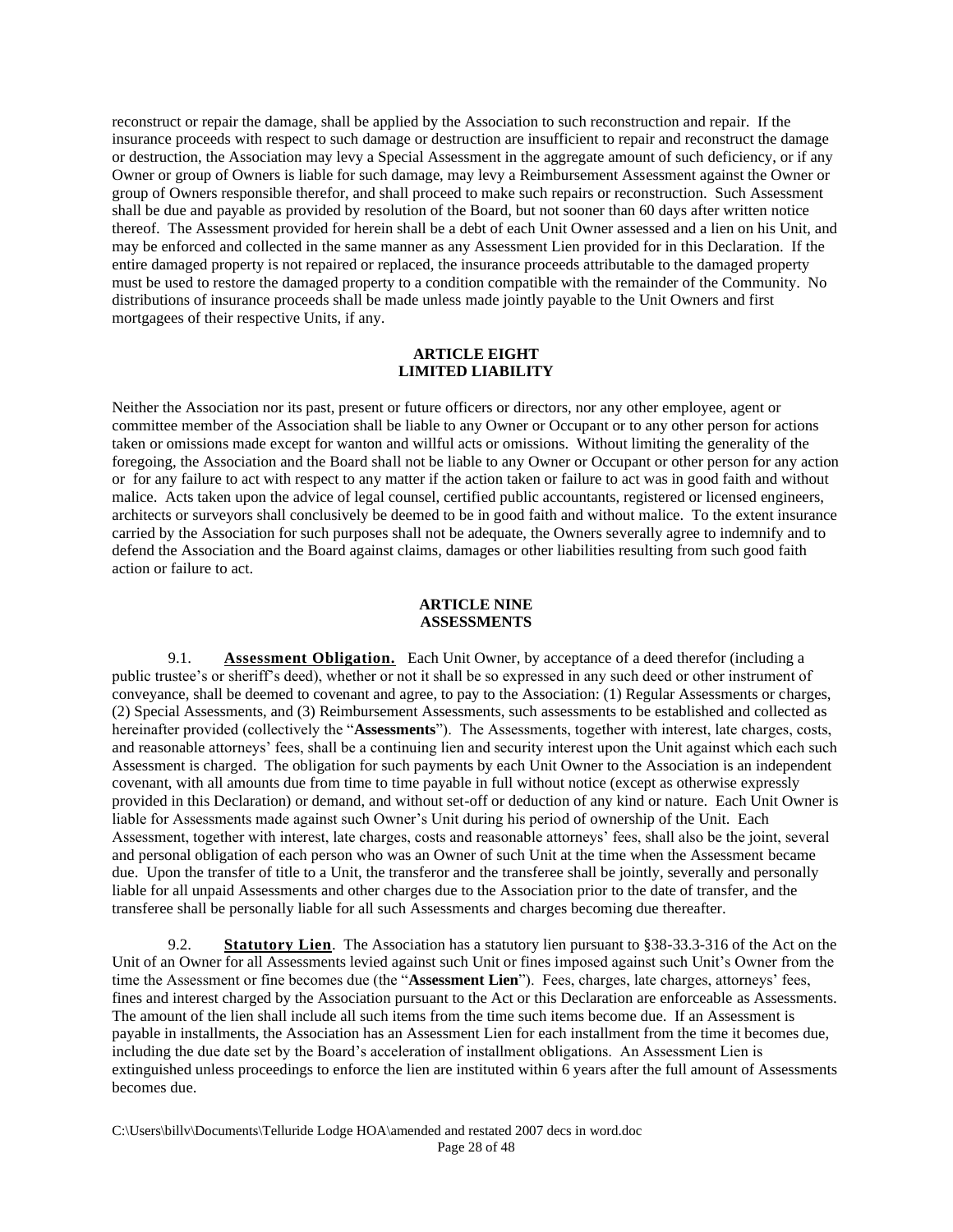9.3. **Lien Superior to Homestead and Other Exemptions**. An Assessment Lien shall be superior to any homestead exemption now or hereafter provided by the laws of the State of Colorado or any exemption now or hereafter provided by the laws of the United States. The acceptance of a deed subject to this Declaration shall constitute a waiver of the homestead and any other exemption as against said Assessment Lien.

9.4. **Priority of Lien**. An Assessment Lien is prior to all other liens and encumbrances on a Unit except as follows:

9.4.1. Liens and encumbrances recorded before the recordation of this Declaration;

9.4.2. A security interest on the Unit which has priority over all other security interests on the Unit and which was recorded before the date on which the Assessment sought to be enforced became delinquent. An Assessment Lien is prior to the security interest described in the preceding sentence to the extent of an amount equal to the Regular Assessments (based on a Budget adopted by the Association pursuant to the Declaration) which would have become due, in the absence of any acceleration, during the 6 months immediately preceding institution by the Association or any party holding a lien senior to any part of the Association lien created under this Article 9 of an action or a nonjudicial foreclosure either to enforce or to extinguish the lien;

Unit; and

9.4.3. Liens for real estate taxes and other governmental assessments or charges against the

9.4.4. As may otherwise be set forth in the Act. The priority of mechanics and materialmen's liens is not affected by the Act.

This Article 9 does not prohibit an action or suit to recover sums for which this Article 9 creates a lien or prohibit the Association from taking a deed in lieu of foreclosure. Sale or transfer of any Unit shall not affect the lien for an Assessment.

9.5. **Perfection of Lien**. The recording of this Declaration constitutes record notice and perfection of the statutory lien. No further recordation of any claim of lien for Assessments is required; however, a claim may be recorded at the Association's option, in which event costs and attorneys' fees incurred in connection with the preparation and filing of such claim shall be assessed against the Unit as a Reimbursement Assessment.

# 9.6. **Regular Assessments**.

9.6.1. A Regular Assessment shall be made annually against each Unit, based upon an annual Budget prepared by the Board, for purposes of paying (i) the annual costs of operating and administering the Association and all other Common Expenses, (ii) reasonable reserves for contingencies, replacements, and other proper purposes, and (iii) such other matters as may be reasonably determined by the Board to be the subject of a Regular Assessment;

9.6.2. Regular Assessments shall be allocated in accordance with the Allocated Interests of each Unit in the Community, except that Unit Common Expenses shall be assessed exclusively against the Units, provided that any Common Expense or portion thereof benefiting fewer than all of the Units may be assessed exclusively against the Units benefited; and (v) any Common Expense associated with the maintenance, repair, improvement or replacement of a Limited Common Element shall be assessed only against the Unit(s) for which the Limited Common Element is designated. Regular Assessments shall be levied on a calendar year basis. Regular Assessments shall be paid in installments on a monthly, quarterly, semi-annual or annual basis, as the Board may determine from time to time, and shall be due either on the first day of each calendar month or on the first day of each calendar year quarter (January 1, April 1, July 1 and October 1), or on the first day of a semi-annual or annual period (e.g. January 1, July 1) as appropriate. Unless and until changed to a monthly or semi-annual or annual system by the Board, Regular Assessments shall be due and payable on the first day of each calendar quarter. Any Owner acquiring a Unit between installment due dates shall pay a pro rata share of the immediately preceding installment.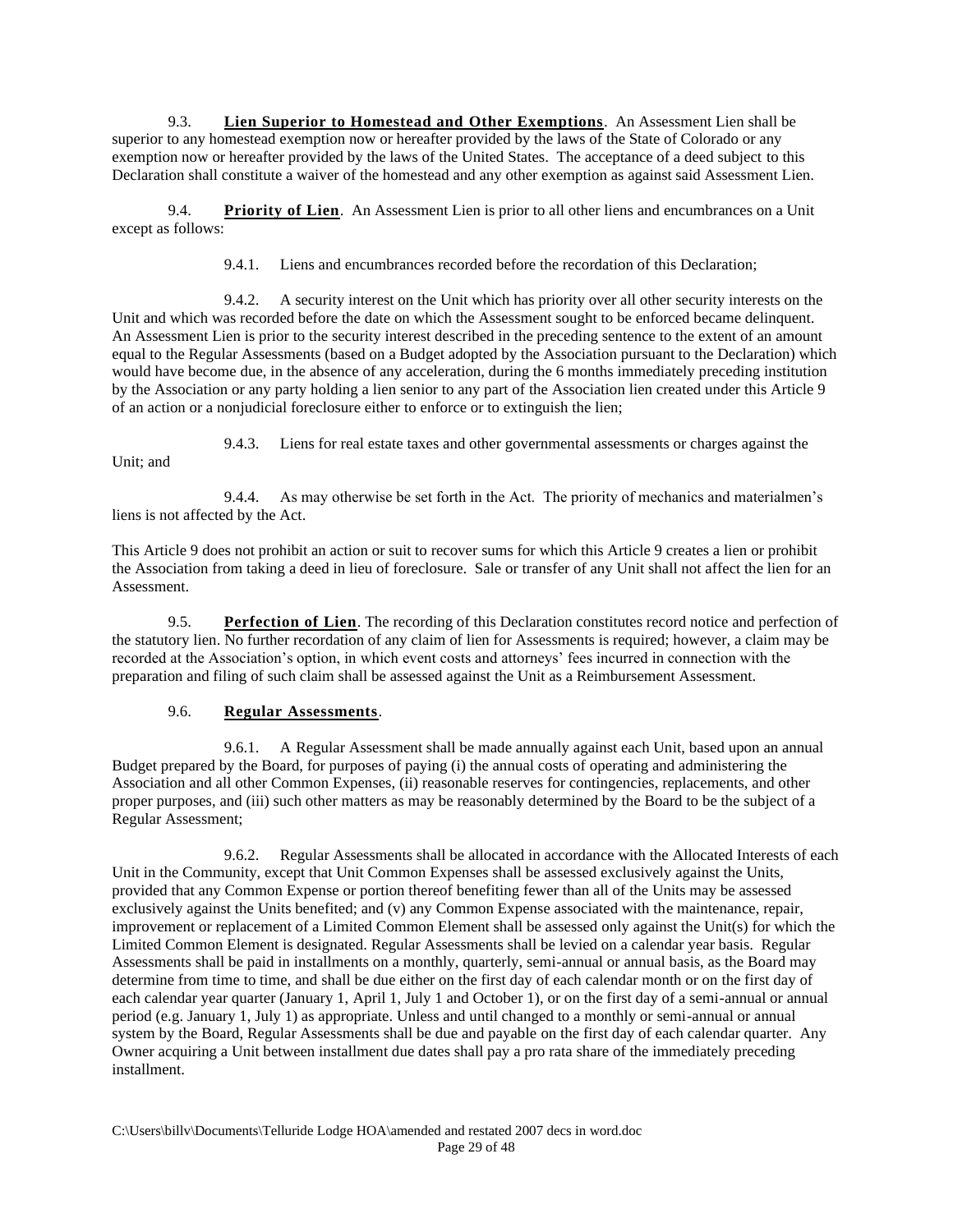9.6.3. The Board shall fix the amount of the Regular Assessment (or dues), using the Budget procedure described below, at least 30 days before the end of each fiscal year. Written notice of the Regular Assessment shall be sent to each Owner. Failure of the Board timely to fix and levy the Regular Assessments for any year or to send a notice thereof to any Owner shall not relieve or release any Owner from liability for payment of Regular Assessments or any installments thereof for that or subsequent years as soon as the Board levies the Regular Assessment and provides notice thereof.

9.6.4. The Board may, but is not obligated, mail to each Owner at least 10 days prior to the due date thereof a written notice of the amount of the next quarterly (or monthly or semi annual or annual, as the case may be) installment of Regular Assessment that is due from such Owner, and the date on which such installment is due pursuant to subparagraph (d) above. Failure of the Board to send timely notice to any Owner of an installment of Regular Assessment due shall not relieve or release any Owner from liability for payment of that installment as soon as the Board in fact provides such notice.

9.6.5. In accordance with §38-33.3-314 of the Act, any surplus funds remaining after payment of or provision for Association expenses and any prepayment of or provision for reserves shall be carried forward as a credit against the next year's budget.

9.7. **Association Budget**. During the last three (3) months of each fiscal year thereafter, the Board shall prepare or cause to be prepared an operating budget ("**Budget**") for the next fiscal year. The Budget shall provide the allocation of any surplus funds remaining from any previous Budget period. Within thirty (30) days after adoption of any proposed Budget for the Association, the Board shall mail, by ordinary first-class mail, email or otherwise deliver, a summary of the Budget to all the Unit Owners and shall set a date for a meeting of the Unit Owners to consider ratification of the Budget not less than 14 nor more than 60 days after the mailing or other delivery of the summary. Such meeting may, but need not be, concurrent with the annual meeting of the Members as provided in the Bylaws. The Budget shall be considered by the Owners at that meeting whether or not a quorum of Owners is present and must be approved by 51% of Unit Owner at that meeting. In the event that the proposed Budget is rejected, the Budget last ratified by the Unit Owners shall be continued until such time as the Unit Owners ratify a subsequent Budget proposed by the Board.

# 9.8. **Special Assessments**.

9.8.1. In addition to the Regular Assessments and Reimbursement Assessments authorized in this Article 9, the Board may levy, in any assessment year, a Special Assessment applicable to that year only for the purpose of defraying, in whole or in part, the cost of any construction, reconstruction, repair, maintenance, or replacement of capital improvements (including related fixtures and personal property) to or upon or serving the Community, or for excess reconstruction costs or other extraordinary expenses, or for funding any operating deficit of the Association. Except in the event of an emergency, where no membership vote shall be required, the Board shall not levy a Special Assessment without the approval of the Unit Owners in the Community as provided below.

9.8.2. Written notice of any meeting called for the purpose of levying a Special Assessment shall be sent to all Owners no less than 30 or more than 50 days before the meeting. At the meeting, the presence of Owners in person or by proxy that are entitled to cast 50 percent of the votes in the Association shall constitute a quorum. If the required quorum is not present, another meeting may be called pursuant to the same notice requirements, and the required quorum at this second meeting shall be only 30 percent of the votes in the Association. No such second meeting shall be held more than 60 days following the date of the first meeting.

9.8.3. Provided a quorum of Owners entitled to vote is present in person or by proxy in accordance with the quorum requirements set forth in the preceding paragraph, then the affirmative vote of Owners holding a majority of the allocated votes so present shall constitute approval of the proposed Special Assessment.

9.8.4. For purposes of this Section 9.8, the term "emergency" shall mean any circumstances or set of circumstances which pose an imminent threat of loss, damage or injury, actual or threatened, to persons or property. Special Assessments shall be allocated in the same manner as Regular Assessments, that is, in accordance with the Allocated Interests of each Unit in the Community, provided that Special Assessments that benefit fewer than all of the Units shall be allocated exclusively to the Units benefited. Special Assessments shall be due and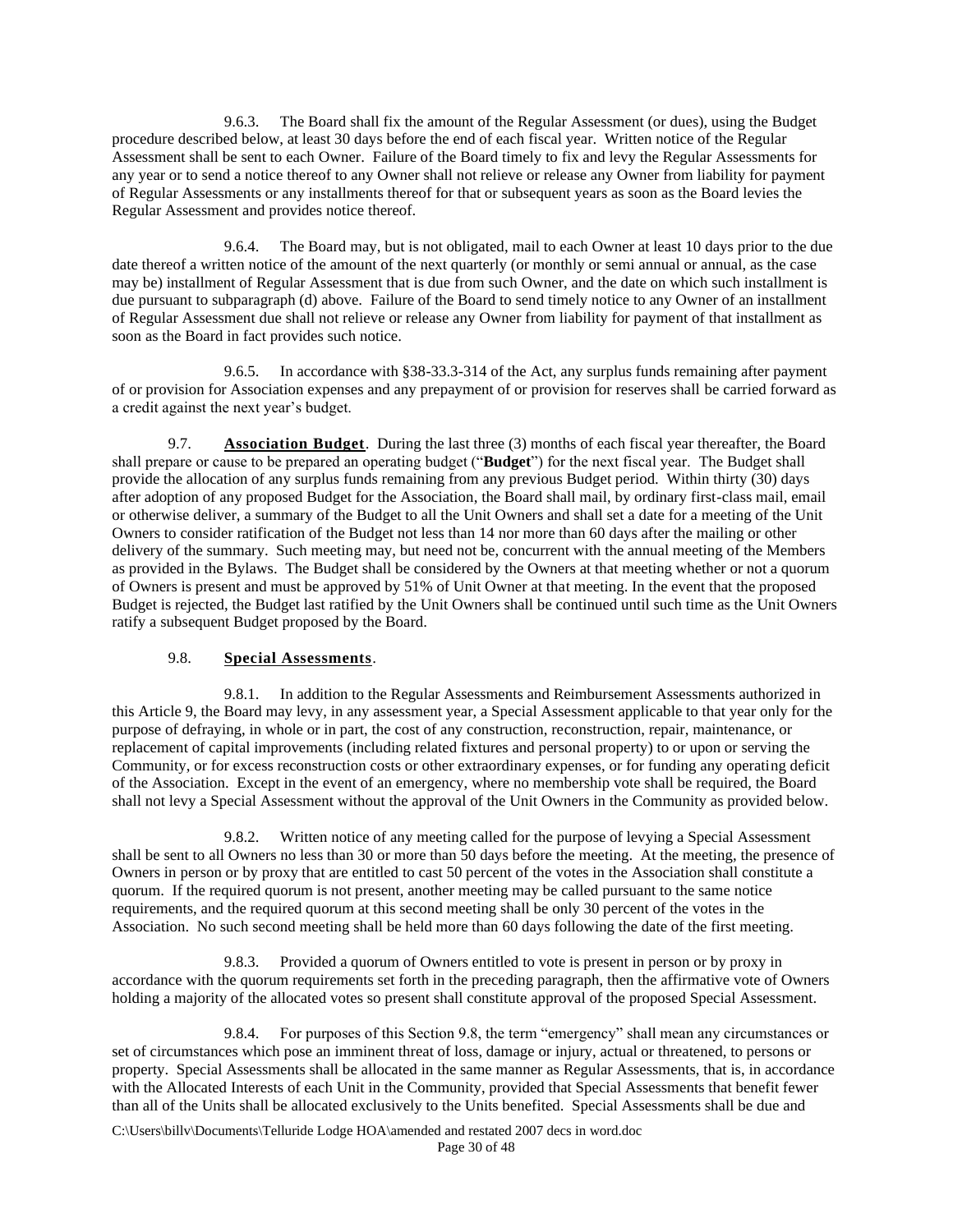payable to the Association on the due date fixed by the Board in the notice given to the Owners of such Special Assessment, which due date shall be no earlier than 30 days after the giving of such notice.

9.9. **Reimbursement Assessments**. In addition to the Regular and Special Assessments authorized hereunder, the Board may levy against any Owner or Owners, at any time and from time to time, a Reimbursement Assessment for purposes of reimbursing the Association for all costs and expenses incurred by it in enforcing any provision of or in remedying any violation of this Declaration, the Articles and Bylaws, or any Rules and Regulations, by such Owner or Owners, their Occupant(s), or their agents, employees or contractors. Reimbursement Assessments may also be made by the Board for any other purposes for which this Declaration provides for the levying of a Reimbursement Assessment. Finally, and in addition to the foregoing, a Reimbursement Assessment may also be levied in the form of a reasonable fine against an Owner for a violation of this Declaration, the Articles, Bylaws, or the Rules and Regulations, but only after the Owner(s) to be so fined have been provided with Notice and Hearing. Reimbursement Assessments shall be due and payable to the Association on the due date fixed by the Board in the notice given to the Owner(s) of such Reimbursement Assessment, which date shall be no earlier than 30 days after the giving of such notice.

9.10. **Benefit of Class of Owners.** The costs of any Common Expenses to the Community, not determined to be a Limited Common Expense pursuant to this Article, (including, without limitation, gas, electric, trash, water and sewer and other utility expenses), unless and to the extent that these are separately metered or provided, shall be apportioned to all Units, in accordance with the Units' percentage ownership interests in and to the General Common Elements, as set forth on **Exhibit "A"**. The foregoing notwithstanding, the costs of any Common Expenses, or portions thereof, which the Board reasonably determines to benefit only one or more Units, shall be borne by the Unit or Units involved, in accordance with the allocations determined by the Board, in its sole discretion.

9.11. **Misconduct**. If any Common Expenses or Limited Common Expenses are caused by the misconduct of any Owner, the Board may assess that expense exclusively against such Owner's Unit.

9.12. **Special Allocation of Expenses of Repair and Maintenance**. The Association shall have the right to allocate a disproportionate share of the expenses of repair and maintenance of the Common Elements to any Unit or to a particular Building, which has been occupied or used (including uses of a Unit on a rental basis for the majority of the dates in any Assessment period) to the extent that the Board reasonably determines that such occupancy and/or usage has resulted in excessive wear and tear.

# 9.13. **Effect of Nonpayment of Assessments; Remedies of the Association**.

9.13.1. Any Assessment or portion or installment thereof which is not paid when due (or for which a bad check is issued) shall be deemed delinquent and shall bear interest from and after the due date at the rate of interest set by the Board from time to time, which shall not be less than 12 percent nor more than 21 percent per year, and the Board may also assess a late charge thereon and/or may assess a bad check charge in the amount of 10 percent of the bad check or \$50.00, whichever is greater. The Board may also elect to accelerate the installment obligations of any Regular Assessment for which an installment is delinquent. The delinquent Owner shall also be liable for all costs, including attorneys' fees, which may be incurred by the Association in collecting a delinquent Assessment, which collection costs shall be added to the delinquent Assessment. The Board may but shall not be required to record a Notice of Delinquent Assessment or charge against any Unit as to which an Assessment or charge is delinquent. The Notice shall be executed by an officer of the Board, and shall set forth the amount of the unpaid Assessment or charge, the name of the delinquent Owner and a description of the Unit.

9.13.2. The Assessment Lien may be foreclosed by the Association in the same manner as a mortgage on real property. The Association shall be entitled to purchase the Unit at foreclosure. The Association may also bring an action at law against the Owner personally obligated to pay the delinquent Assessment and/or foreclose the lien against said Owner's Unit in the discretion of the Association. No Owner may exempt himself or otherwise avoid liability for the Assessments provided for herein by waiver of the use or enjoyment of any Common Elements or by abandonment of the Unit against which the Assessments are made.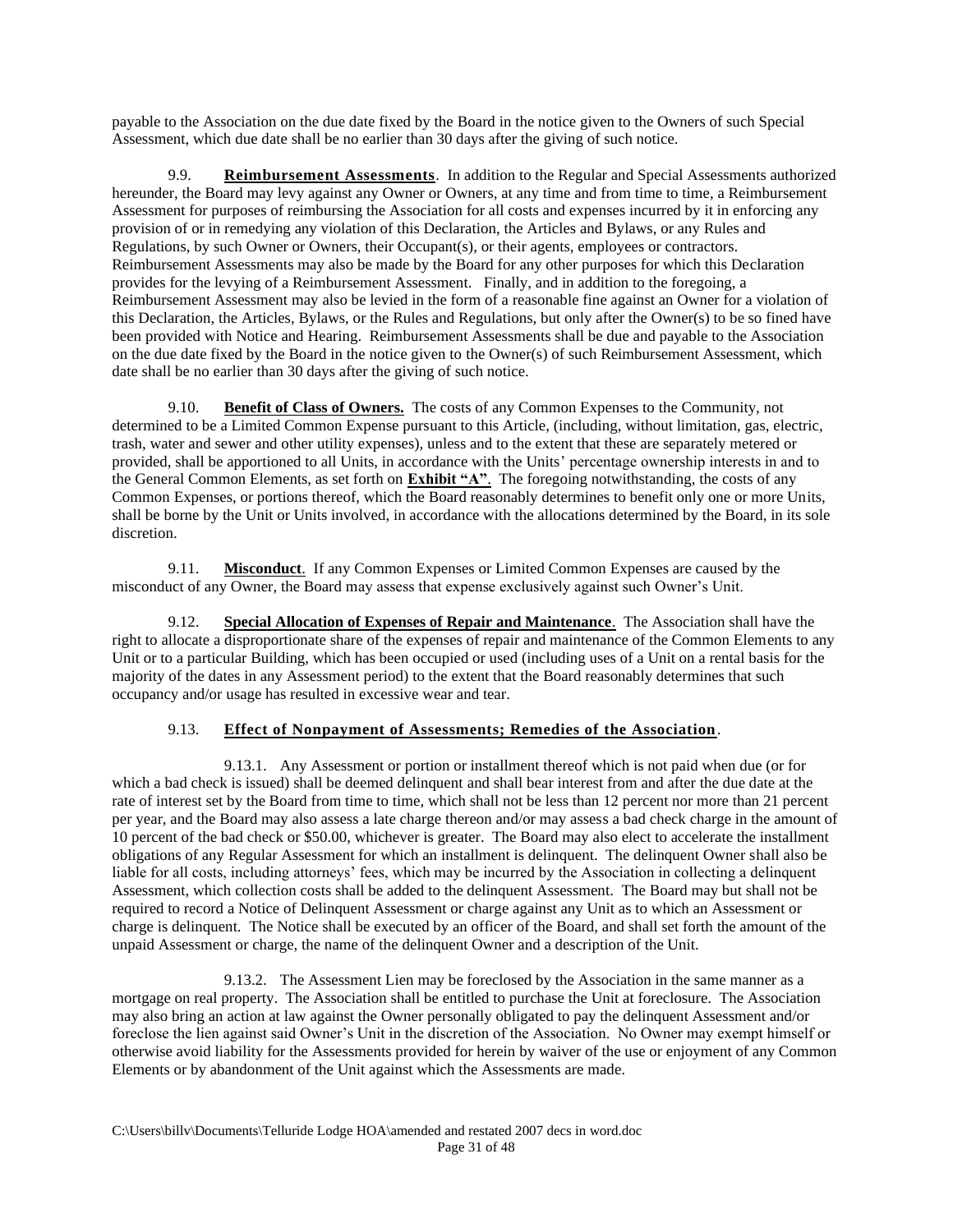9.13.3. In any action by the Association to collect Assessments or to foreclose a lien for unpaid Assessments, the court may appoint a receiver to collect all sums alleged to be due from the Unit Owner prior to or during the pending of the action. The court may order the receiver to pay any sums held by the receiver to the Association during the pending of the action to the extent of the Association's Regular Assessments.

9.14. **Statement of Unpaid Assessments.** The Association shall furnish to an Owner or such Owner's designee or to a holder of a security interest or its designee upon written request, delivered personally or by facsimile transmittal or by certified mail, first class postage prepaid, return receipt requested, to the Association, a written statement setting forth the amount of unpaid Assessments currently levied against such Owner's Unit, whether delinquent or not. The statement shall be furnished within 14 days after receipt of the request and is binding on the Association, the Board, and every Owner. If no statement is furnished either delivered personally or by facsimile transmission or by certified mail, first-class postage prepaid, return receipt requested, to the inquiring party, then the Association shall have no right to assert a lien upon the Unit for unpaid Assessments which were due as of the date of the request.

9.15. **Assessments for Tort Liability.** In the event of any tort liability against the Association which is not covered completely by insurance, each Owner shall contribute for the payment of such liability as a Special Assessment. The Association may, however, require a larger contribution from fewer than all Owners under any legal or equitable principles regarding liability for negligent or willful acts or omissions.

## **ARTICLE TEN EMINENT DOMAIN**

10.1. **Definition of Taking** The term "taking", as used in this Article 10, shall mean condemnation by eminent domain or sale under threat of condemnation.

10.2. **Representation in Condemnation Proceedings of Common Elements** In the event of a threatened taking of all or any portion of the Common Elements, the Unit Owners hereby appoint the Association through such persons as the Board may designate to represent the Association and all of the Unit Owners in connection therewith. The Association shall act in its sole discretion with respect to any awards being made in connection with the taking and shall be entitled to make a voluntary sale to the condemnor in lieu of engaging in a condemnation action. Service of process on the Association shall constitute sufficient notice to all Unit Owners, and service of process on each individual Unit Owner shall not be necessary.

10.3. **Award for Common Elements** Any awards received by the Association on account of the taking of Common Elements shall be paid to the Association. The Association may, in its sole discretion, retain any award in the general funds of the Association or distribute all or any portion thereof to the Unit Owners as their interests may appear. The rights of a Unit Owner and the mortgagee of a Unit as to any such distribution shall be governed by the provisions of the mortgage encumbering the Unit.

10.4. **Taking of Units.** If a Unit is acquired by eminent domain or part of a Unit is acquired by eminent domain leaving the Owner with a remnant which may not practically or lawfully be used for any purpose permitted by this Declaration, the award must include compensation to the Owner for the acquired Unit and its Allocated Interests whether or not any Common Elements were acquired. Upon acquisition, unless the decree otherwise provides, that Unit's Allocated Interests are automatically reallocated to the remaining Units (as appropriate) in proportion to the respective Allocated Interests of those Units before the taking. Any remnant of a Unit remaining after part of a Unit is taken is thereafter a Common Element. Otherwise, if part of a Unit is acquired by eminent domain, the award must compensate the Owner for the reduction in value of the Unit and its interest in the Common Elements whether or not any Common Elements were acquired. Upon acquisition, unless the decree otherwise provides:

10.4.1. That Unit's Allocated Interests are reduced in proportion to the reduction in the number of Units in the Community; and

10.4.2. The portion of Allocated Interests divested from the partially acquired Unit is automatically reallocated to that Unit and to the remaining Units (as appropriate) in proportion to the respective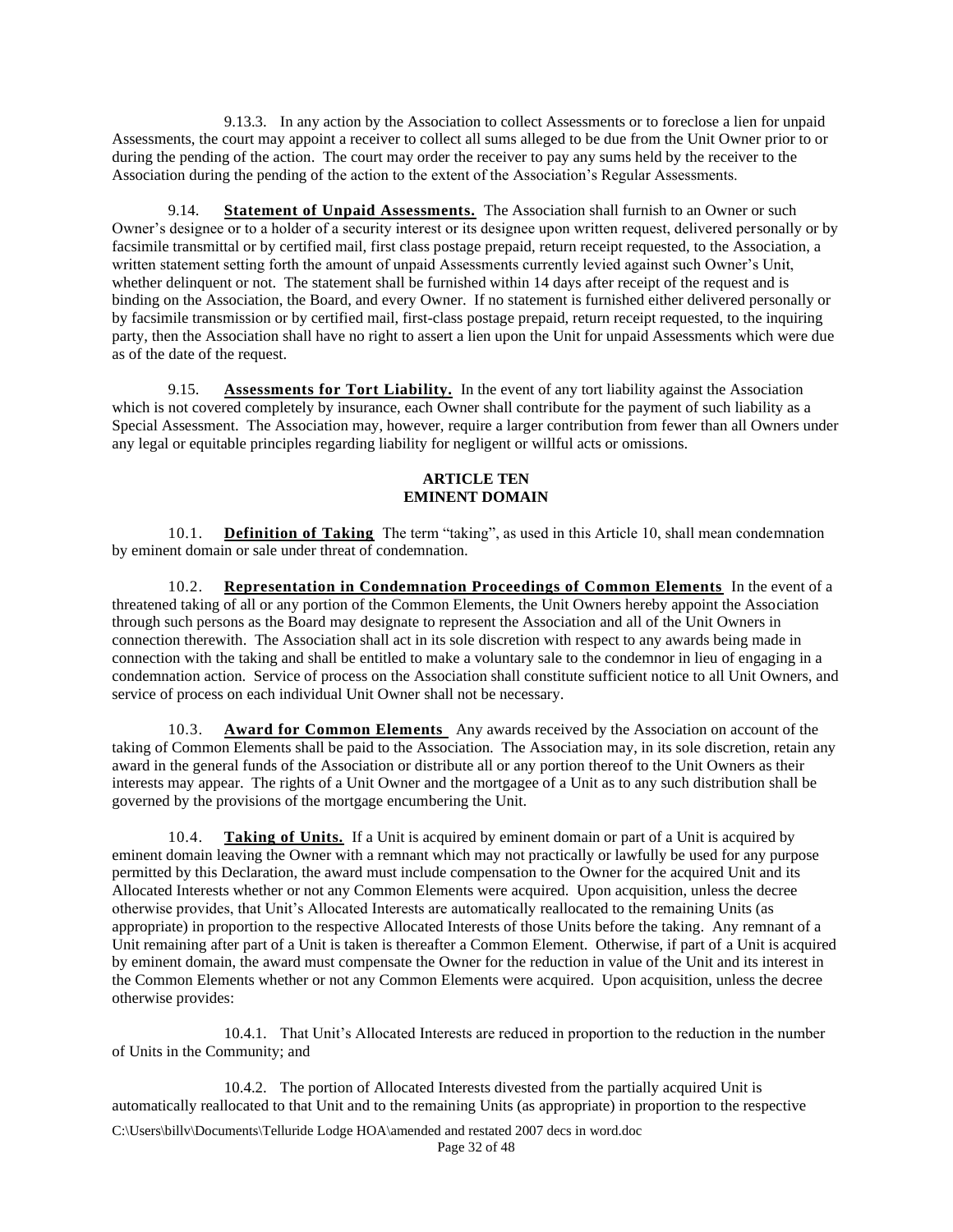interests of those Units before the taking, with the partially acquired Unit participating in the reallocation on the basis of its reduced Allocated Interests.

10.5. **Miscellaneous.** The court decree shall be recorded in San Miguel County. The reallocations of Allocated Interests pursuant to this Article shall be confirmed by an amendment to the Declaration prepared, executed, and recorded by the Association.

### **ARTICLE ELEVEN SPECIAL DECLARANT RIGHTS, DEVELOPMENT RIGHTS AND ADDITIONAL RESERVED RIGHTS**

The Association hereby reserves for itself and its successors, assigns and designees, the following "**Special Declarant Rights**," "**Development Rights**" and "**Additional Reserved Rights**" for up to thirty years following the recordation of this Declaration (collectively the "**Reserved Declarant Rights**"). The exercise of the Reserved Declarant Rights is subject to the Town Laws, including any and all required reviews and approvals by the Town.

# 11.1. **SPECIAL DECLARANT RIGHTS**.

11.1.1. **Completion of Improvements**. The right to complete Improvements indicated on plats and maps filed with the Declaration.

11.1.2. **Exercise of Reserved Rights**. The right to exercise (i) any Special Declarant Rights, Additional Reserved Rights or Development Rights reserved in this Article or (ii) any other rights reserved or existing under the provisions of this Declaration or the Act.

11.1.3. **Consolidation on Merger**. The right to merge or consolidate the Community with a similar common interest community.

11.1.4. **Amendment of Declaration**. The right to amend the Declaration in connection with the exercise of any Development Rights, Special Declarant Rights or Additional Reserved Rights.

11.1.5. **Amendment of Community Map**. The right to amend the Condominium Map in connection with the exercise of any Development Rights, Special Declarant Rights or Additional Reserved Rights.

# 11.2. **DEVELOPMENT RIGHTS**.

11.2.1. **Relocate Boundaries**. The right to relocate boundaries between adjoining Units, enlarge Units, enlarge the Common Elements or otherwise reduce or diminish the size of Units (reduce or diminish the size of areas of the Common Elements), subdivide Units with the consent of the owner of the affected Unit(s), provided that, the Association shall not reduce or diminish the size of a portion of the General Common Elements which has been properly designated as a Limited Common Element without the consent of the Owner(s) of the Unit(s) to which the Limited Common Element has been assigned.

11.2.2. **Create Additional Units**. The right to create or construct additional Units, Common Elements and Limited Common Elements, to subdivide Units and to convert Units into Common Elements or to convert Common Elements into Units.

11.2.3. **Annex Additional Real Property or Units**. The right to add Units and to subject additional Property located in the Town of Telluride to the provisions of this Declaration upon the substantial completion of improvements thereon.

11.2.4. **Withdraw Real Property.** The right to withdraw any Property from the provisions of this Declaration.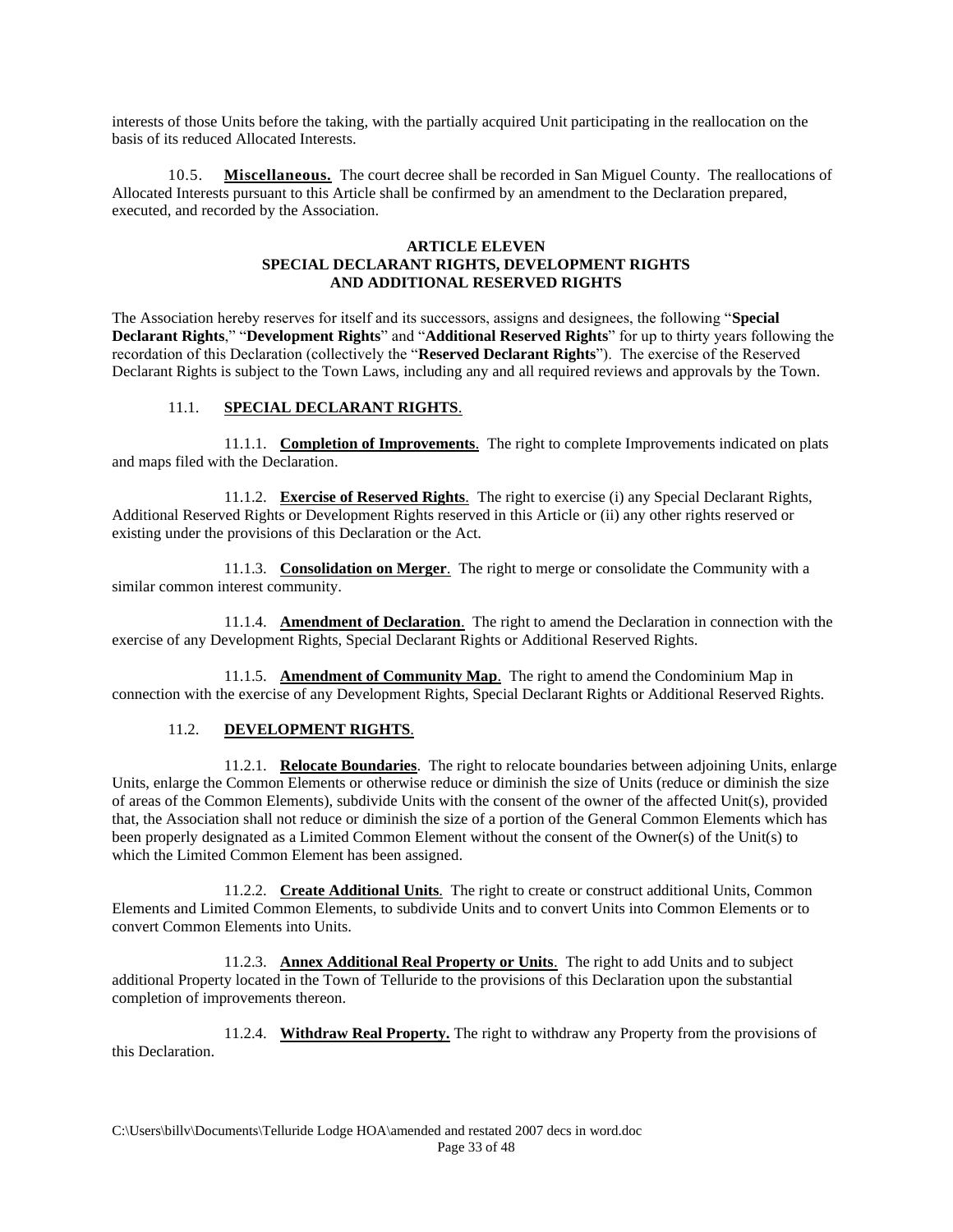11.2.5. **Master Associations and Subordinate Association**. The right to create master associations and/or subordinate associations (for an individual Building) and to subject all or portions of the Property to such master association or subordinate association;

# 11.2.6. **Other Rights**.

11.2.6.1.The right to exercise any and all Development Rights reserved herein or otherwise allowed in the Act;

11.2.6.2.The right to amend the Declaration in connection with the exercise of any Development Rights; and

11.2.6.3.The right to amend the Condominium Map in connection with the exercise of any Development Rights.

# 11.3. **ADDITIONAL RESERVED RIGHTS.**

11.3.1. **Dedications.** The right to establish or obtain, from time to time, by dedication, grant or otherwise, utility and other easements or encroachment permits for purposes including but not limited to streets, paths, walkways, skyways, drainage, recreation areas, parking areas, ducts, shafts, flues, conduit installation areas, and to create other reservations, exceptions and exclusions for the benefit of and to serve the Owners within the Community.

11.3.2. **Use Agreements**. The right to enter into, establish, execute, amend, and otherwise deal with contracts and agreements for the use, lease, repair, maintenance or regulations of recreational facilities and/or Common Elements, which may or may not be a part of the Community.

11.3.3. **Other Rights**. The right to exercise any Additional Reserved Right created by any other provision of this Declaration.

11.4. **No Further Authorizations Needed.** The consent of Owners or holders of Security Interests shall not be required for the Association or its assignees to exercise any reserved rights, and Association or its assignees may proceed without limitation at their option, subject to existing Property use, zoning laws and any planned unit development requirements of the Town of Telluride. Reserved rights of the Association or its assignees may be exercised with respect to different parcels of the Community at different times. Additionally, Association or its assignees may exercise any reserved rights on all or any portion of the Community in whatever order is determined. Association or its assignees shall not be obligated to exercise any reserved rights or to expand the Community beyond the number of Units initially submitted.

11.5. **Amendment of the Declaration or Community Map**. If Association or its assignees elect to exercise any reserved rights, that party shall comply with the Act.

11.6. **Interpretation**. Recording of amendments to the Declaration and the Condominium Map or plat pursuant to reserved rights in the Declaration shall automatically effectuate the terms and provisions of that amendment. Further, such amendment shall automatically vest in each existing Owner the reallocated Allocated Interests appurtenant to his Unit. Further, upon the recording of an amendment to the Declaration, the definitions used in this Declaration shall automatically be extended to encompass and to refer to the Community as expanded and to any Additional Improvements, and the same shall be added to and become a part of the Community for all purposes. All conveyances of Units after such amendment is recorded shall be effective to transfer rights in all Common Elements, whether or mot reference is made to any Amendment of the Declaration or Community Map.

#### **ARTICLE TWELVE GENERAL PROVISIONS**

# 12.1 **Duration of Declaration**. The term of this Declaration shall be perpetual.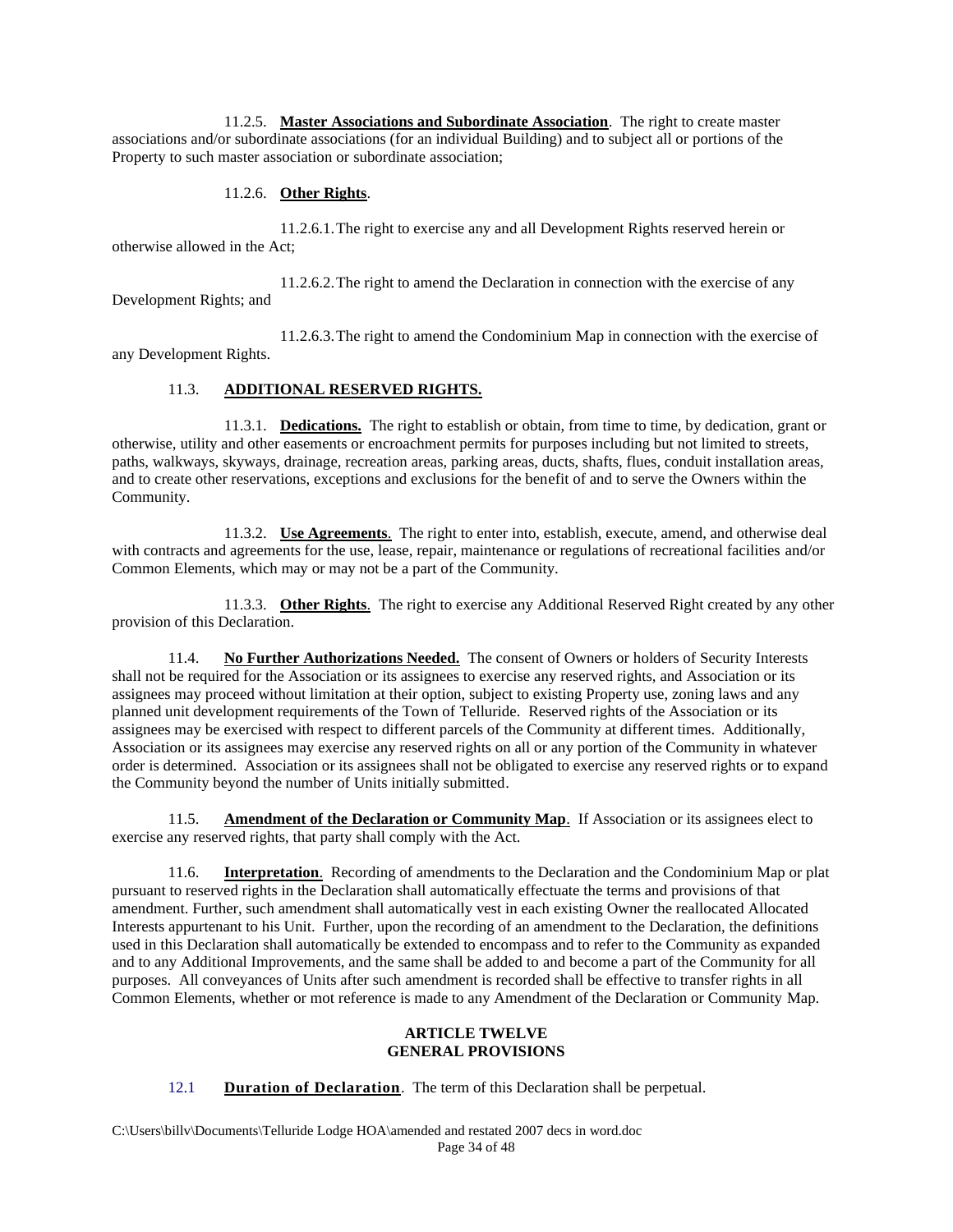12.2 **Application of CIOA**. The Association and the owners of the Units elect treatment for the Community pursuant CRS, Section 38-33.3-101 et. seq. "The Colorado Common Interest Ownership Act" ("**CIOA**" or "**Act**").

12.3 **Termination of Community.** The Community may be terminated only by the agreement of (i) Owners holding at least 80 percent of the total allocated votes in the Association, and (ii) the holders of all first mortgages on Units. In the event of such termination, the provisions of Section 38-33.3-218 of the Act shall apply.

## 12.4 **Amendment of Declaration and Map**.

12.4.1 This Declaration and the Map may be amended pursuant to Section 38-33.3-217 of the Act. Under the Act, the Declaration may be amended by the Association in certain defined circumstances, including without limitation (a) when the Association is exercising reserved rights hereunder, or (b) for purposes of correcting clerical, typographical, or technical errors. The Act also provides that the Declaration may be amended by the Association in certain defined circumstances. Otherwise, this Declaration (including the Condominium Map) may be amended only by the vote or agreement of Owners to which more than 50 percent of the votes in the Association are allocated. Furthermore, Section 38-33.3-217(4) of the Act provides that except to the extent expressly permitted or required by other provisions of the Act (e.g., permitted Association amendments), no amendment may (i) create or increase Special Declarant Rights or (ii) increase the number of Units, in the absence of a vote or agreement of Unit Owners to which at least fifty percent (50%) of the votes in the Association are allocated, including fifty percent (50%) of the votes allocated to Units.

12.4.2 Modifications to the boundaries of Units and common elements shall occur as provided for in Section 3.

12.4.3 In the event that written notice is sent to an Owner at the current address of the Owner on file with the Association and the notice includes a copy of the proposed amendment, a statement that the Owner has thirty days to approve or disapprove the proposed amendment in writing, with reasonable and clear directions on the manner and method on which to vote and where to return the ballot and the Owner fails to respond by the expiration of the stated thirty day period, the Association shall count the non-responding Owner of the Unit as an affirmative vote. All ballots shall be returned to the President of the Association.

12.4.4 Further, Section 38-33.3-217(4.5) of the Act provides that except to the extent expressly permitted or required by other provisions of the Act, no amendment may change the uses to which any Unit is restricted in the absence of a vote or agreement of Unit Owners to which at least fifty percent (50%) of the votes in the Association are allocated.

12.4.5 No consent of any mortgage or trust deed holder shall be required to accomplish any such amendments.

12.4.6 An amendment to this Declaration shall be in the form of a "First (or Second, etc.) Amendment to Declaration and Map." With the exception of Association amendments, amendments to this Declaration shall be duly executed by the President and Secretary of the Association and recorded in the Office of the Clerk and Recorder of San Miguel County.

### 12.5 **Compliance; Enforcement.**

**12.5.1** Every Owner and Occupant of a Unit in the Community shall fully and faithfully observe, abide by, comply with and perform all of the covenants, conditions and restrictions set forth in this Declaration, the Articles, Bylaws and Rules and Regulations, and all approvals granted by the Board, as the same or any of them may be amended from time to time. In addition to any other rights or remedies that may be provided to any Person under the terms and provisions of this Declaration, the Association through its Board, and every Owner (except an Owner that is delinquent in the payment of Assessments hereunder), shall have the right, acting alone or together with others having such right, to enforce, by any proceeding at law or in equity, any or all of the covenants, conditions, restrictions, assessments, charges, liens, servitudes, easements and other provisions now or hereafter imposed by this Declaration, the Articles, Bylaws, Rules and Regulations, and approvals granted by the Board. **A**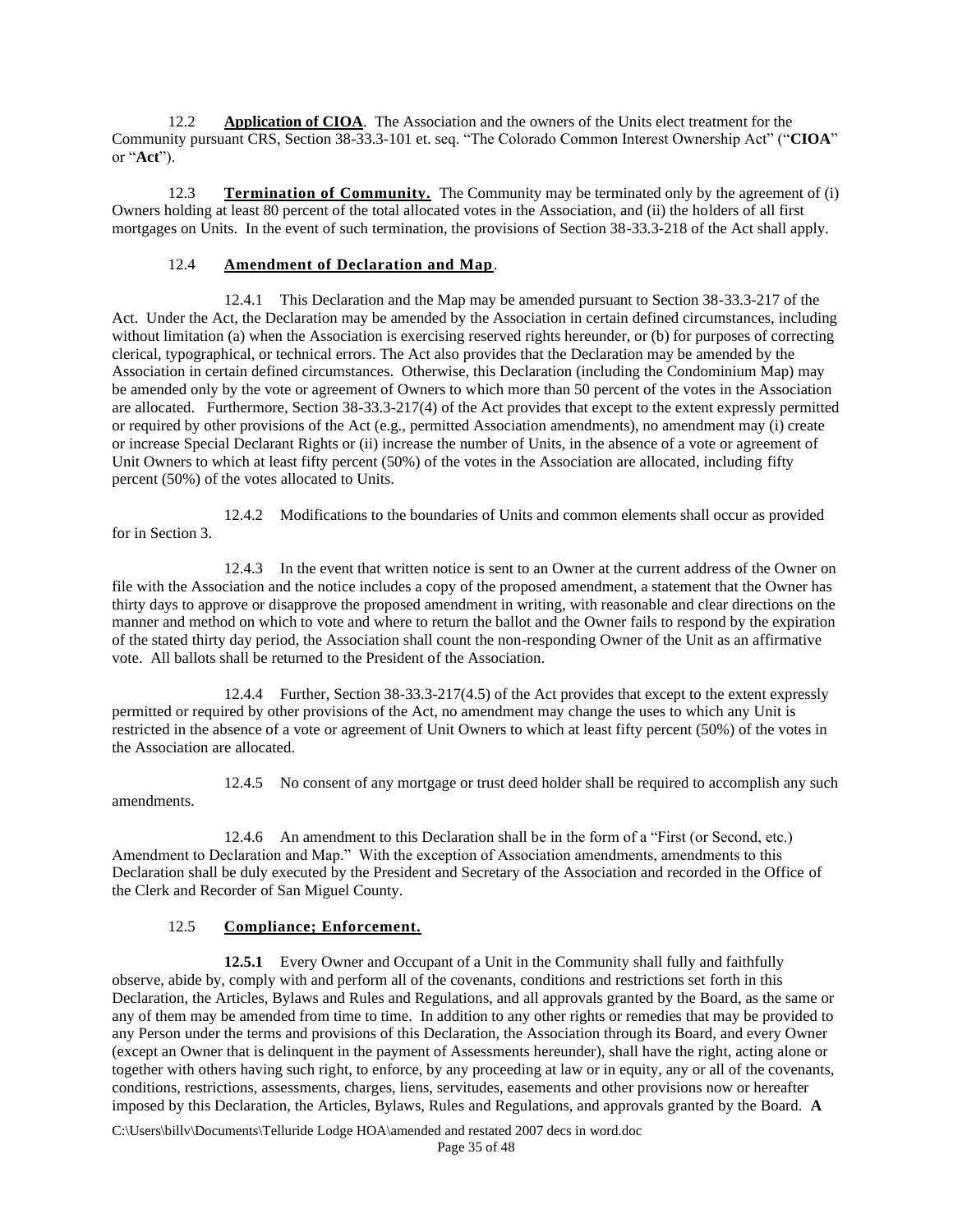### **Person seeking to enforce the Governing Documents shall first comply with any requirements for Alternative Dispute Resolution concerning the Claim as provided for in Section 12.5.**

12.5.2 Such enforcement rights shall include without limitation the right to bring an injunctive action for any form of injunctive relief available under Colorado law (including specific performance), or an action for damages, or both. Injunctive relief may include, without limitation, orders to stop work, orders to remove improvements constructed in violation hereof, orders to compel performance, and any other orders appropriate under the circumstances.

12.5.3 The Board shall have the following further rights and remedies:

(a) The right to levy and collect, after Notice and Hearing, reasonable fines for the violation of any of the foregoing matters which shall constitute a lien upon the violator's Unit. In the event that any occupant, guest, or invitee of a Unit violates the Governing Documents and a fine is imposed, the fine may, but need not, first be assessed against the violator; however, if the fine is not paid by the violator within the time period set by the Board, the Owner shall pay the fine upon notice from the Board.

(b) The right to levy and collect a Reimbursement Assessment against any Owner.

(c) The right to enter upon any Unit within the Community, after giving the Owner or Occupant at least 5 days written notice of the nature of the violation (unless an emergency exists, in which case without notice), without liability to the Owner or Occupant thereof, to enforce or cause compliance with such matters, at the cost and expense of the Owner or Occupant in violation.

(d) The right to cut off or suspend any or all Association services or benefits to the subject Owner or Occupant and his Unit until the violation is cured.

(e) The right to suspend an Owner's right to vote (except that no notice or hearing is required if the Owner is more than 90 days delinquent in paying any Assessment).

(f) The right to exercise self-help or take action to abate any violation of the Governing Documents in a non-emergency situation (including removing personal property that violates the Governing Documents).

(g) The right to record a notice of violation with respect to any Unit on which a

violation exists.

12.5.4 The Board shall have the following further rights and remedies:

12.5.5 In any action brought under this Section 12.4, the prevailing party shall be entitled to an award of its reasonable attorneys' fees and costs incurred in connection therewith. Failure by any party entitled to do so to exercise in a particular instance any of the rights available to it under this Section 12.4 shall in no event be deemed a waiver of the right to do so in any other instance.

12.5.6 Provided always, that no Owner shall have the right to bring an enforcement action against another Owner or Occupant for a breach by that Owner or Occupant of any of such matters, or against the Association for a breach by the Association of any of such matters or for a failure by the Association to enforce compliance with such matters by others, until the aggrieved Owner has given the offending Owner or Occupant and the Association at least 30 days prior written notice of the aggrieved Owner's complaint and the opportunity to resolve the problem during that 30 day period.

12.5.7 And further provided, that notwithstanding any law to the contrary, no action shall be commenced or maintained to enforce the terms of any building restriction contained in the provisions of this Declaration, the Bylaws, the Articles of Incorporation, or the Rules and Regulations, or to compel the removal of any building or improvement because of the violation of the terms of any such building restriction, unless the action is commenced within one year from the date from which the person commencing the action knew or in the exercise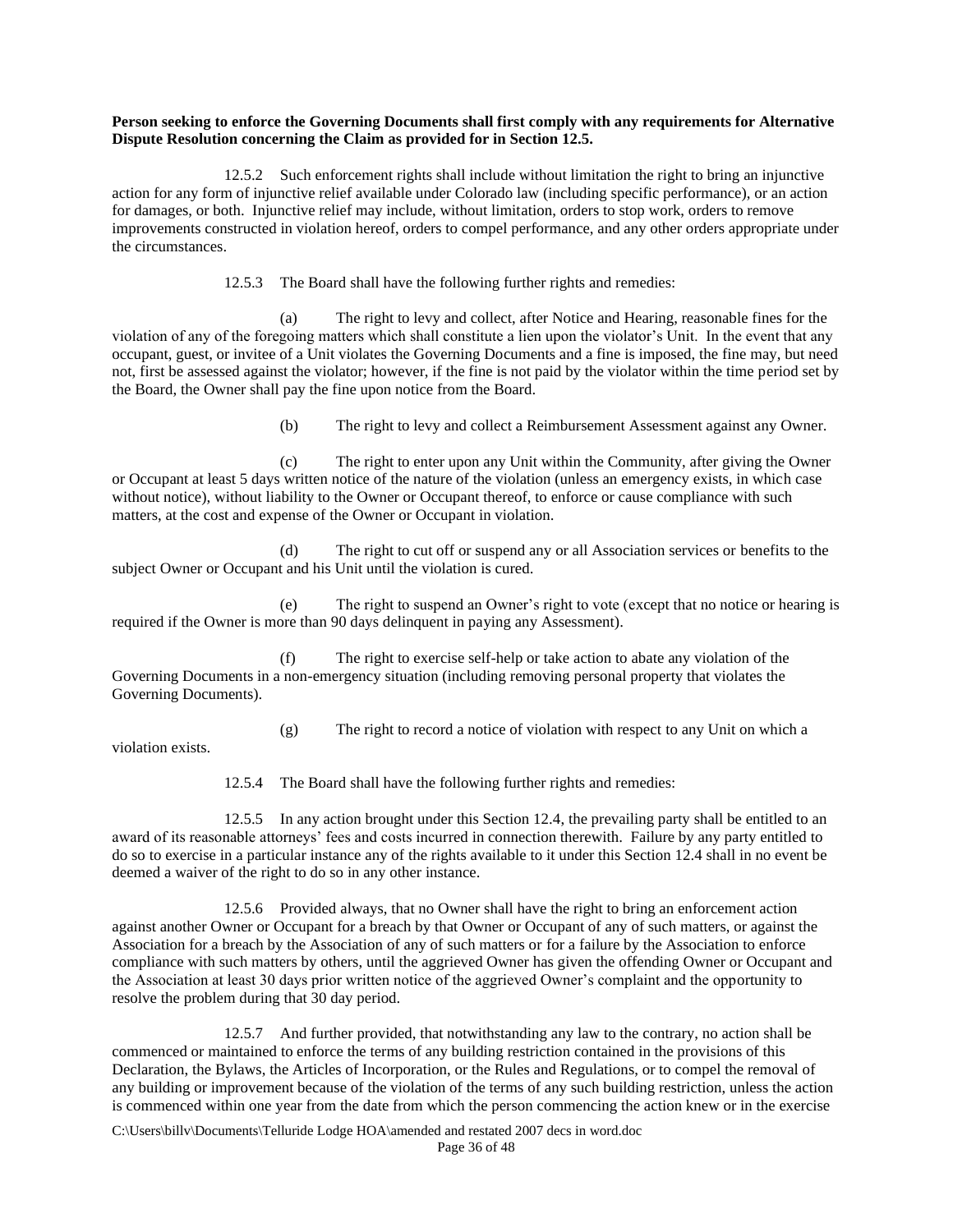of reasonable diligence should have known of the violation for which the action is sought to be brought or maintained.

12.5.8 The decision to pursue enforcement action in any particular case shall be left to the Board's discretion, except that the Board shall not be arbitrary or capricious in taking enforcement action. For example, the Board may determine that, in a particular case:

action;

(a) the Association's position is not strong enough to justify taking any or further

(b) the covenant, restriction or rule being enforced is, or is likely to be construed as, inconsistent with applicable law;

(c) although a technical violation may exist or may have occurred, it is not of such a material nature as to be objectionable to a reasonable person or to justify expending the Association's resources; or

(d) that it is not in the Association's best interests, based upon hardship, expense, or other reasonable criteria, to pursue enforcement action.

12.5.9 A decision not to enforce a particular provision shall not prevent the Association from enforcing the same provision at a later time or prevent the enforcement of any other covenant, restriction, or rule.

12.5.10 The Association, by contract or other agreement, may enforce applicable Town and county ordinances. In addition, the Town may enforce their ordinances within the Community.

#### 12.6 **Agreement to Encourage Alternative Dispute Resolution**.

12.6.1 **Bound Parties**. The Association and its officers, directors, and committee members, all Persons subject to this Declaration, and any Person not otherwise subject to this Declaration who agrees to submit to this Chapter (collectively, "**Bound Parties**"), agree that it is in the best interest of all concerned to encourage the amicable resolution of disputes involving the Community without the emotional and financial costs of litigation. Accordingly, each Bound Party agrees not to file suit in any court with respect to a Claim described in subsection (b), unless and until it has first submitted such Claim to the alternative dispute resolution procedures set forth in Section 12.6 in a good faith effort to resolve such Claim.

12.6.2 **Claims.** As used in this Chapter, the term "**Claim**" shall refer to any claim, grievance, or dispute arising out of or relating to:

Documents; or

(a) the interpretation, application, or enforcement of the Governing

Governing Documents.

(b) the rights, obligations, and duties of any Bound Party under the

12.6.3 **Limitations on Claims.** Notwithstanding the above, the following shall not be considered "Claims" unless all parties to the matter otherwise agree to submit the matter to the procedures set forth in Section 12.6:

any Owner;

(a) any suit by the Association to collect assessments or other amounts due from

(b) any suit by the Association to obtain a temporary restraining order (or emergency equitable relief) and such ancillary relief as the court may deem necessary in order to maintain the status quo and preserve the Association's ability to enforce the covenants and restrictions of this Declaration or the Rules and Regulation;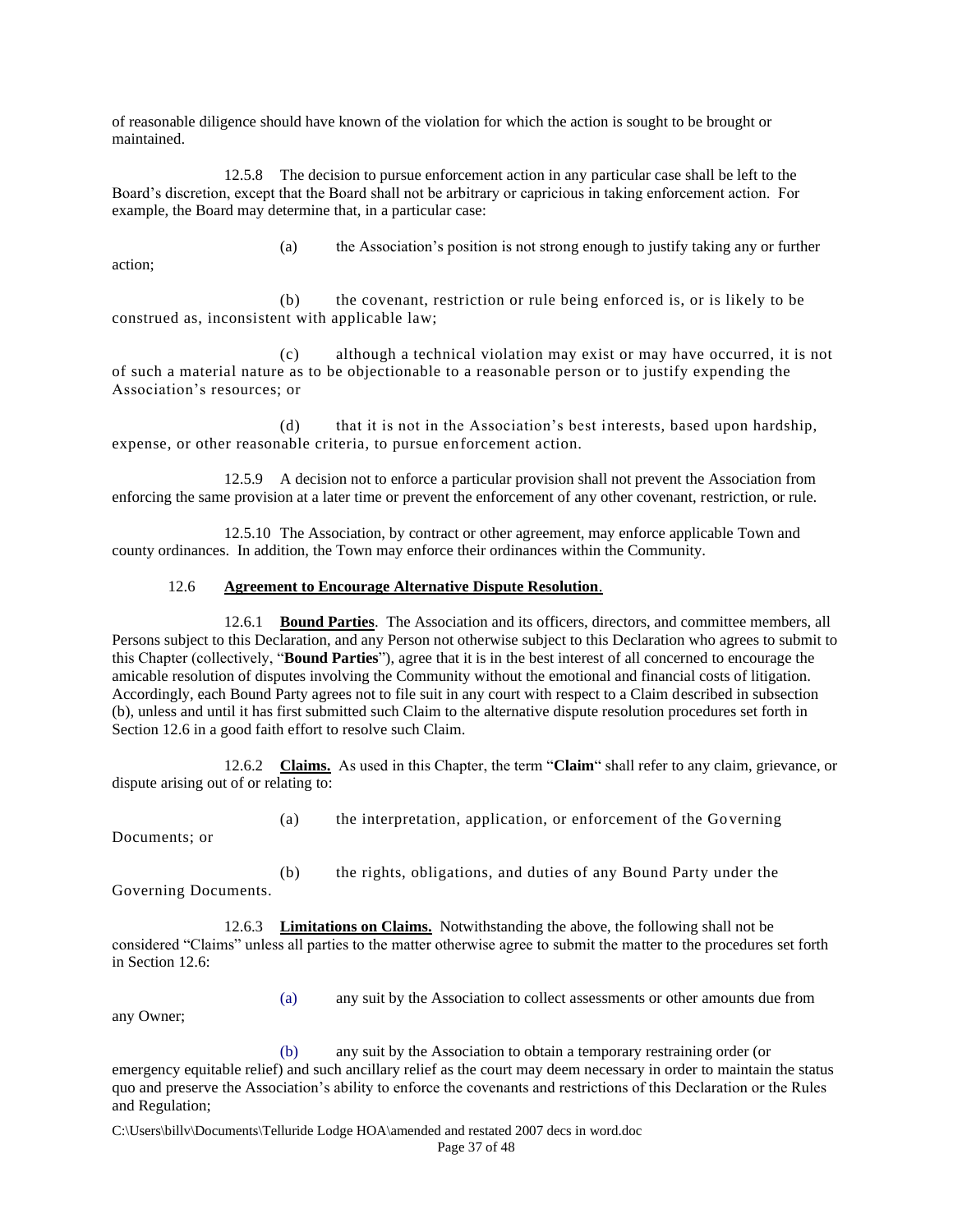(c) any suit that does not include the Association as a party, if such suit asserts a Claim that would constitute a cause of action independent of the Governing Documents;

(d) any dispute which affects the material rights or obligations of a party who is not bound by the terms of the Governing Documents; and

(e) any suit as to which any applicable statute of limitations would expire within 180 days of giving the Notice required by Section 12.6, unless the party or parties against whom the Claim is made agree to toll, or extend, the Claim's statute of limitations to comply with this Section.

## 12.6.4 **Dispute Resolution Procedures**.

(a) **Notice**. A Person bound by the Governing Documents ("**Bound Party**") asserting a Claim ("**Claimant**") against another Bound Party ("**Respondent**") shall give written notice ("**Notice**") by mail or personal delivery to each Respondent and to the Board, stating plainly and concisely:

| Respondent's role in the Claim; | (1) | the nature of the Claim, including the Persons involved and the                      |
|---------------------------------|-----|--------------------------------------------------------------------------------------|
| Claim arises):                  | (2) | the legal basis of the Claim ( <i>i.e.</i> , the specific authority out of which the |
|                                 | (3) | the Claimant's proposed resolution or remedy; and                                    |
|                                 | (4) | the Claimant's desire to meet with the Respondent to discuss, in good                |

faith, ways to resolve the Claim.

(b) **Negotiation**. The Claimant and Respondent shall make every reasonable effort to meet in person and confer for the purpose of resolving the Claim by good faith negotiation. If requested in writing, accompanied by a copy of the Notice, the Board may appoint a representative to assist the parties in negotiating a resolution of the Claim.

(c) **Mediation**. If the parties have not resolved the Claim through negotiation within 30 days of the date of the Notice (or within such other agreed upon period), the Claimant shall have 30 additional days to submit the Claim to mediation with an entity designated by the Association (if the Association is not a party to the Claim) or to an independent agency providing dispute resolution services in the San Miguel County, Colorado area. Each Bound Party shall present the mediator with a written summary of the Claim. If the Claimant does not submit the Claim to mediation within such time, or does not appear for and participate in good faith in the mediation when scheduled, the Claimant shall be deemed to have waived the Claim, and the Respondent shall be relieved of any and all liability to the Claimant (but not third parties) on account of such Claim. If the parties do not settle the Claim within 30 days after submission of the matter to mediation, or within such time as determined reasonable by the mediator, the mediator shall issue a notice of termination of the mediation proceedings indicating that the parties are at an impasse and the date that mediation was terminated. The Claimant shall thereafter be entitled to file suit or to initiate administrative proceedings on the Claim, as appropriate. Each Bound Party shall bear its own costs of the mediation, including attorneys' fees, and each Party shall pay an equal share of the mediator's fees.

(d) **Settlement**. Any settlement of the Claim through negotiation or mediation shall be documented in writing and signed by the parties. If any party thereafter fails to abide by the terms of such agreement, then any other party may file suit or initiate administrative proceedings to enforce such agreement without the need to comply again with the procedures set forth in this Section. In such event, the party taking action to enforce the agreement or award shall, upon prevailing, be entitled to recover from the non-complying party (or if more than one non-complying party, from all such parties in equal proportions) all costs incurred in enforcing such agreement or award, including, without limitation, attorneys fees and court costs.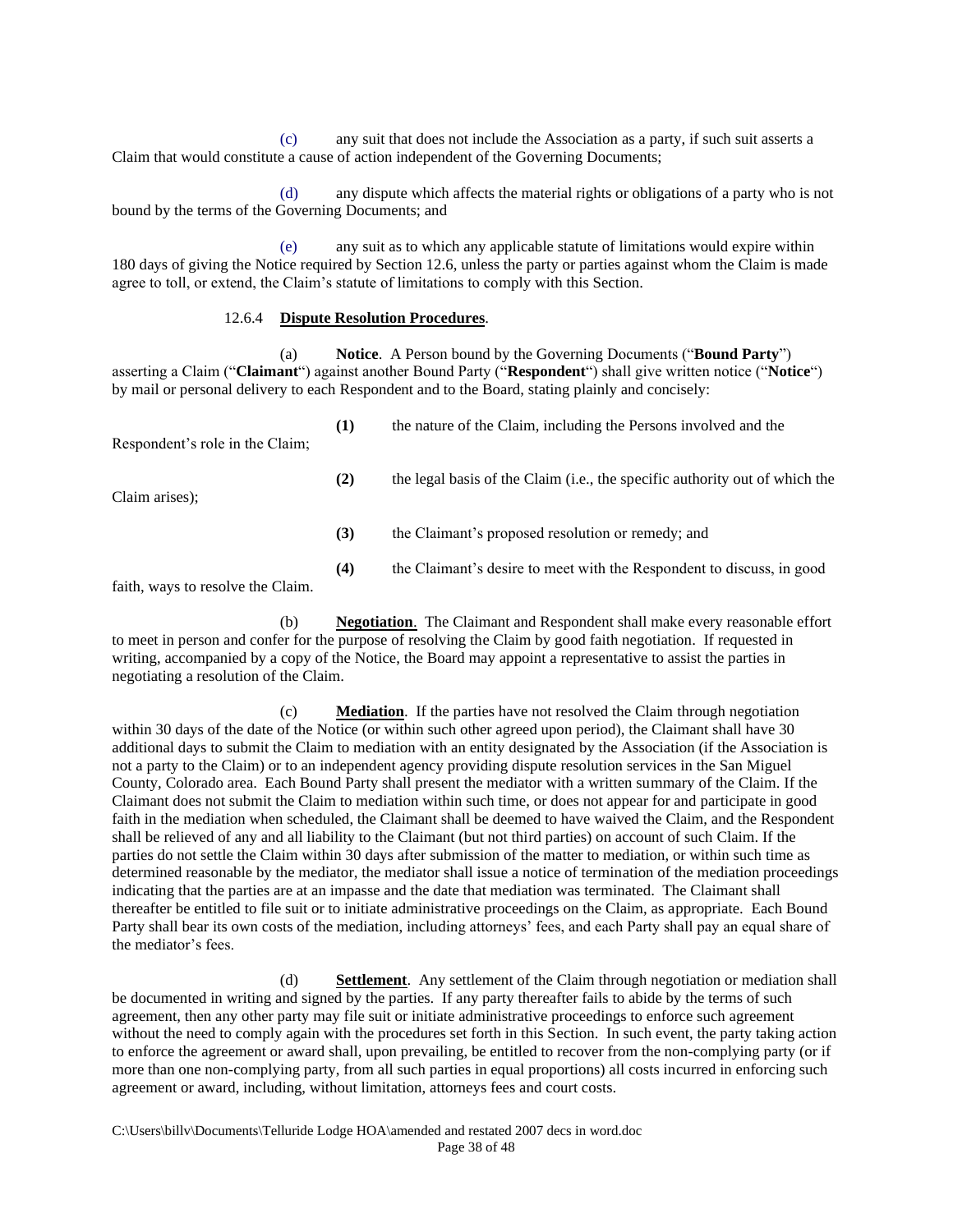12.6.5 **Limitation of Damages.** All Bound Parties agree that, in any lawsuit arising out of a Claim subject to the procedures set forth in Section 12.5 or Section 12.6, any damage award shall be limited to the amount of any actual economic loss suffered by the prevailing party and shall not include punitive damages or damages for pain and suffering, except that punitive damages shall be permitted in the case of a lawsuit arising out of a violation of the Governing Documents.

12.7 **Rights of First Mortgagees.** Upon the filing of a written request therefor with the Association, the holder of a first Mortgage on any Unit in the Common Interest Community shall be entitled to:

12.7.1 Written notice from the Association that the Owner of the subject Unit is delinquent in the payment of Assessments thereon.

12.7.2 Inspect the books and records of the Association during normal business hours.

12.7.3 Receive copies of annual Association financial statements.

12.7.4 Receive written notice of meetings of the Association where matters will be considered that, if approved, will require the consent of first Mortgagees or some of them.

12.7.5 Receive written notice of condemnation proceedings affecting any Common Elements.

12.7.6 Receive written notice of the lapse of any insurance that the Association is required to maintain under this Declaration.

12.7.7 In addition, any first Mortgagee shall be entitled to pay any taxes or other charges which are in default and which may or have become a lien against the Common Elements and may pay any overdue premiums on hazard or general liability insurance policies covering the Common Elements, and shall be entitled to immediate reimbursement therefor from the Association, unless the Association is contesting any unpaid taxes or other charges and has set aside sufficient funds to pay the contested amounts if necessary.

12.7.8 The consent or approval of any Mortgagee is expressly not required to amend the Map or Declaration.

12.8 **Notice.** Each Owner, and each first Mortgagee if it so elects, shall register its mailing address from time to time with the Association. Except as otherwise specifically provided in this Declaration, any notice permitted or required to be given hereunder shall be in writing and may be delivered either personally, or by facsimile transmission, or by mail. Notices delivered personally or sent by facsimile transmission shall be deemed given on the date so delivered or sent. If delivery is made by mail, it shall be deemed to have been delivered two (2) business days after a copy of the same has been posted in the first-class U.S. Mail, certified and return receipt requested, with adequate postage affixed, addressed to the receiving party at the address last registered by such party with the Association, or in the case of an Owner that has not provided such an address, to the Unit of that Owner. Notices to the Association shall be sent to such address as it may from time to time designate in writing to each Owner.

12.9 **No Dedication to Public Use.** Nothing contained in this Declaration shall be deemed to be or to constitute a dedication of all or any part of the Community to the public or to any public use.

12.10 **Interpretation of Declaration.** The provisions of this Declaration shall be liberally construed to effectuate its purposes of creating a common and general plan for the development, improvement, enhancement, protection and enjoyment of the Community, and to the extent possible, shall be construed so as to be consistent with the Act. In the event that any of the terms and conditions of this Declaration is determined to be inconsistent with the Act, the Act shall control.

12.11 **Conflict With Condominium Map.** In the event of any conflict or inconsistency between the provisions of this Declaration and the Condominium Map, the provisions of said Condominium Map shall govern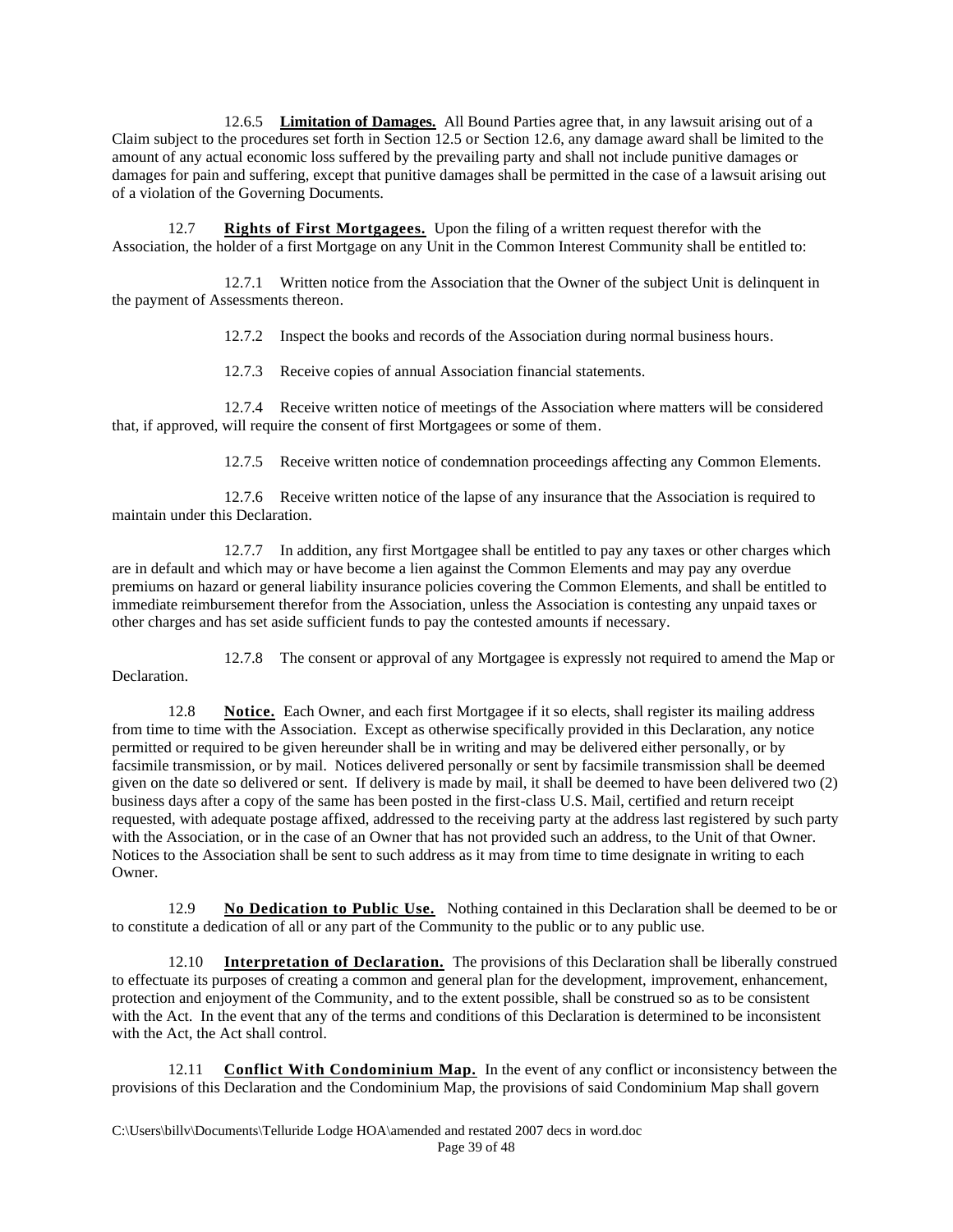and control and this Declaration shall automatically be amended, but only to the extent necessary to conform the conflicting provisions hereof with the provisions of said Condominium Map.

12.12 **Violations Constitute a Nuisance.** Any violation of any provision, covenant, condition, restriction or equitable servitude contained in this Declaration, whether by act or omission, is hereby declared to be a nuisance and may be enjoined or abated, whether or not the relief sought is for negative or affirmative action, by any Person entitled to enforce the provisions of this Declaration. This provision does not limit the remedies that may be available under this Declaration or at law or in equity. Failure of the Association or of any other Person to bring enforcement action to correct any violation of this Declaration shall not constitute a waiver of or estop the Association or other Person from bringing a future or subsequent enforcement action to correct such violation or any other similar violation.

12.13 **Captions.** Captions given to various Articles and Sections herein are for convenience only and are not intended to modify or affect the meaning of any of the substantive provisions hereof and shall not be considered in interpreting any of the provisions hereof.

12.14 **Singular Includes Plural.** Unless the context requires a contrary construction, as employed in this Declaration the singular shall include the plural and the plural the singular; and the masculine, feminine or neuter shall each include the masculine, feminine and neuter.

12.15 **Remedies Cumulative.** Each remedy provided under this Declaration is cumulative and not exclusive.

12.16 **Costs and Attorneys' Fees.** In any action or proceeding involving the interpretation or enforcement of any provision of this Declaration, the prevailing party shall be entitled to recover its reasonable attorneys' fees and costs incurred in connection therewith.

12.17 **Governing Law; Jurisdiction.** The laws of the State of Colorado shall govern the interpretation, validity, performance, and enforcement of this Declaration. Any legal action brought in connection with this Declaration shall be commenced in the District Court for San Miguel County, Colorado, and by acceptance of a deed to a Unit each Unit Owner voluntarily submits to the jurisdiction of such court.

12.18 **Severability.** Any determination by any court of competent jurisdiction that any provision of this Declaration is invalid or unenforceable shall not affect the validity or enforceability of any of the other provisions hereof. Where any provision of this Declaration is alleged to be or declared by a court of competent jurisdiction to be unconscionable, Association shall have the right by amendment to this Declaration to replace such provision with a new provision, as similar thereto as practicable but which in Association's reasonable opinion would be considered not to be unconscionable.

12.19 **Safety and Security.** Each Owner and occupant of a Unit, and their respective guests and invitees, shall be responsible for their own personal safety and the security of their property in the Community. The Association may, but shall not be obligated to, maintain or support certain activities within the Community designed to promote or enhance the level of safety or security which each person provides for himself or herself and his or her property. However, the Association shall not in any way be considered insurers or guarantors of safety or security within the Community, nor shall any of them be held liable for any loss or damage by reason of failure to provide adequate security or ineffectiveness of security measures undertaken. No representation or warranty is made that any systems or measures, including security monitoring systems or any mechanism or system for limiting access to the Community, cannot be compromised or circumvented, nor that any such systems or security measures undertaken will in all cases prevent loss or provide the detection or protection for which the system is designed or intended. Each Owner acknowledges, understands, and shall be responsible for informing any tenants and other occupants of such Owner's Unit that the Association, its Board and committees are not insurers or guarantors of security or safety and that each Person within the Community assumes all risks of personal injury and loss or damage to property, including Units and Common Elements and the contents of Units, resulting from acts of third parties.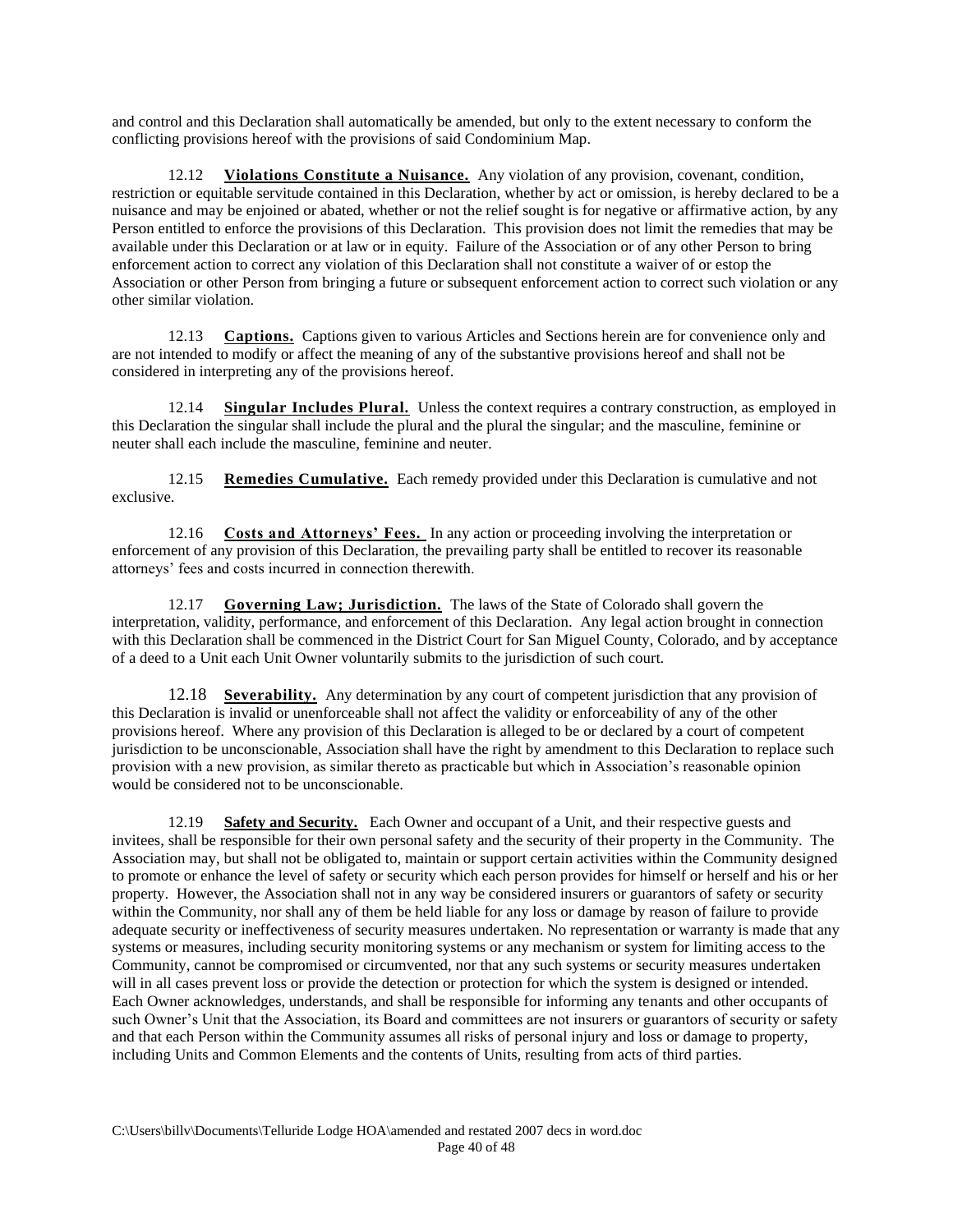**IN WITNESS WHEREOF**, the Association, having obtained the requisite number of votes, has approved and consented to and does hereby duly adopt, execute and deliverer this Declaration, intending it to become effective as of the Effective Date.

Telluride Lodge Association, Inc., a Colorado nonprofit corporation

| Title: $\frac{1}{\sqrt{1-\frac{1}{2}} \cdot \frac{1}{2} \cdot \frac{1}{2} \cdot \frac{1}{2} \cdot \frac{1}{2} \cdot \frac{1}{2} \cdot \frac{1}{2} \cdot \frac{1}{2} \cdot \frac{1}{2} \cdot \frac{1}{2} \cdot \frac{1}{2} \cdot \frac{1}{2} \cdot \frac{1}{2} \cdot \frac{1}{2} \cdot \frac{1}{2} \cdot \frac{1}{2} \cdot \frac{1}{2} \cdot \frac{1}{2} \cdot \frac{1}{2} \cdot \frac{1}{2} \cdot \frac{1}{2} \cdot \frac{1}{2} \cdot \frac{1}{2$ |  |
|---------------------------------------------------------------------------------------------------------------------------------------------------------------------------------------------------------------------------------------------------------------------------------------------------------------------------------------------------------------------------------------------------------------------------------------------------|--|
| State of Colorado<br>County of San Miguel                                                                                                                                                                                                                                                                                                                                                                                                         |  |
| Subscribed to and acknowledged before me this _____ day of _____________________, 2006, by<br>as the <u>entering of Telluride</u> Lodge Association,                                                                                                                                                                                                                                                                                              |  |
| a Colorado nonprofit corporation.                                                                                                                                                                                                                                                                                                                                                                                                                 |  |
| Witness my hand and official seal.                                                                                                                                                                                                                                                                                                                                                                                                                |  |
|                                                                                                                                                                                                                                                                                                                                                                                                                                                   |  |

Notary Public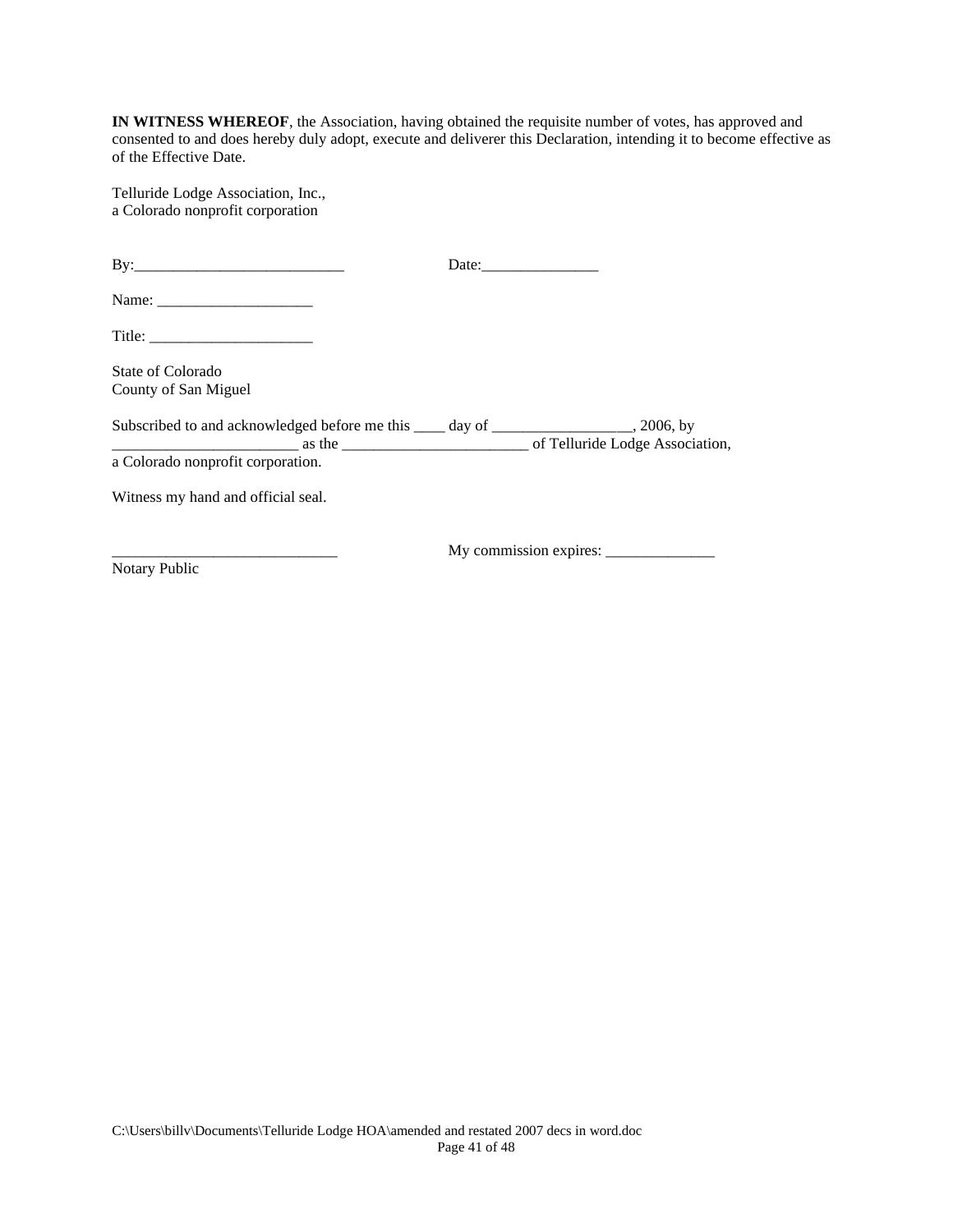# **EXHIBIT "A" Condominium Declaration (ALLOCATED INTERESTS)**

| Condominium<br>Unit | <b>Building</b> | Original/Initial<br><b>Unit Square</b><br>Footage | <b>Unit Square Footage</b><br>(As of Effective Date) | <b>Original Allocated</b><br><b>Share of the Common</b><br><b>Elements</b> | <b>Allocated Share of the</b><br><b>Common Expenses</b> | <b>Allocated</b><br><b>Voting Rights</b> |
|---------------------|-----------------|---------------------------------------------------|------------------------------------------------------|----------------------------------------------------------------------------|---------------------------------------------------------|------------------------------------------|
| <b>Unit 300</b>     | 300             | 597                                               | 786.00                                               | 0.7541                                                                     | 0.7463                                                  | $\mathbf{1}$                             |
| <b>Unit 301</b>     | 300             | 577                                               | 759.99                                               | 0.7290                                                                     | 0.7216                                                  | $\mathbf{1}$                             |
| <b>Unit 302</b>     | 300             | 764                                               | 921.30                                               | 0.9646                                                                     | 0.8748                                                  | 1                                        |
| Unit 303            | 300             | 728                                               | 1434.00                                              | 0.9191                                                                     | 1.3616                                                  | $\mathbf{1}$                             |
| <b>Unit 304</b>     | 300             | 711                                               | 763.92                                               | 0.8982                                                                     | 0.7254                                                  | 1                                        |
| Unit 305            | 300             | 751                                               | 781.21                                               | 0.9487                                                                     | 0.7418                                                  | $\mathbf{1}$                             |
| <b>Unit 306</b>     | 300             | 711                                               | 739.41                                               | 0.8982                                                                     | 0.7021                                                  | $\,1\,$                                  |
| Unit 307            | 300             | 751                                               | 772.97                                               | 0.9487                                                                     | 0.7340                                                  | $\mathbf{1}$                             |
| Unit 308            | 300             | 955                                               | 987.22                                               | 1.2065                                                                     | 0.9374                                                  | $\mathbf{1}$                             |
| <b>Unit 309</b>     | 300             | 939                                               | 1061.40                                              | 1.1863                                                                     | 1.0078                                                  | $\mathbf{1}$                             |
| <b>Unit 310</b>     | 300             | 547                                               | 563.31                                               | 0.6910                                                                     | 0.5349                                                  | 1                                        |
| <b>Unit 311</b>     | 300             | 779                                               | 1064.82                                              | 0.9841                                                                     | 1.0111                                                  | $\mathbf{1}$                             |
| <b>Unit 312</b>     | 300             | 711                                               | 748.80                                               | 0.8982                                                                     | 0.7110                                                  | $\mathbf{1}$                             |
| <b>Unit 313</b>     | 300             | 751                                               | 1091.25                                              | 0.9487                                                                     | 1.0362                                                  | 1                                        |
| <b>Unit 314</b>     | 300             | 605                                               | 801.43                                               | 0.7637                                                                     | 0.7610                                                  | 1                                        |
| <b>Unit 315</b>     | 300             | 569                                               | 1109.00                                              | 0.7194                                                                     | 1.0530                                                  | $\mathbf{1}$                             |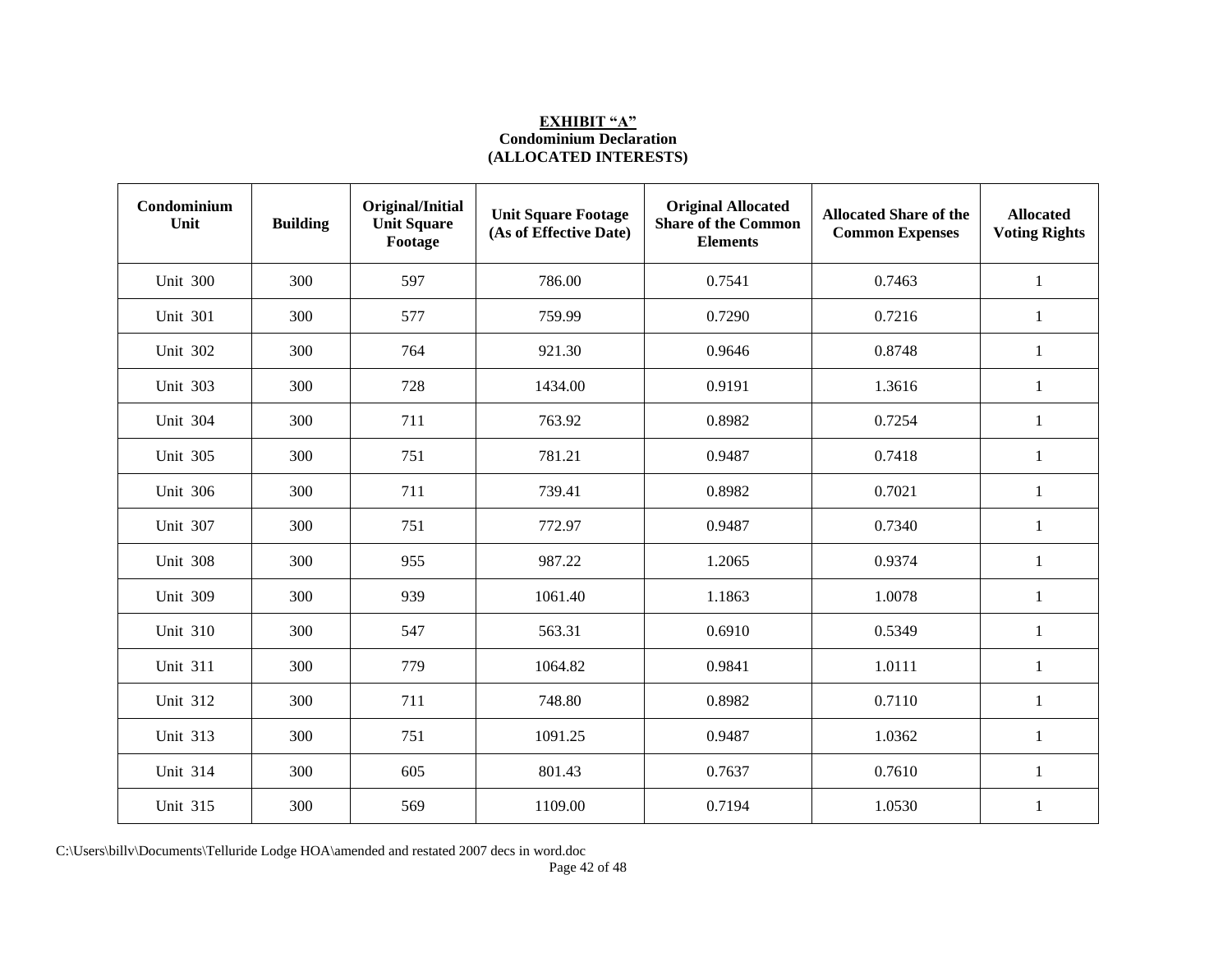| Condominium<br>Unit | <b>Building</b> | Original/Initial<br><b>Unit Square</b><br>Footage | <b>Unit Square Footage</b><br>(As of Effective Date) | <b>Original Allocated</b><br><b>Share of the Common</b><br><b>Elements</b> | <b>Allocated Share of the</b><br><b>Common Expenses</b> | <b>Allocated</b><br><b>Voting Rights</b> |
|---------------------|-----------------|---------------------------------------------------|------------------------------------------------------|----------------------------------------------------------------------------|---------------------------------------------------------|------------------------------------------|
| <b>Unit 316</b>     | 300             | 893                                               | 976.32                                               | 1.1278                                                                     | 0.9270                                                  | $\mathbf{1}$                             |
| Unit 317            | 300             | 598                                               | 654.34                                               | 0.7559                                                                     | 0.6213                                                  | $\mathbf{1}$                             |
| <b>Unit 318</b>     | 300             | 643                                               | 763.65                                               | 0.8126                                                                     | 0.7251                                                  | $\mathbf{1}$                             |
| <b>Unit 319</b>     | 300             | 531                                               | 630.08                                               | 0.6705                                                                     | 0.5983                                                  | 1                                        |
| <b>Unit 320</b>     | 300             | 620                                               | 787.86                                               | 0.7831                                                                     | 0.7481                                                  | $\mathbf{1}$                             |
| <b>Unit 321</b>     | 300             | 554                                               | 704.24                                               | 0.7000                                                                     | 0.6687                                                  | 1                                        |
| Unit 322            | 300             | 955                                               | 987.87                                               | 1.2065                                                                     | 0.9380                                                  | $\mathbf{1}$                             |
| <b>Unit 323</b>     | 300             | 939                                               | 1034.40                                              | 1.1863                                                                     | 0.9822                                                  | $\mathbf{1}$                             |
| <b>Unit 324</b>     | 300             | 533                                               | 657.40                                               | 0.6734                                                                     | 0.6242                                                  | $\mathbf{1}$                             |
| <b>Unit 325</b>     | 300             | 516                                               | 509.68                                               | 0.6519                                                                     | 0.4840                                                  | $\mathbf{1}$                             |
| <b>Unit 326</b>     | 300             | 778                                               | 1107.03                                              | 0.9828                                                                     | 1.0512                                                  | $\mathbf{1}$                             |
| Unit 327            | 300             | 711                                               | 786.40                                               | 0.8982                                                                     | 0.7467                                                  | $\mathbf{1}$                             |
| <b>Unit 328</b>     | 300             | 751                                               | 1049.44                                              | 0.9487                                                                     | 0.9965                                                  | 1                                        |
| <b>Unit 329</b>     | 300             | 587                                               | 1136.10                                              | 0.7410                                                                     | 1.0788                                                  | $\mathbf{1}$                             |
| <b>Unit 330</b>     | 300             | 587                                               | 1203.80                                              | 0.7421                                                                     | 1.1430                                                  | $\mathbf{1}$                             |
| <b>Unit 331</b>     | 300             | 955                                               | 979.24                                               | 1.2065                                                                     | 0.9298                                                  | $\mathbf{1}$                             |
| <b>Unit 332</b>     | 300             | 939                                               | 1030.98                                              | 1.1863                                                                     | 0.9789                                                  | 1                                        |
| <b>Unit 333</b>     | 300             | 711                                               | 1325.00                                              | 0.8982                                                                     | 1.2581                                                  | $\mathbf{1}$                             |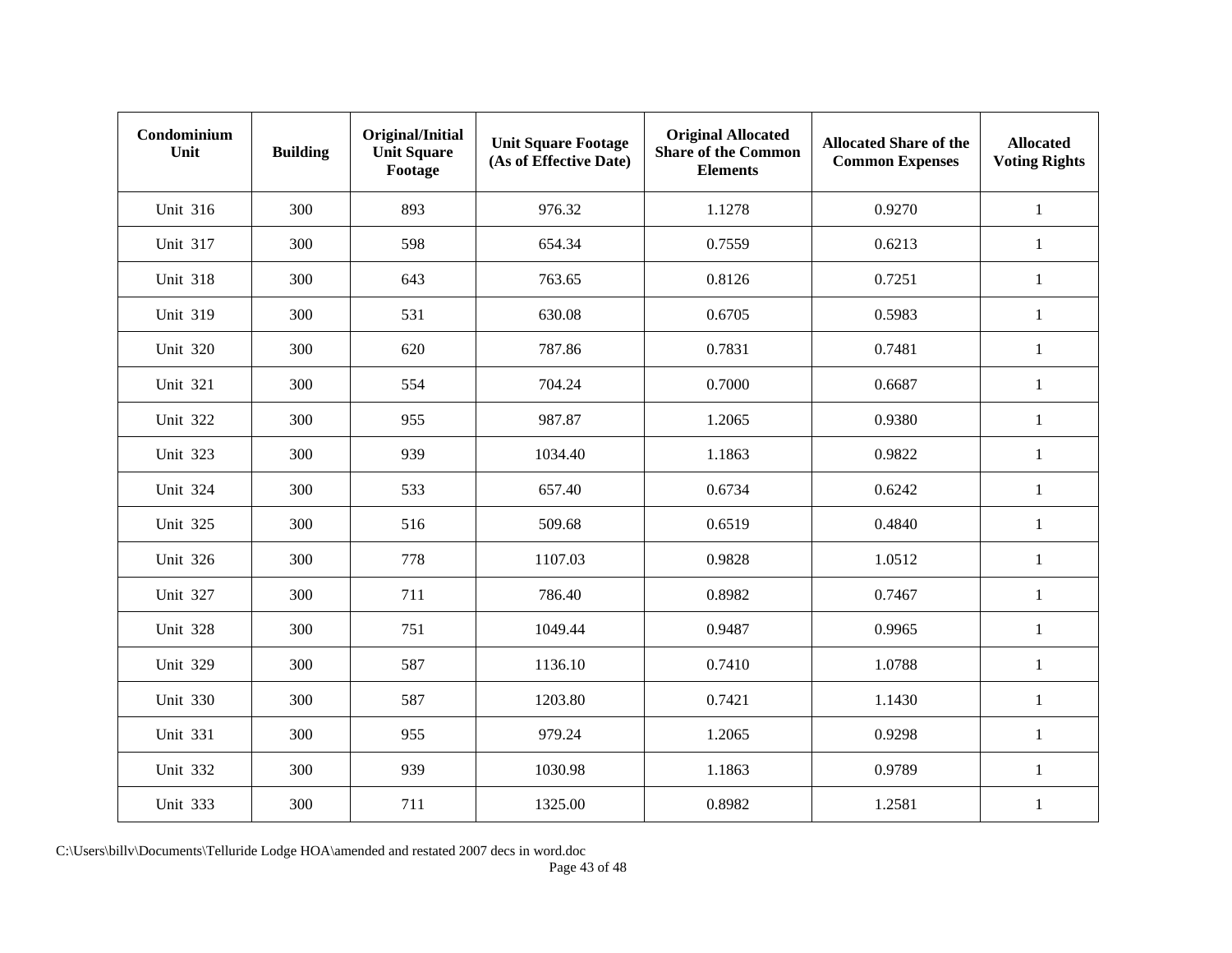| Condominium<br>Unit | <b>Building</b> | Original/Initial<br><b>Unit Square</b><br>Footage | <b>Unit Square Footage</b><br>(As of Effective Date) | <b>Original Allocated</b><br><b>Share of the Common</b><br><b>Elements</b> | <b>Allocated Share of the</b><br><b>Common Expenses</b> | <b>Allocated</b><br><b>Voting Rights</b> |
|---------------------|-----------------|---------------------------------------------------|------------------------------------------------------|----------------------------------------------------------------------------|---------------------------------------------------------|------------------------------------------|
| <b>Unit 334</b>     | 300             | 751                                               | 781.49                                               | 0.9487                                                                     | 0.7420                                                  | $\mathbf{1}$                             |
| <b>Unit 335</b>     | 300             | 711                                               | 711.75                                               | 0.8982                                                                     | 0.6758                                                  | $\mathbf{1}$                             |
| <b>Unit 336</b>     | 300             | 751                                               | 757.42                                               | 0.9487                                                                     | 0.7192                                                  | $\mathbf{1}$                             |
| Unit 337            | 300             | 785                                               | 1359.90                                              | 0.9923                                                                     | 1.2913                                                  | 1                                        |
| Unit 338            | 300             | 706                                               | 1183.93                                              | 0.8914                                                                     | 1.1242                                                  | $\mathbf{1}$                             |
| <b>Unit 339</b>     | 300             | 643                                               | 768.16                                               | 0.8121                                                                     | 0.7294                                                  | 1                                        |
| <b>Unit 340</b>     | 300             | 531                                               | 634.52                                               | 0.671                                                                      | 0.6025                                                  | $\mathbf{1}$                             |
| <b>Unit 341</b>     | 300             | 608                                               | 793.06                                               | 0.7677                                                                     | 0.7530                                                  | $\mathbf{1}$                             |
| <b>Unit 342</b>     | 300             | 566                                               | 739.24                                               | 0.7154                                                                     | 0.7019                                                  | $\mathbf{1}$                             |
| <b>Unit 400</b>     | 400             | 600                                               | 790.00                                               | 0.7579                                                                     | 0.7501                                                  | $\mathbf{1}$                             |
| Unit 401            | 400             | 574                                               | 756.00                                               | 0.7252                                                                     | 0.7178                                                  | $\mathbf{1}$                             |
| <b>Unit 402</b>     | 400             | 765                                               | 945.50                                               | 0.9667                                                                     | 0.8859                                                  | $\mathbf{1}$                             |
| <b>Unit 403</b>     | 400             | 726                                               | 1368.40                                              | 0.9170                                                                     | 1.2993                                                  | 1                                        |
| <b>Unit 404</b>     | 400             | 711                                               | 709.51                                               | 0.8982                                                                     | 0.6737                                                  | $\mathbf{1}$                             |
| Unit 405            | 400             | 751                                               | 1103.67                                              | 0.9487                                                                     | 1.0480                                                  | $\mathbf{1}$                             |
| <b>Unit 406</b>     | 400             | 711                                               | 766.24                                               | 0.8982                                                                     | 0.7276                                                  | $\mathbf{1}$                             |
| <b>Unit 407</b>     | 400             | 751                                               | 1309.00                                              | 0.9487                                                                     | 1.2429                                                  | 1                                        |
| Unit 408            | 400             | 955                                               | 986.99                                               | 1.2065                                                                     | 0.9372                                                  | $\mathbf{1}$                             |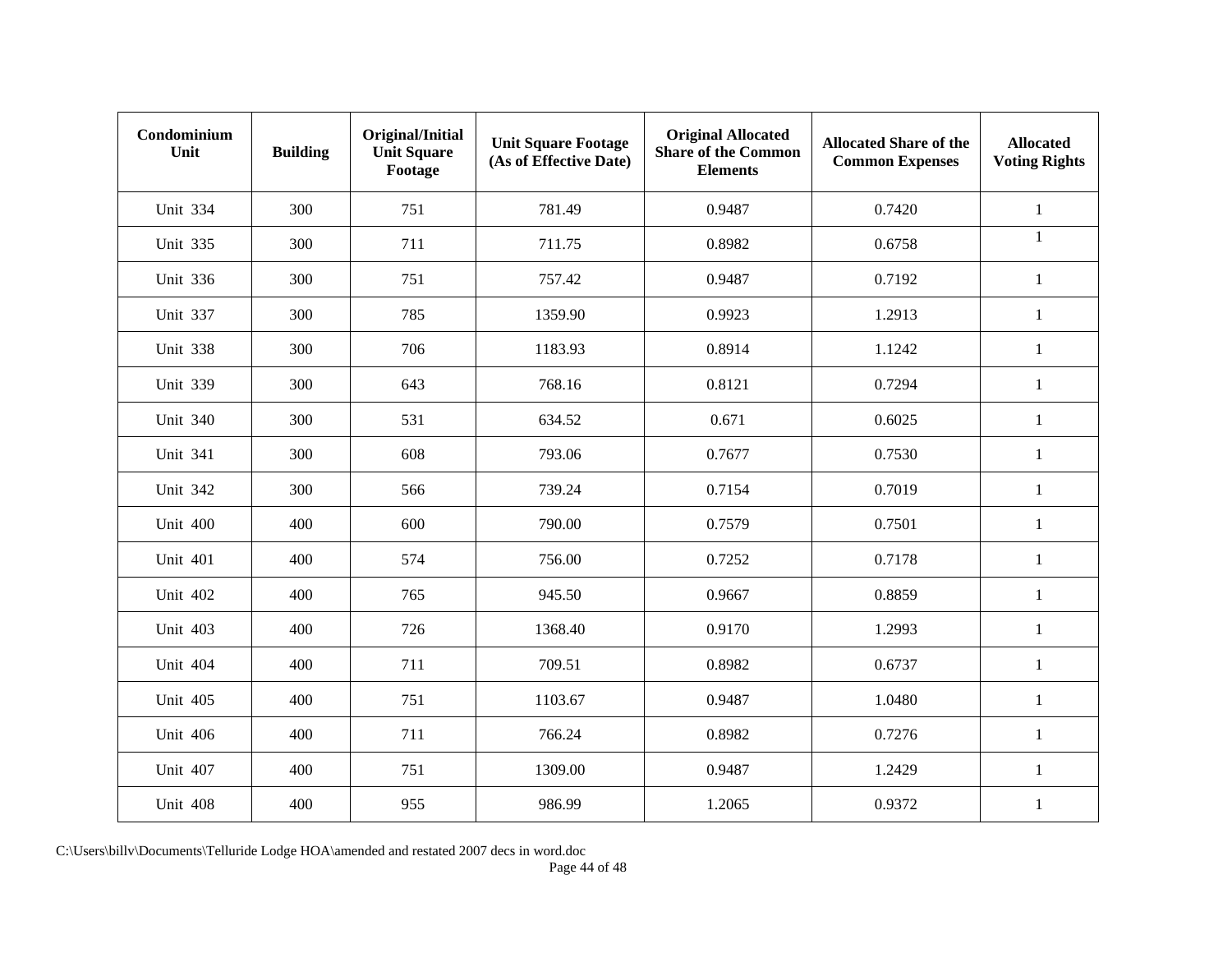| Condominium<br>Unit | <b>Building</b> | Original/Initial<br><b>Unit Square</b><br>Footage | <b>Unit Square Footage</b><br>(As of Effective Date) | <b>Original Allocated</b><br><b>Share of the Common</b><br><b>Elements</b> | <b>Allocated Share of the</b><br><b>Common Expenses</b> | <b>Allocated</b><br><b>Voting Rights</b> |
|---------------------|-----------------|---------------------------------------------------|------------------------------------------------------|----------------------------------------------------------------------------|---------------------------------------------------------|------------------------------------------|
| <b>Unit 409</b>     | 400             | 939                                               | 1386.78                                              | 1.1863                                                                     | 1.3168                                                  | $\mathbf{1}$                             |
| <b>Unit 410</b>     | 400             | 547                                               | 1040.00                                              | 0.6910                                                                     | 0.9875                                                  | $\mathbf{1}$                             |
| <b>Unit 411</b>     | 400             | 779                                               | 1235.00                                              | 0.9841                                                                     | 1.1727                                                  | $\mathbf{1}$                             |
| <b>Unit 412</b>     | 400             | 711                                               | 1183.57                                              | 0.8982                                                                     | 1.1238                                                  | 1                                        |
| <b>Unit 413</b>     | 400             | 751                                               | 1109.37                                              | 0.9487                                                                     | 1.0534                                                  | $\mathbf{1}$                             |
| <b>Unit 414</b>     | 400             | 608                                               | 791.73                                               | 0.7681                                                                     | 0.7518                                                  | $\mathbf{1}$                             |
| <b>Unit 415</b>     | 400             | 566                                               | 736.92                                               | 0.7150                                                                     | 0.6997                                                  | $\mathbf{1}$                             |
| <b>Unit 416</b>     | 400             | 743                                               | 930.63                                               | 0.9390                                                                     | 0.8837                                                  | $\mathbf{1}$                             |
| <b>Unit 417</b>     | 400             | 748                                               | 1374.77                                              | 0.9447                                                                     | 1.3054                                                  | $\mathbf{1}$                             |
| <b>Unit 418</b>     | 400             | 752                                               | 790.96                                               | 0.9502                                                                     | 0.7510                                                  | $\mathbf{1}$                             |
| <b>Unit 419</b>     | 400             | 422                                               | 443.58                                               | 0.5329                                                                     | 0.4212                                                  | $\mathbf{1}$                             |
| <b>Unit 420</b>     | 400             | 605                                               | 1372.40                                              | 0.7646                                                                     | 1.3031                                                  | $\mathbf{1}$                             |
| <b>Unit 421</b>     | 400             | 569                                               | 1255.40                                              | 0.7185                                                                     | 1.1920                                                  | 1                                        |
| <b>Unit 422</b>     | 400             | 955                                               | 990.08                                               | 1.2065                                                                     | 0.9401                                                  | $\mathbf{1}$                             |
| <b>Unit 423</b>     | 400             | 939                                               | 1050.75                                              | 1.1863                                                                     | 0.9977                                                  | $\mathbf{1}$                             |
| <b>Unit 424</b>     | 400             | 547                                               | 853.50                                               | 0.6910                                                                     | 0.8104                                                  | $\mathbf{1}$                             |
| Unit 425            | 400             | 779                                               | 782.29                                               | 0.9841                                                                     | 0.7428                                                  | 1                                        |
| Unit 500            | 500             | 598                                               | 737.82                                               | 0.7552                                                                     | 0.7006                                                  | $\mathbf{1}$                             |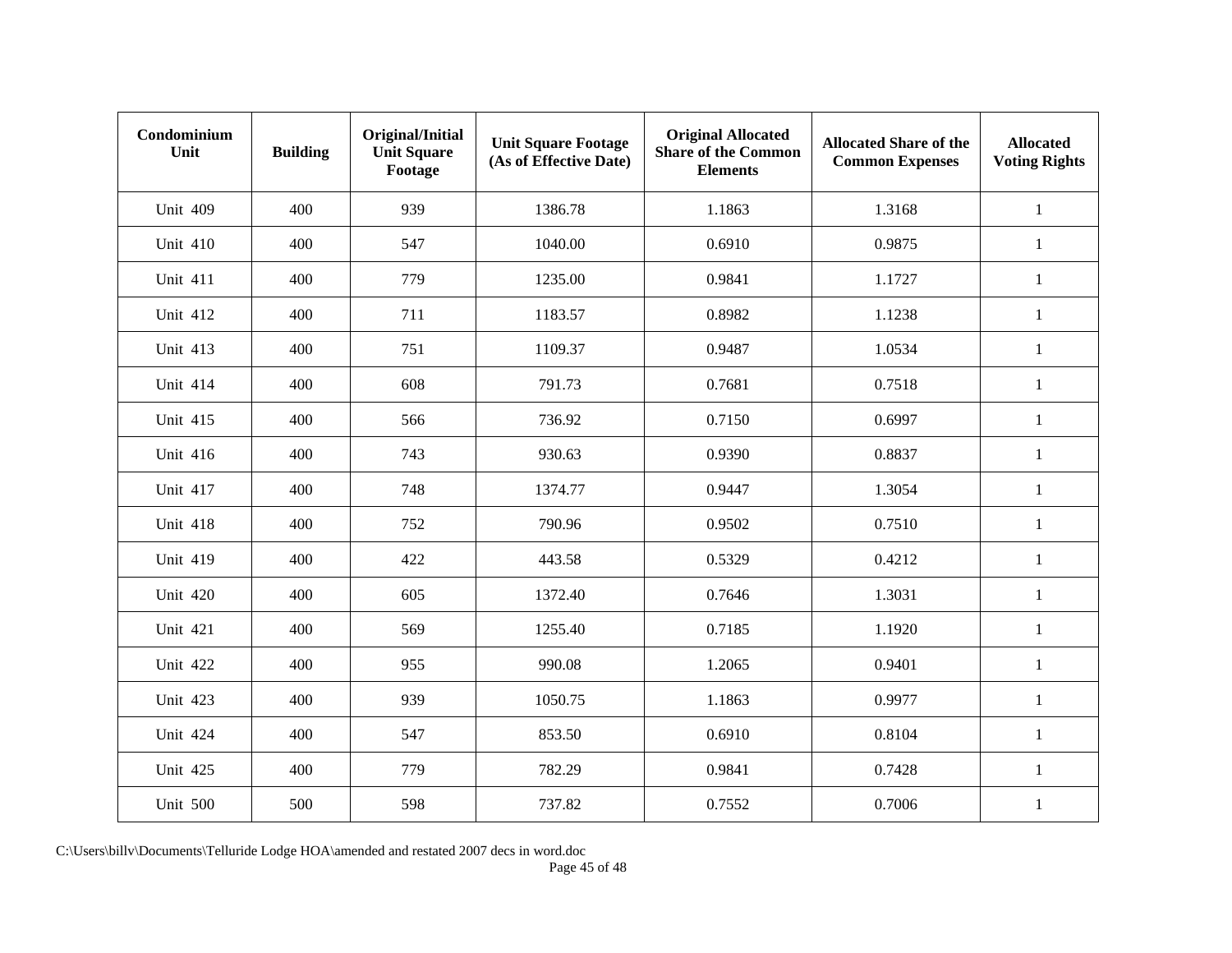| Condominium<br>Unit | <b>Building</b> | Original/Initial<br><b>Unit Square</b><br>Footage | <b>Unit Square Footage</b><br>(As of Effective Date) | <b>Original Allocated</b><br><b>Share of the Common</b><br><b>Elements</b> | <b>Allocated Share of the</b><br><b>Common Expenses</b> | <b>Allocated</b><br><b>Voting Rights</b> |
|---------------------|-----------------|---------------------------------------------------|------------------------------------------------------|----------------------------------------------------------------------------|---------------------------------------------------------|------------------------------------------|
| <b>Unit 501</b>     | 500             | 576                                               | 711.11                                               | 0.7279                                                                     | 0.6752                                                  | $\mathbf{1}$                             |
| <b>Unit 502</b>     | 500             | 708                                               | 934.29                                               | 0.8938                                                                     | 0.8871                                                  | $\mathbf{1}$                             |
| Unit 503            | 500             | 784                                               | 1750.00                                              | 0.9899                                                                     | 1.6397                                                  | $\mathbf{1}$                             |
| <b>Unit 504</b>     | 500             | 711                                               | 1115.34                                              | 0.8982                                                                     | 1.0590                                                  | 1                                        |
| Unit 505            | 500             | 751                                               | 778.12                                               | 0.9487                                                                     | 0.7291                                                  | $\mathbf{1}$                             |
| <b>Unit 506</b>     | 500             | 711                                               | 1480.50                                              | 0.8982                                                                     | 1.4058                                                  | $\mathbf{1}$                             |
| Unit 507            | 500             | 751                                               | 1350.00                                              | 0.9487                                                                     | 1.2819                                                  | $\mathbf{1}$                             |
| Unit 508            | 500             | 955                                               | 1591.24                                              | 1.2065                                                                     | 1.5109                                                  | $\mathbf{1}$                             |
| <b>Unit 509</b>     | 500             | 939                                               | 1344.44                                              | 1.1863                                                                     | 1.2766                                                  | $\mathbf{1}$                             |
| <b>Unit 510</b>     | 500             | 533                                               | 1028.00                                              | 0.6734                                                                     | 0.9761                                                  | $\mathbf{1}$                             |
| <b>Unit 511</b>     | 500             | 516                                               | 510.51                                               | 0.6519                                                                     | 0.4847                                                  | $\mathbf{1}$                             |
| <b>Unit 512</b>     | 500             | 835                                               | 971.90                                               | 1.0549                                                                     | 0.9228                                                  | $\mathbf{1}$                             |
| <b>Unit 513</b>     | 500             | 711                                               | 762.34                                               | 0.8982                                                                     | 0.7239                                                  | 1                                        |
| <b>Unit 514</b>     | 500             | 751                                               | 953.85                                               | 0.9487                                                                     | 0.9057                                                  | $\mathbf{1}$                             |
| <b>Unit 515</b>     | 500             | 475                                               | 806.00                                               | 0.6007                                                                     | 0.7653                                                  | $\mathbf{1}$                             |
| <b>Unit 516</b>     | 500             | 698                                               | 1184.00                                              | 0.8824                                                                     | 1.1242                                                  | $\mathbf{1}$                             |
| <b>Unit 517</b>     | 500             | 639                                               | 1354.07                                              | 0.8075                                                                     | 1.2857                                                  | 1                                        |
| <b>Unit 518</b>     | 500             | 852                                               | 1244.93                                              | 1.0762                                                                     | 1.1821                                                  | $\mathbf{1}$                             |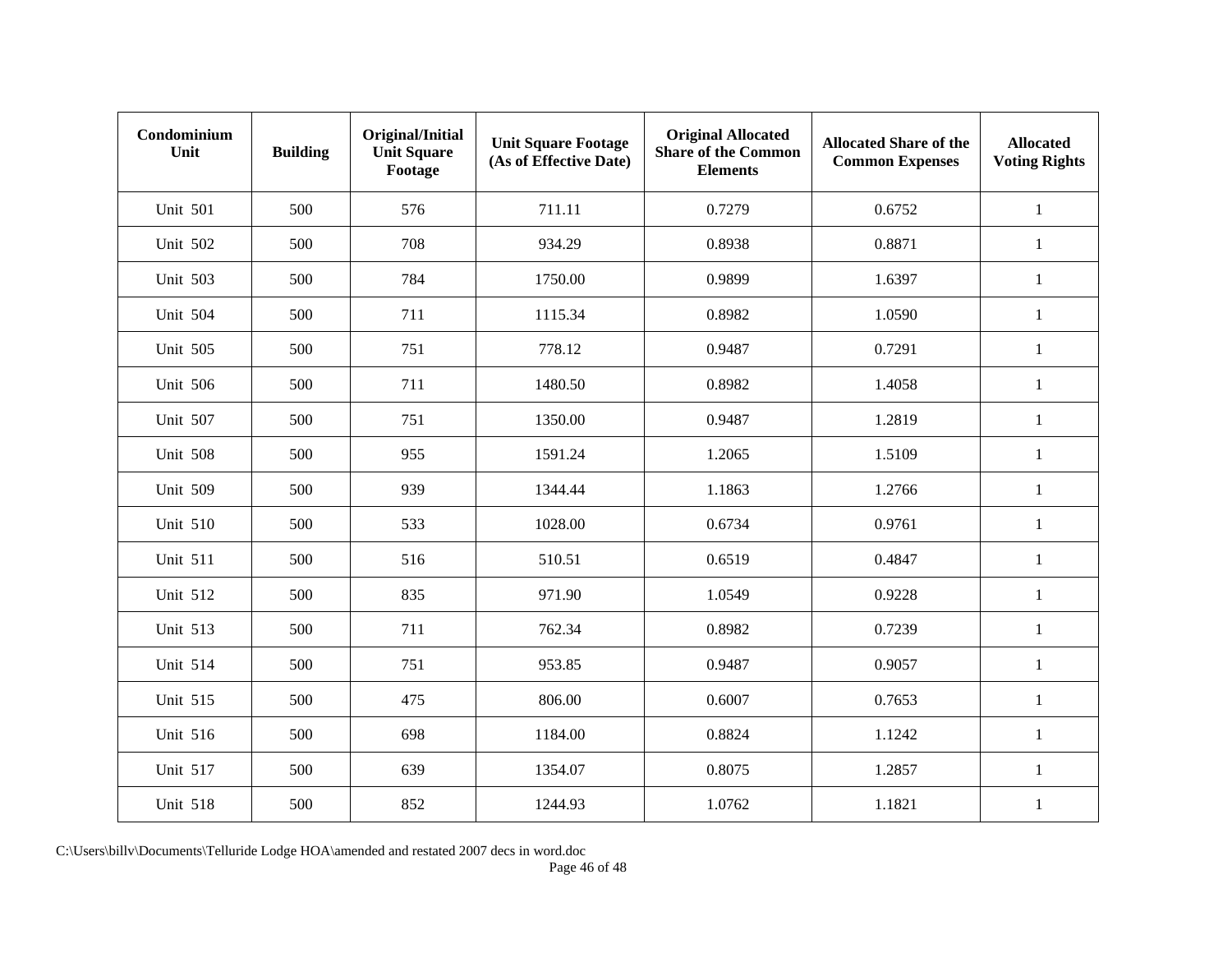| Condominium<br>Unit | <b>Building</b> | Original/Initial<br><b>Unit Square</b><br>Footage | <b>Unit Square Footage</b><br>(As of Effective Date) | <b>Original Allocated</b><br><b>Share of the Common</b><br><b>Elements</b> | <b>Allocated Share of the</b><br><b>Common Expenses</b> | <b>Allocated</b><br><b>Voting Rights</b> |
|---------------------|-----------------|---------------------------------------------------|------------------------------------------------------|----------------------------------------------------------------------------|---------------------------------------------------------|------------------------------------------|
| <b>Unit 519</b>     | 500             | 597                                               | 805.00                                               | 0.7545                                                                     | 0.7644                                                  | $\mathbf{1}$                             |
| Unit 520            | 500             | 577                                               | 771.00                                               | 0.7286                                                                     | 0.7321                                                  | $\mathbf{1}$                             |
| Unit 521            | 500             | 598                                               | 1336.00                                              | 0.7558                                                                     | 1.2686                                                  | $\mathbf{1}$                             |
| <b>Unit 522</b>     | 500             | 576                                               | 1267.00                                              | 0.7273                                                                     | 1.2031                                                  | 1                                        |
| <b>Unit 523</b>     | 500             | 955                                               | 989.86                                               | 1.2065                                                                     | 0.9399                                                  | $\mathbf{1}$                             |
| <b>Unit 524</b>     | 500             | 939                                               | 1060.13                                              | 1.1863                                                                     | 1.0066                                                  | 1                                        |
| <b>Unit 525</b>     | 500             | 547                                               | 563.31                                               | 0.6910                                                                     | 0.5349                                                  | $\mathbf{1}$                             |
| <b>Unit 526</b>     | 500             | 779                                               | 1265.00                                              | 0.9841                                                                     | 1.2012                                                  | $\mathbf{1}$                             |
| Unit 527            | 500             | 711                                               | 708.78                                               | 0.8982                                                                     | 0.6730                                                  | $\mathbf{1}$                             |
| Unit 528            | 500             | 751                                               | 754.47                                               | 0.9487                                                                     | 0.7164                                                  | 1                                        |
| Unit 529            | 500             | 667                                               | 809.41                                               | 0.8421                                                                     | 0.7686                                                  | $\mathbf{1}$                             |
| <b>Unit 530</b>     | 500             | 507                                               | 616.21                                               | 0.6410                                                                     | 0.5851                                                  | $\mathbf{1}$                             |
| Unit 531            | 500             | 955                                               | 987.00                                               | 1.2065                                                                     | 0.9372                                                  | 1                                        |
| <b>Unit 532</b>     | 500             | 939                                               | 1033.36                                              | 1.1863                                                                     | 0.9812                                                  | $\mathbf{1}$                             |
| <b>Unit 533</b>     | 500             | 711                                               | 854.30                                               | 0.8982                                                                     | 0.8112                                                  | $\mathbf{1}$                             |
| <b>Unit 534</b>     | 500             | 751                                               | 781.32                                               | 0.9487                                                                     | 0.7419                                                  | $\mathbf{1}$                             |
| <b>Unit 535</b>     | 500             | 711                                               | 1430.00                                              | 0.8982                                                                     | 1.3399                                                  | $\mathbf{1}$                             |
| <b>Unit 536</b>     | 500             | 751                                               | 883.97                                               | 0.9487                                                                     | 0.8394                                                  | $\mathbf{1}$                             |